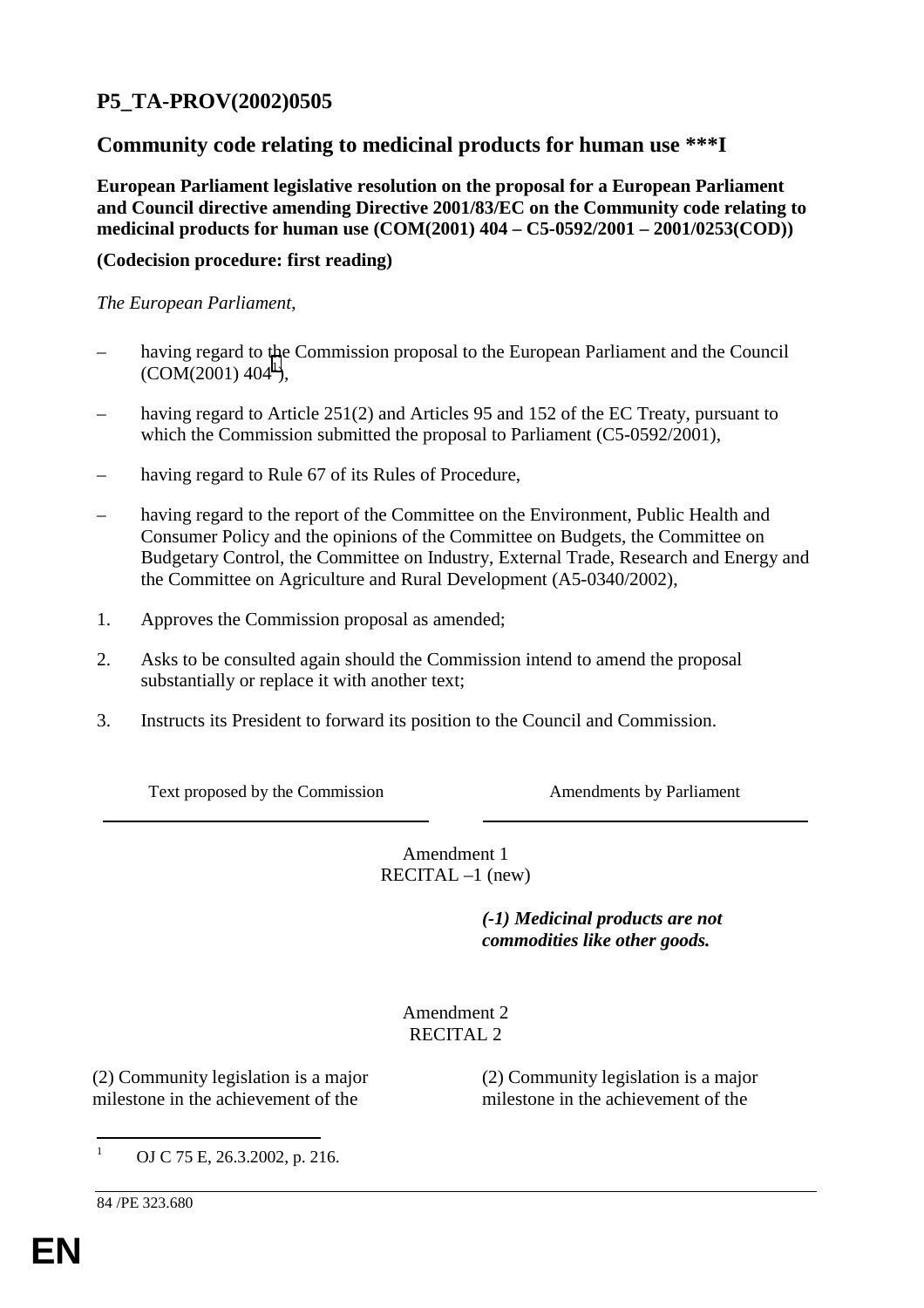objective of the free movement of medicinal products for human use and the elimination of obstacles to trade in such products. However, in the light of the experience acquired, new measures have proved necessary to eliminate the remaining obstacles to free movement.

objective of the free *and safe* movement of medicinal products for human use and the elimination of obstacles to trade in such products. However, in the light of the experience acquired, new measures have proved necessary to eliminate the remaining obstacles to free movement.

#### Amendment 3 RECITAL 3

(3) It is therefore necessary to align the national laws, regulations and administrative provisions which contain differences with regard to the basic principles in order to promote the operation of the internal market.

(3) It is therefore necessary to align the national laws, regulations and administrative provisions which contain differences with regard to the basic principles in order to promote the operation of the internal market*, without prejudice to the objective of achieving a high level of public health*.

### Amendment 4 RECITAL 4

(4) The main purpose of any regulation on the production and distribution of medicinal products for human use *should be* to safeguard public health. *However, this objective should be achieved by means which do not hinder* the development of the pharmaceutical industry or trade in medicinal products in the Community.

(4) The main purpose of any regulation on the production and distribution of medicinal products for human use *is* to safeguard public health. The development of the pharmaceutical industry or trade in medicinal products in the Community *should not compromise public health objectives. The highest level of human health and consumer protection should be ensured, as stated in Articles 152 and 153 of the Treaty.*

### Amendment 5 RECITAL 10 a (new)

*(10a) Medicinal products should be approved only where the underlying clinical trials meet the ethical requirements laid down in European Parliament and Council Directive 2001/20/EC of 4 April 2001 on the approximation of the laws, regulations and administrative provisions of the Member States relating to the implementation of good clinical*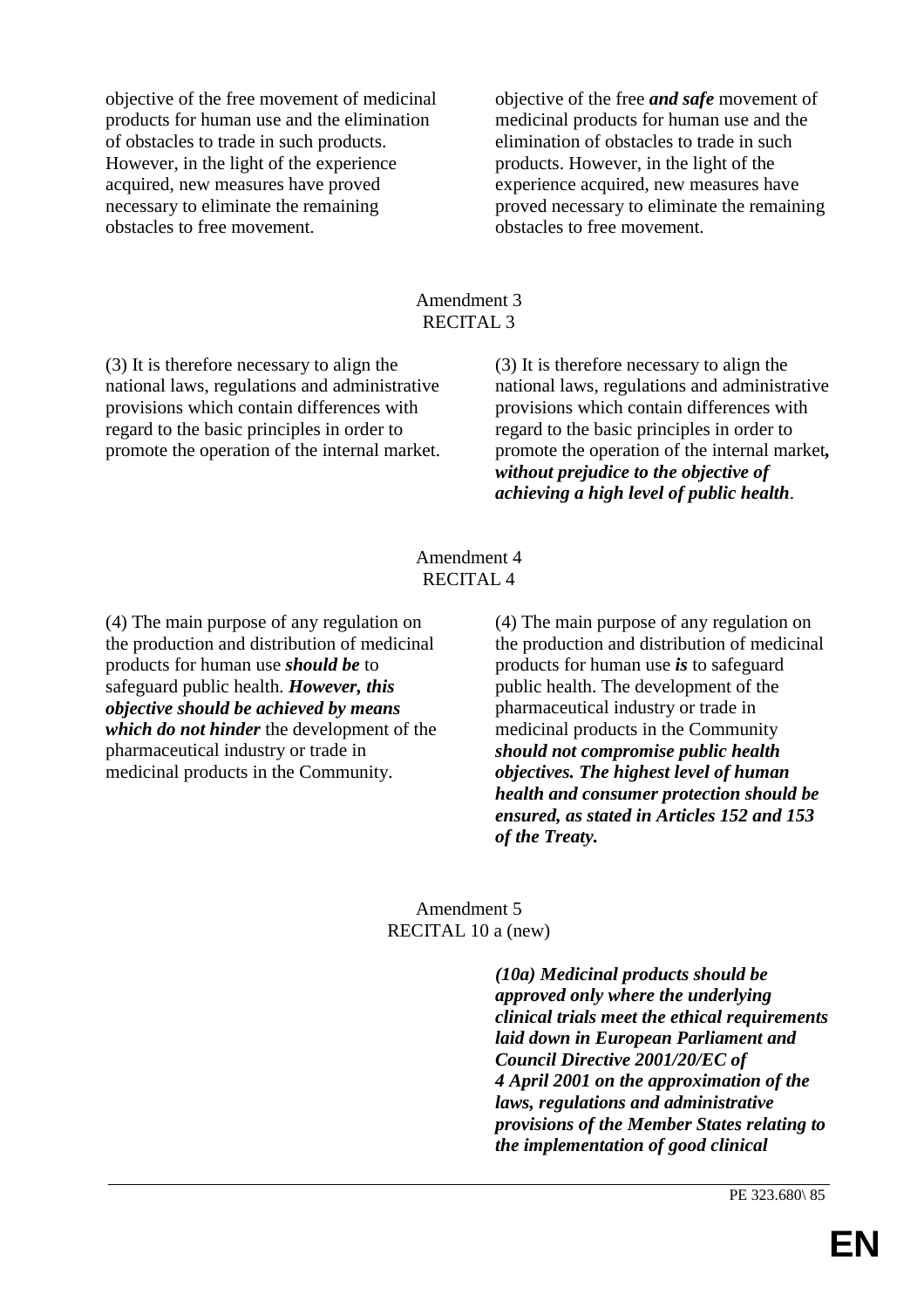*practice in the conduct of clinical trials on* medicinal products for human use ( $^{\prime}$  ).

*( 1 ) OJ L 121, 1.5.2001, p. 34.*

*\_\_\_\_\_\_\_\_\_\_\_\_*

Amendment 135 RECITAL 11a (new)

> *(11a) Article 3(2) of the Treaty obliges the Community to recognise and integrate gender aspects in all policy areas. For pharmaceutical legislation, this means that differences between the sexes in terms of the efficacy and safety of medicinal products should be evaluated in clinical trials and patients informed of the results. The Commission should adapt the technical guidelines for applicants and holders of marketing authorisation accordingly.*

#### Amendment 185 RECITAL 13

(13) The validity of marketing authorisations should *no longer* be limited to five years. On the other hand, market surveillance should be stepped up. In addition, any authorisation which does not lead to the actual placing on the market of a medicinal product should cease to be valid.

(13) The validity of marketing authorisations *for new medicinal products* should *initially* be limited to five years*.* On the other hand, market surveillance should be stepped up. In addition, any authorisation which does not lead to the actual placing on the market of a medicinal product should cease to be valid.

(14) The quality of medicinal products for human use produced or available in the

### Amendment 6 RECITAL 14

(14) The quality of medicinal products for human use produced or available in the Community should be guaranteed by requiring that the active substances used in their composition comply with the principles of good manufacturing practice in relation to those medicinal products. It has proved necessary to reinforce the Community provisions on inspections and to compile a

Community should be guaranteed by requiring that the active substances used in their composition comply with the principles of good manufacturing practice in relation to those medicinal products*, which differ depending on whether the medicinal product is intended for adults or children.* It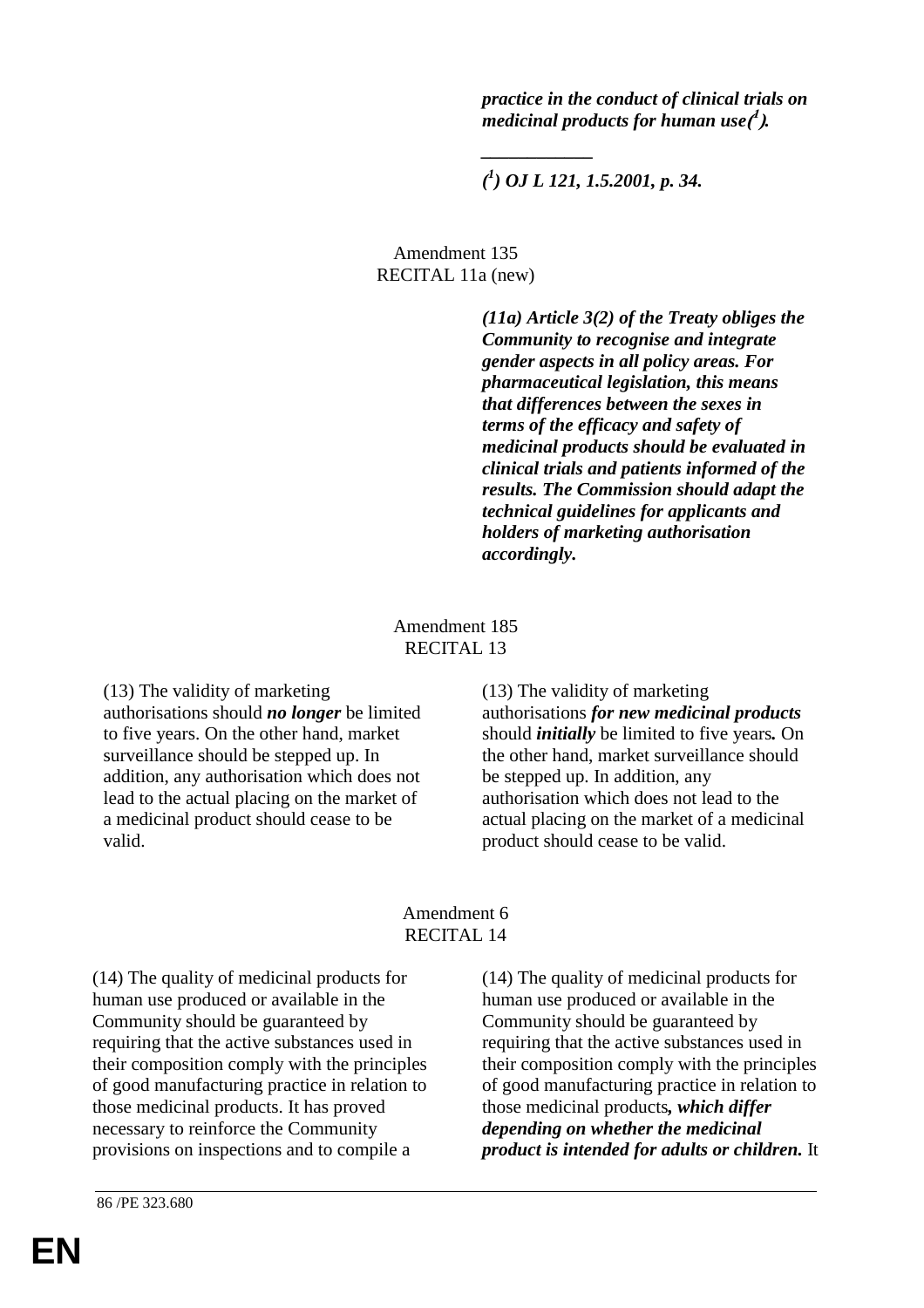Community register of the results of those inspections.

has proved necessary to reinforce the Community provisions on inspections and to compile a Community register of the results of those inspections.

### Amendment 172 RECITAL 15

(15) Pharmacovigilance and, more generally, market surveillance and sanctions in the event of failure to comply with the provisions should be stepped up. In the field of pharmacovigilance, account should be taken of the facilities offered by new information technologies to improve exchanges between Member States.

(15) Pharmacovigilance and, more generally, market surveillance and sanctions in the event of failure to comply with the provisions should be stepped up *in the light of international pharmacovigilance data collected by European and non-European regulatory agencies and the WHO.* In the field of pharmacovigilance, account should be taken of the facilities offered by new information technologies to improve exchanges between Member States.

# Amendment 173 RECITAL 16

(16) As part of the proper use of medicinal products, the rules on packaging should be adapted to take account of the experience acquired. *On the other hand, information relating to certain medicinal products is authorised under strict conditions in the interests of patients and in order to meet their legitimate needs and expectations. Such information should not be equated with direct advertising or marketing of prescription medicines*

(16) As part of the proper use of medicinal products, the rules on packaging should be adapted to take account of the experience acquired.

Amendment 8 RECITAL 16 a (new)

> *(16a) Patients have a legitimate need for and right to information on medicinal products, including those available on prescription.*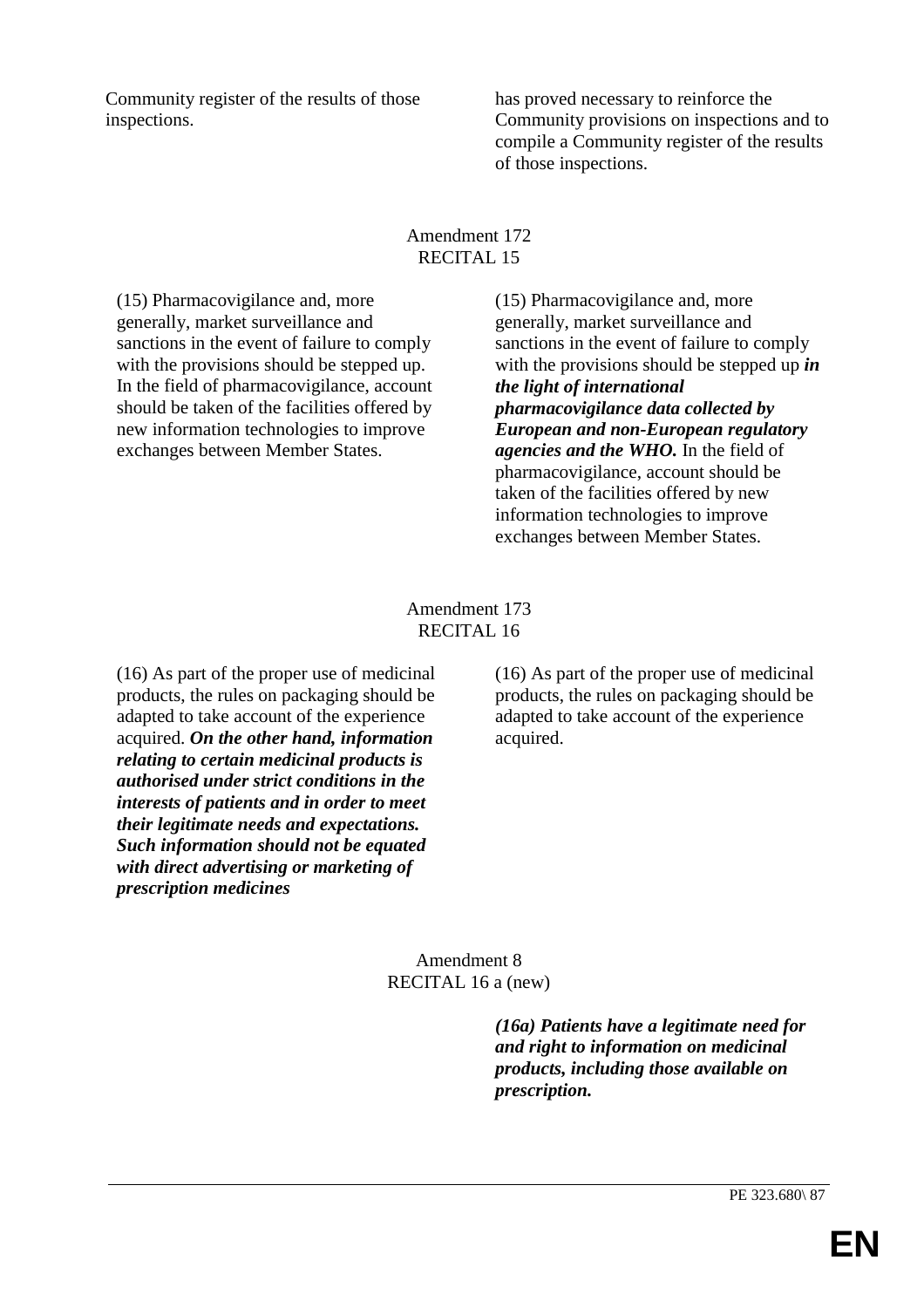## Amendment 9 RECITAL 16 b (new)

*(16b) The Commission and the Member States, acting through the Pharmaceutical Committee, should continue to consider methods of improving communication with patients and the general public concerning prescription medicinal products, including guidance for provision of information by persons responsible for placing medicinal products on the market.*

Amendment 10 RECITAL 16 c (new)

> *(16c) The Commission should investigate whether it is possible to develop a standardised environmental classification system for medicinal products and, if the Commission finds an appropriate model, it should submit a proposal to that effect to the European Parliament before the end of 2003.*

### Amendment 141 RECITAL 16 d (new)

*(16d) Member States' concern to manage their expenditure on medicinal products should not detract from the three goals of a dynamic information society, a high level of health protection for all EU citizens and the legitimate need of patients for more information.*

# Amendment 11 ARTICLE 1, POINT 1, POINT (b) Article 1, point 2, point (b) (Directive 2001/83/EC)

(b) Any substance or combination of substances which may be used in human beings with a view to making a medical diagnosis or to restoring, correcting or modifying physiological functions*.*

(b) Any substance or combination of substances which may be used in human beings *either* with a view to making a medical diagnosis or to restoring, correcting or modifying physiological functions *by*

88 /PE 323.680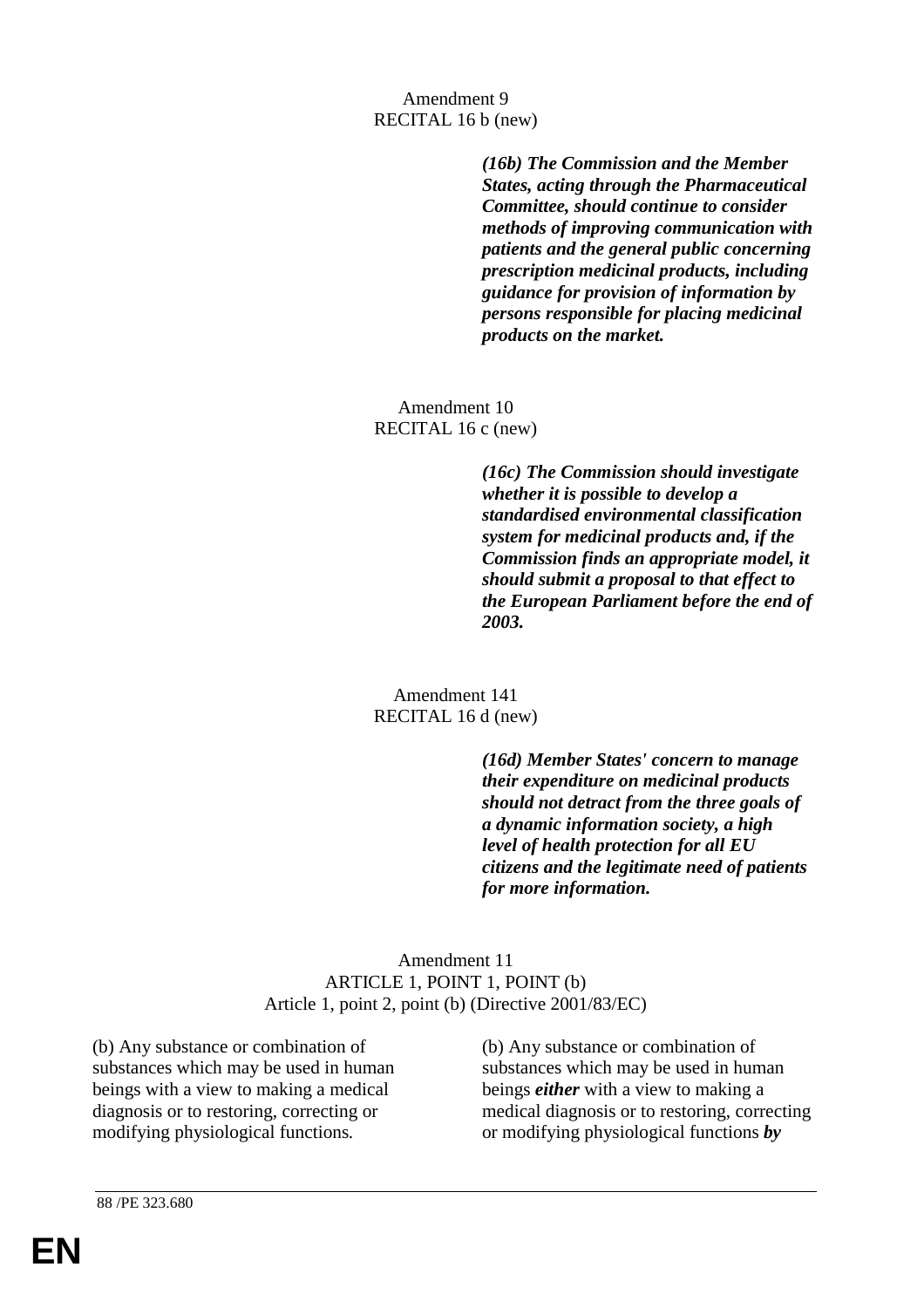#### *exerting a pharmacological action.*

Amendment 12/rev. ARTICLE 1, POINT 1, POINT (ba) (new) Article 1, point 5 (Directive 2001/83/EC)

*(ba) Point (5) is replaced by the following:*

*"(5) Homeopathic medicinal product:*

*Any medicinal product prepared from substances in accordance with a homeopathic manufacturing procedure described by the European Pharmacopoeia or, in absence thereof, by the pharmacopoeias currently used officially in the Member States. A homeopathic medicinal product may contain a number of principles."*

Amendment 13 ARTICLE 1, POINT 1, POINT (b b) (new) Article 1, point 8 (Directive 2001/83/EC)

> *(bb) The title of point (8) is replaced by the following: "(8) Kit"*

Amendment 153 ARTICLE 1, POINT 1, POINT (b c) (new) Article 1, point 10 a (Directive 2001/83/EC)

> *(bc) The following point (10a) is added: '(10a) Herbal health product:*

*Any product that contains herbal or plant derived substances which restore, correct or modify physiological functions and does not pose a health risk at the dosage delivered.'*

Amendment 14 ARTICLE 1, POINT 1, POINT (b d) (new) Article 1, point 18 a (new) (Directive 2001/83/EC)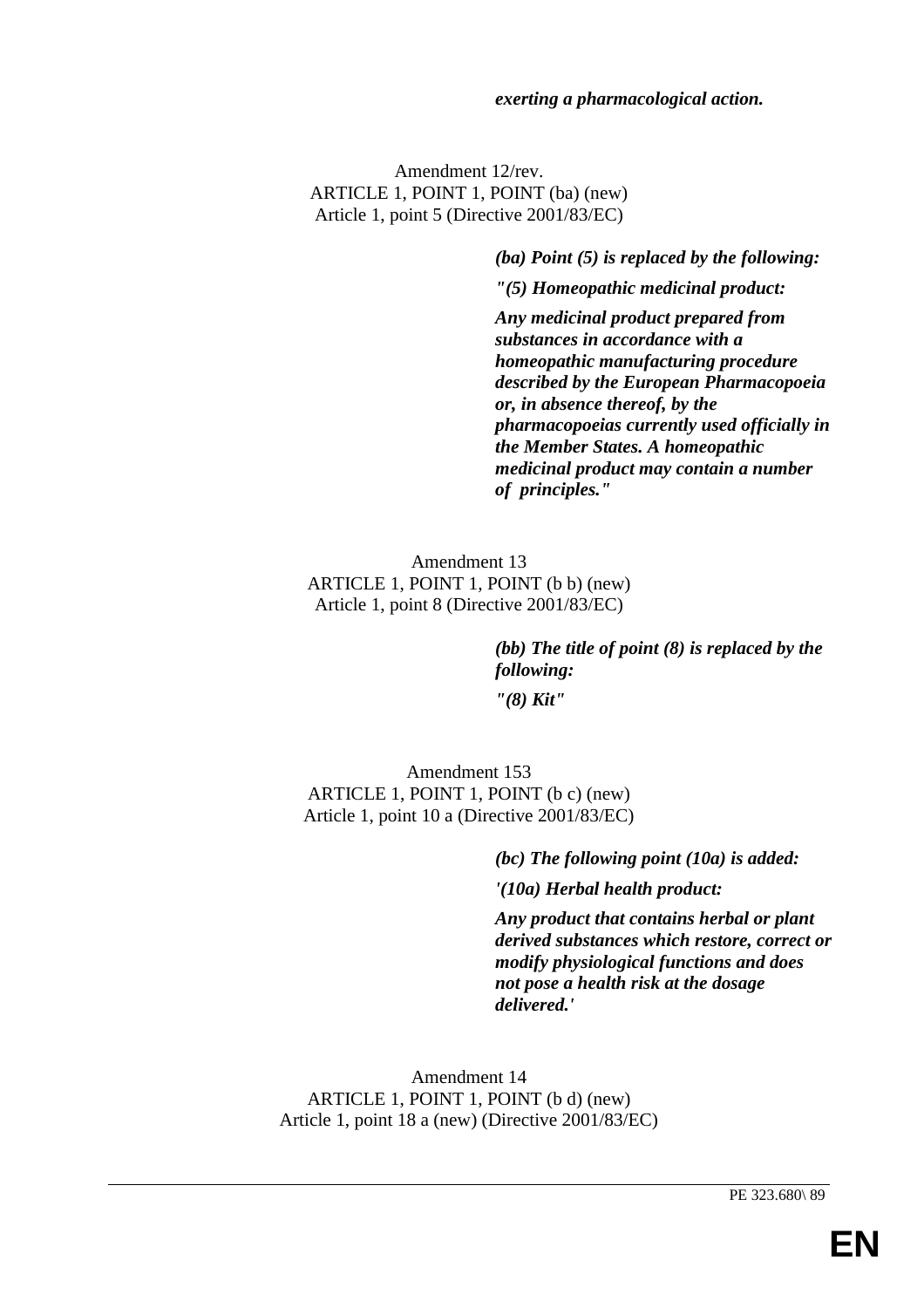*(bd) The following point (18a) is added:*

*"(18a) Local representative:*

*The person designated by the marketing authorisation holder to represent him in the Member State concerned. Any delegation of activities to the local representative by the market authorisation holder shall not relieve the latter of his legal responsibility."*

Amendment 15 ARTICLE 1, POINT 1, POINT (c a) (new) Article 1, points 28 and 28 a (new) (Directive 2001/83/EC)

> *(ca) Point (28) is replaced by the following text and the following point (28a) is added:*

*"28. Risks related to use of the medicinal product*

*- any risk relating to the quality, safety and efficacy of the medicinal product as regards the patient's health or public health;*

*- any risk of undesirable effects on the environment.*

*28a. Risk/benefit balance:*

*An evaluation of the positive therapeutic effects of the medicinal product in relation to the risk as defined above."*

Amendment 16 ARTICLE 1, POINT 1a (new) Article 1 a (new) (Directive 2001/83/EC)

*1a. The following Article 1a is inserted:*

*"Article 1a*

*Generic medicinal products must be identified in all Member States with the same denomination of the internationally approved chemical name of the active substances and the name of the producer."*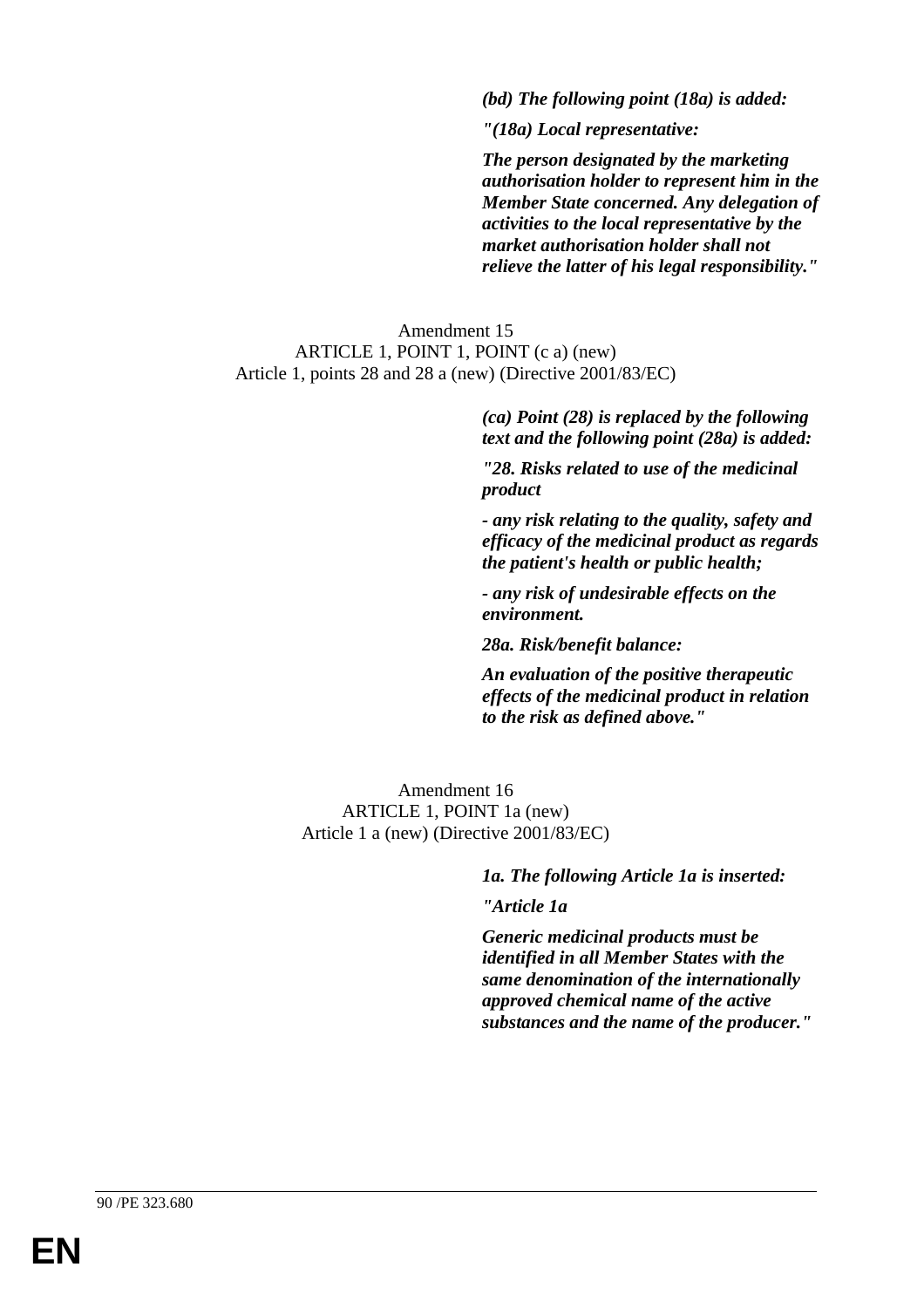### Amendment 18 ARTICLE 1, POINT 2 Article 2, paragraph 2 (Directive 2001/83/EC)

#### *Deleted*

*2. Whenever a substance or combination of substances falls within the definition of 'medicinal product', the provisions of this Directive shall apply, even in cases where the substance or combination of substances falls also within the scope of other Community legislation.*

### Amendment 19 ARTICLE 1, POINT 2 Article 2, paragraph 2 a (new) (Directive 2001/83/EC)

*2a. In the event of doubt as to whether a product falls within the scope of this Directive, the Agency shall determine whether the product concerned should be classified as a medicinal product as defined in this Directive.*

Amendment 20 ARTICLE 1, POINT 3, POINT (b a) (new) Article 3, point 6 a (new) (Directive 2001/83/EC)

*(ba) The following point (6a) is added:*

*"(6a) Food as defined by European Parliament and Council Regulation (EC) No 178/2002 of 28 January 2002 laying down the general principles and requirements of food law, establishing the European Food Safety Authority and laying down procedures in matters of food safety***( <sup>1</sup> )***."*

*( 1 ) OJ L 31, 1.2.2002, p. 1.*

*\_\_\_\_\_\_\_\_\_\_\_\_*

Amendment 154 ARTICLE 1, POINT 3, POINT (b b) (new) Article 3, point 6 b (Directive 2001/83/EC)

PE 323.680\ 91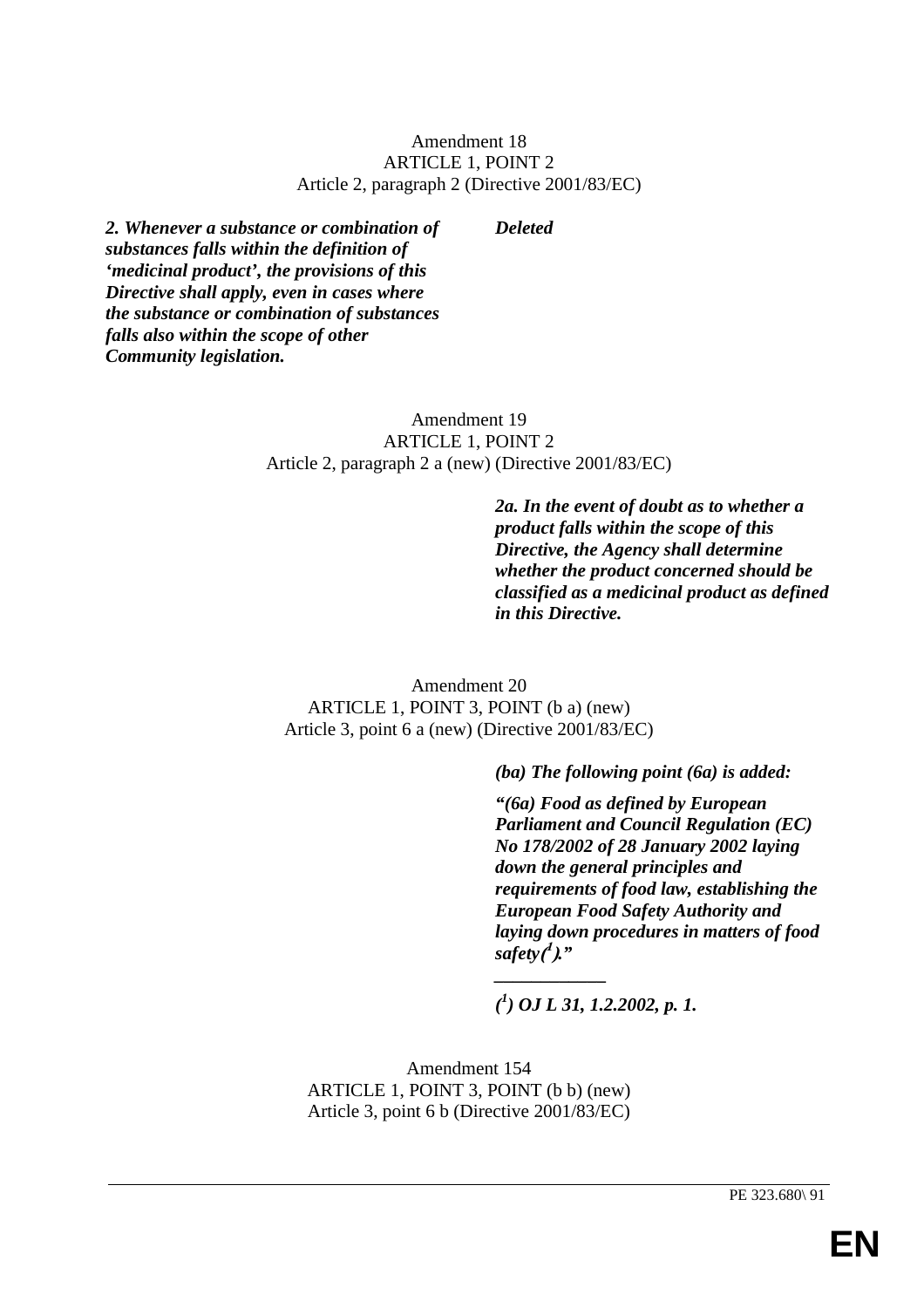# *(bb) The following point (6b) is added: "(6b) Herbal health products"*

Amendment 21 ARTICLE 1, POINT 3, POINT (b c) (new) Article 3, point 6 c (new) (Directive 2001/83/EC)

*(bc) The following point (6c) is added:*

*"(6c) Medical devices and their accessories as covered by Council Directives 90/385/EC of 20 June 1990***( <sup>1</sup> )** *and 93/42/EC of 14 June 1993***( <sup>2</sup> )** *as amended and European Parliament and Council Directive 98/79/EC of 27 October 1998***( <sup>3</sup> )** *on condition that such devices and accessories do not exert a pharmacological action."*

*( 1 ) OJ L 189, 20.7.1990, p. 17. ( 2 ) OJ L 169, 12.7.1993, p. 1. ( 3 ) OJ L 331, 7.12.1998, p. 1.*

*\_\_\_\_\_\_\_\_\_\_\_\_*

Amendment 22 ARTICLE 1, POINT 3, POINT (b d) (new) Article 3, point 6 d (new) (Directive 2001/83/EC)

*(bd) The following point (6d) is added:*

*"(6d) Food supplements as defined in European Parliament and Council Directive 2002/46/EC of 10 June 2002***( <sup>1</sup> )***."*

*( 1 ) OJ L 183, 12.7.2002, p. 51.*

*\_\_\_\_\_\_\_\_\_\_\_\_*

*\_\_\_\_\_\_\_\_\_\_\_\_*

Amendment 23 ARTICLE 1, POINT 3, POINT (b e) (new) Article 3, point 6 e (new) (Directive 2001/83/EC)

*(be) The following point (6e) is added:*

*"(6e) Cosmetic products as defined in Council Directive 76/768/EEC of 27 July 1976***( <sup>1</sup> ).***"*

*( 1 ) OJ L 262, 27.9.1976, p. 169.*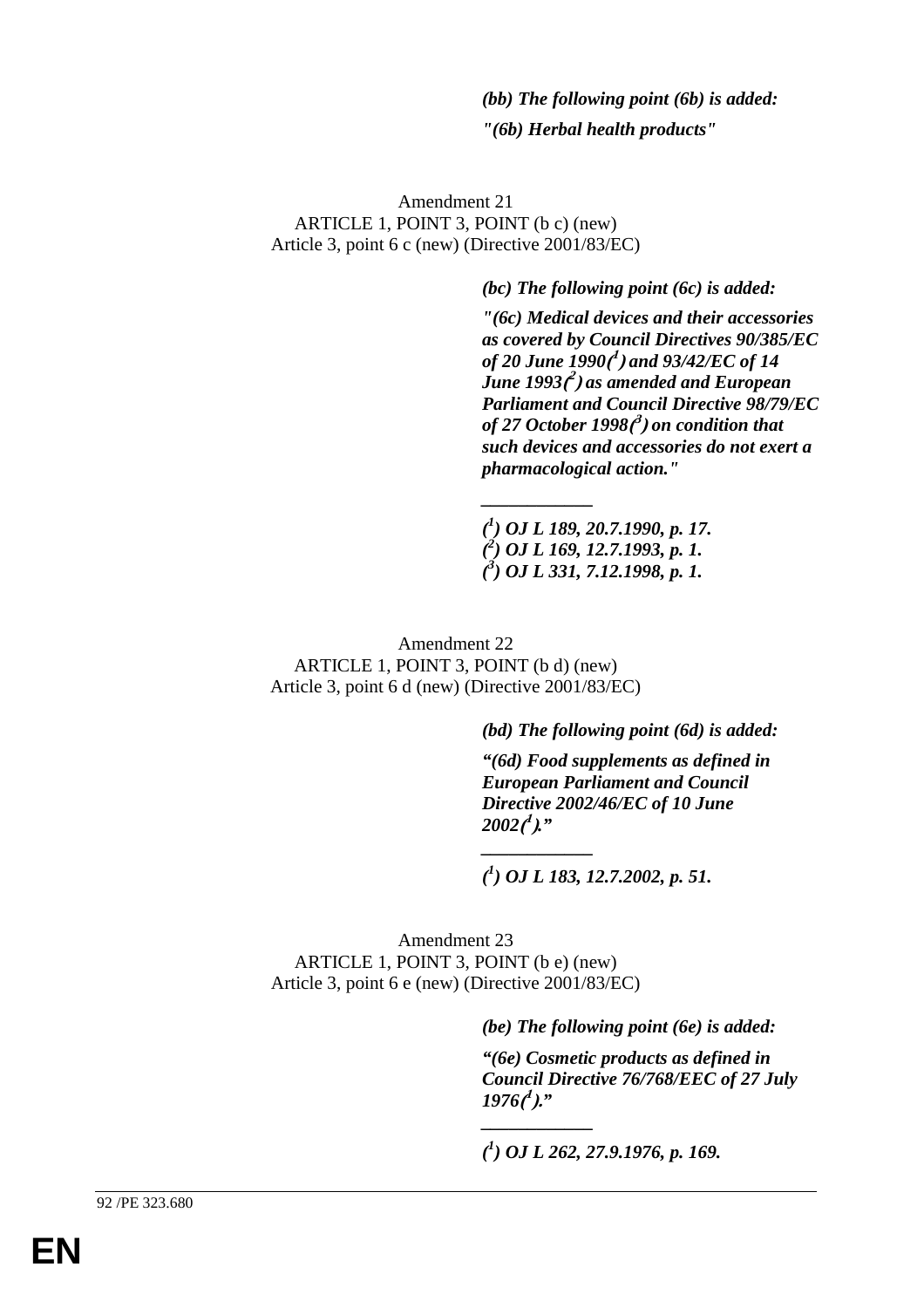### Amendment 24 ARTICLE 1, POINT 4 Article 5 (Directive 2001/83/EC)

Without prejudice to Regulation [(EEC) No 2309/93], a Member State may, in accordance with legislation in force and to fulfil special needs, exclude from the provisions of this Directive medicinal products supplied in response to a bona fide unsolicited order, formulated in accordance with the specifications of an authorised health care professional and for use by *his* individual *patients* under his direct personal responsibility."

*1.* Without prejudice to Regulation [(EEC) No 2309/93], a Member State may, in accordance with legislation in force and to fulfil special needs, exclude from the provisions of this Directive medicinal products supplied in response to a bona fide unsolicited order, formulated in accordance with the specifications of an authorised health care professional and for use by *an* individual *patient* under his direct personal responsibility

*2. Member States may temporarily authorise the distribution of an unauthorised medicinal product in response to the suspected or confirmed spread of a pathogen which could cause harm.*

*Without prejudice to paragraph 1, Member States shall lay down provisions removing criminal, civil and administrative liability from marketing authorisation holders, manufacturers and health professionals for any consequences resulting from the use of a medicinal product other than for the authorised indications or from the use of an unauthorised medicinal product, when such use is recommended by a competent authority in response to the suspected or confirmed spread of a pathogen which could cause harm. Such provisions shall apply whether or not national or Community authorisation has been issued.*

### Amendment 155 ARTICLE 1, POINT 5, POINT (a) Article 6, paragraph 1, subparagraph 2 (Directive 2001/83/EC)

The various strengths, pharmaceutical forms, administration routes, presentations, and any variation under Article 35 shall be

The various strengths, pharmaceutical forms, administration routes, presentations, and any variation under Article 35 shall be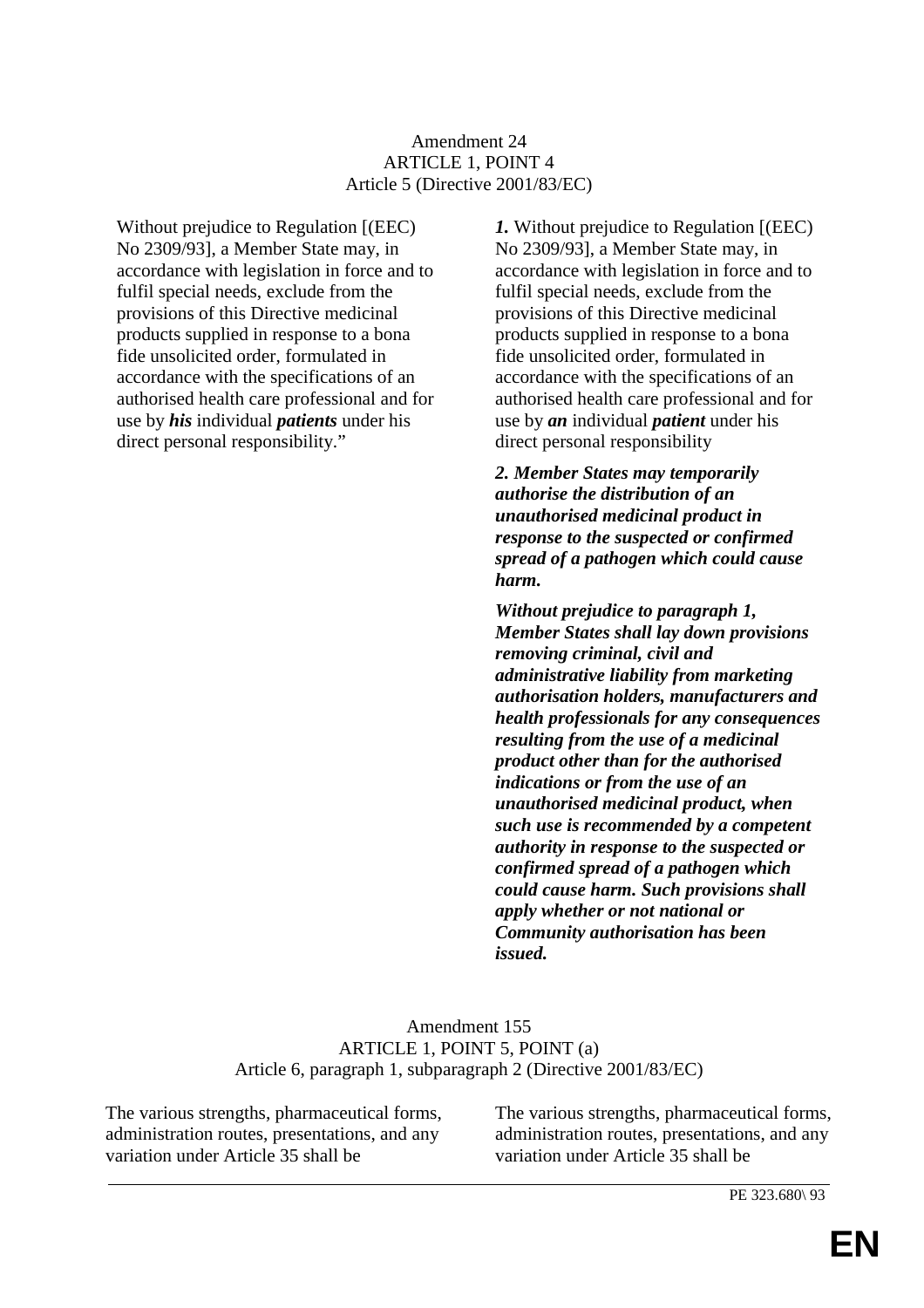authorised under the first subparagraph.

authorised under the first subparagraph *and shall be considered as part of the same authorisation*.

### Amendment 25 ARTICLE 1, POINT 6, POINT (a) Article 8, paragraph 3, point (c) (Directive 2001/83/EC)

(c) Qualitative and quantitative particulars of all the constituents of the medicinal product;

(c) Qualitative and quantitative particulars of all the constituents of the medicinal product*, including the reference to its international non-proprietary name (INN) recognised by the WHO, where an INN for the medicinal product exists, or a reference to the relevant chemical name*;

Amendment 26 ARTICLE 1, POINT 6, POINT (aa) (new) Article 8, paragraph 3, point (c a) (new) (Directive 2001/83/EC)

*(aa) The following point (ca) is added:*

*(ca) An assessment of the risk/benefit balance in respect of the release of the product as waste into the environment.*

Amendment 27 ARTICLE 1, POINT 6, POINT (a b) (new) Article 8, paragraph 3, point (g) (Directive 2001/83/EC)

*(ab) Point (g) is replaced by the following:*

*"(g) Reasons for any precautionary and safety measures to be taken for the storage of the medicinal product, its administration to patients and for the disposal of waste products, together with an indication of any potential risks presented by the medicinal product for the environment."*

Amendment 28 ARTICLE 1, POINT 6, POINT (b) Article 8, paragraph 3, point (i), introductory phrase (Directive 2001/83/EC)

94 /PE 323.680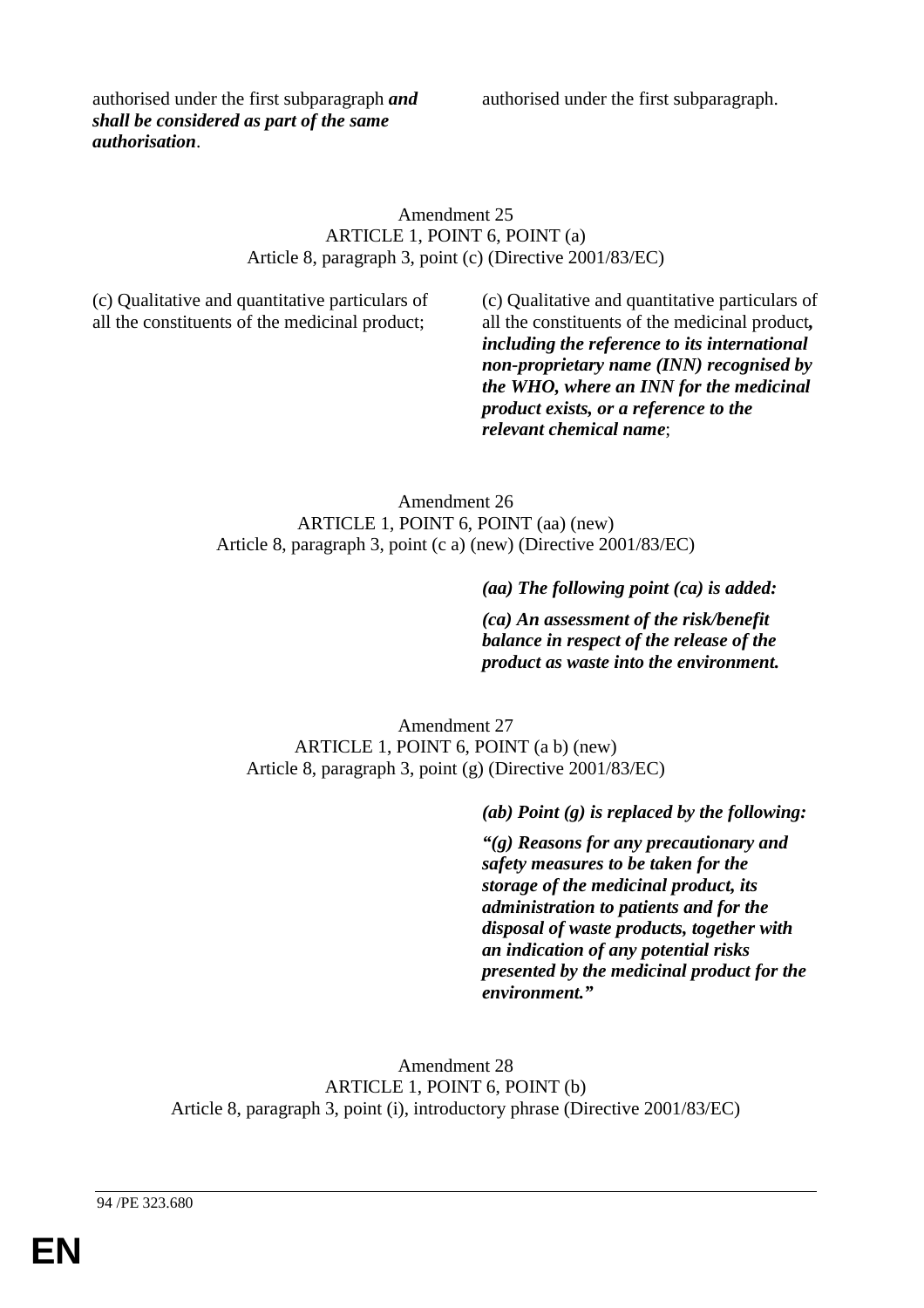(i) Results of: (i) Results of *all of the following tests conducted either by the applicant himself, on his behalf, or with his support, or in any other relevant manner*:

# Amendments 136 and 29 ARTICLE 1, POINT 6, POINT (b) Article 8, paragraph 3, point (i), indent 3 (Directive 2001/83/EC)

– clinical trials; – clinical trials *on medicinal products intended for adults and on medicinal products intended for paediatric use, including at least one clinical trial of stage III in which the new medicinal product is compared with previously authorised medicinal products used to treat the same or a similar condition in order to demonstrate that the new medicinal product is more efficacious; clinical trials of stage II and III shall include a statistically sufficient number of women of all age groups concerned if the medicinal product is to be used to treat female patients; women-specific diseases and therapies shall be taken into account when designing the studies. The trials shall evaluate whether the medicinal product is effective for the respective indications, tolerated by women of all age groups, the appropriate dosage and which contra-indications and side-effects exist*;

> Amendment 30 ARTICLE 1, POINT 6, POINT (b) Article 8, paragraph 3, point (i), indent 3 a (new) (Directive 2001/83/EC)

> > *- tests evaluating any potential risks presented by the medicinal product to the environment.*

Amendment 31 ARTICLE 1, POINT 6, POINT (b) Article 8, paragraph 3, point (i a) (new) (Directive 2001/83/EC)

> *(ia) A detailed description of the in-house pharmacovigilance and risk-management*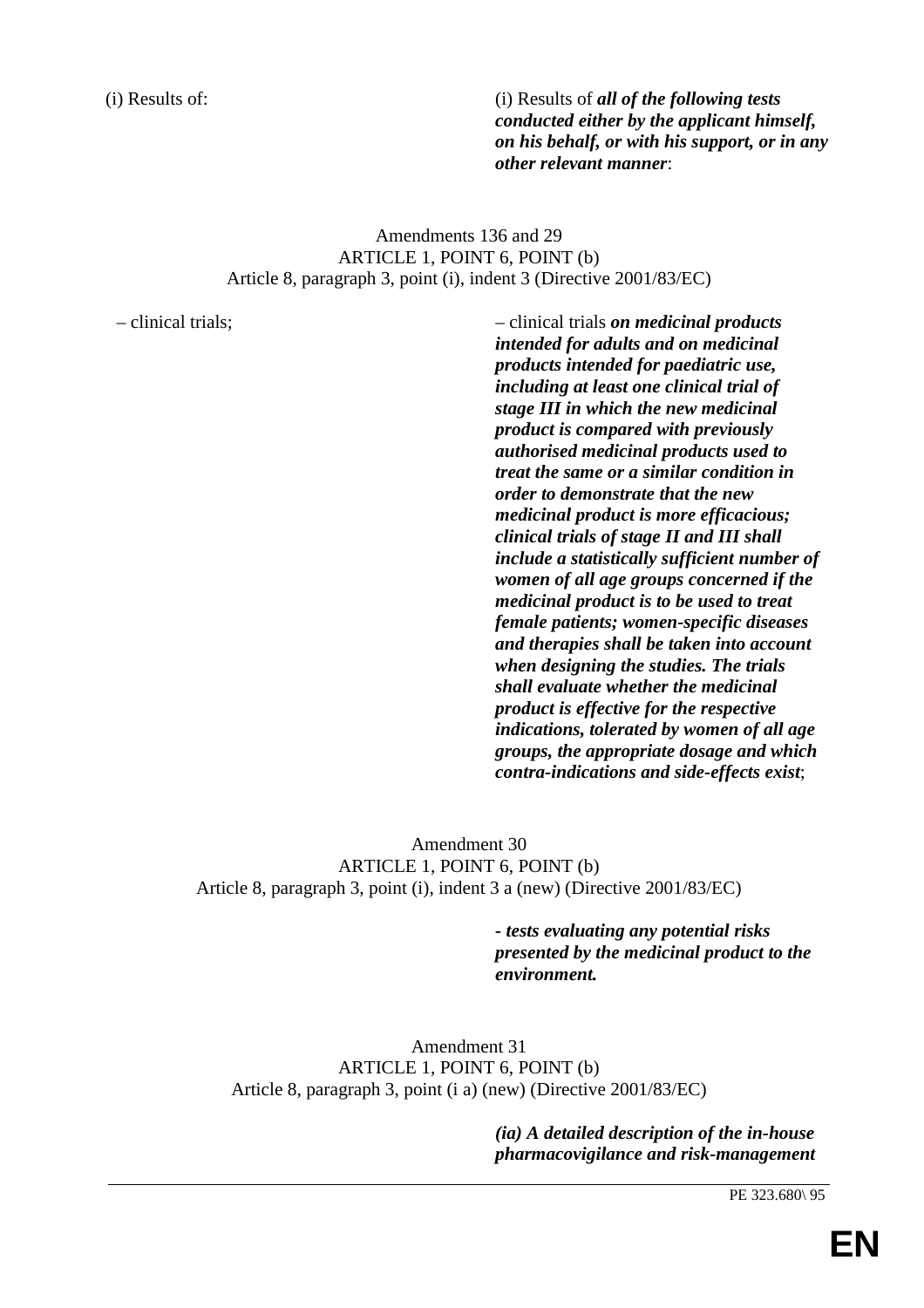*system which the applicant has introduced.*

#### Amendment 32 ARTICLE 1, POINT 6, POINT (b) Article 8, paragraph 3, point (i b) (new) (Directive 2001/83/EC)

*(ib) Proof that the clinical trials conducted with the medicinal product meet the ethical requirements of Directive 2001/20/EC. As a rule, this excludes the recognition of clinical trials carried out in developing countries unless the medicinal product concerned primarily benefits the population of that country.*

Amendment 176 ARTICLE 1, POINT 6, POINT (b) Article 8, paragraph 3, point (ic) (new) (Directive 2001/83/EC)

> *"(ic) Results of appropriate long-term tests on medicinal products intended for long-term use."*

Amendment 33 ARTICLE 1, POINT 6, POINT (c a) (new) Article 8, paragraph 3, point (m a) (new) (Directive 2001/83/EC)

*(ca) The following point (ma) is added:*

*"(ma) Proof that the applicant has the services of a qualified person responsible for pharmacovigilance and has the equipment necessary for the notification of any adverse reaction suspected of occurring either in the Community or in a third country."*

Amendments 34, 202 and 167 ARTICLE 1, POINT 7 Article 10, paragraph 1, subparagraph 1 (Directive 2001/83/EC)

1. By way of derogation from point (i) of Article 8(3), and without prejudice to the law relating to the protection of industrial and commercial property, the applicant shall

1. By way of derogation from point (i) of Article 8(3), and without prejudice to the law relating to the protection of industrial and commercial property, the applicant shall

96 /PE 323.680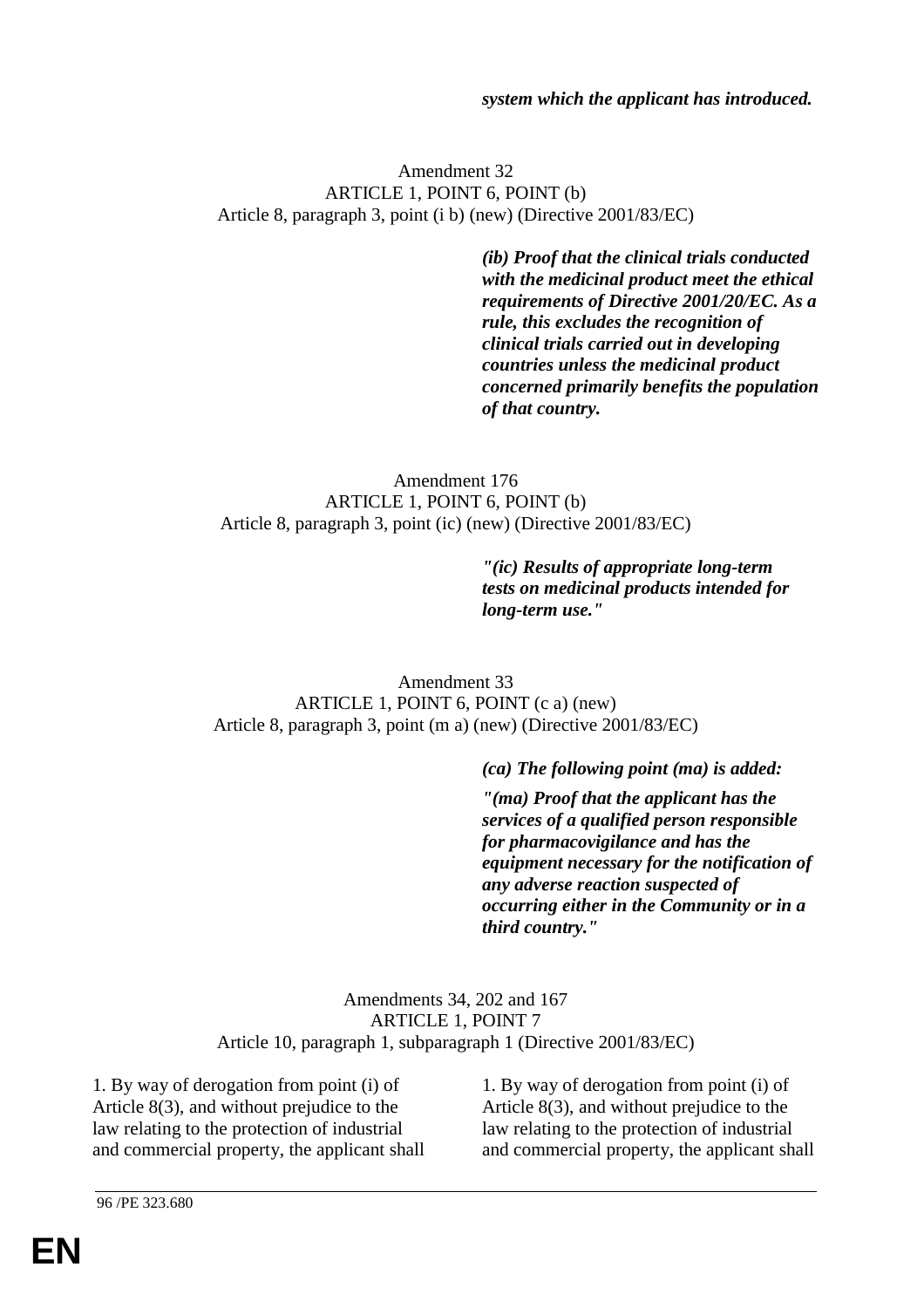not be required to provide the results of preclinical tests or of clinical trials if he/she can demonstrate that the medicinal product has been a generic of a reference medicinal product authorised under Article 6 for not less than *ten years* in a Member State or in the Community.

not be required to provide the results of preclinical tests or of clinical trials if he/she can demonstrate that the medicinal product has been a generic of a reference medicinal product authorised under Article 6 for not less than *eight years* in a Member State or in the Community. *The marketing authorization of a generic medicinal product can be granted only after ten years have elapsed from the first authorisation of the reference medicinal product. A generic medicinal product authorised pursuant to this provision cannot be manufactured or placed on the market until ten years have elapsed from the first authorisation of the reference medicinal product. In the case of a biosimilar medicinal product, pre-clinical tests and clinical trials shall be necessary.*

### Amendment 35 ARTICLE 1, POINT 7 Article 10, paragraph 1, subparagraph 2 (Directive 2001/83/EC)

The ten-year period referred to in the first subparagraph shall be extended to eleven years if, during the first eight years of those ten years, the marketing authorisation holder obtains an authorisation for one or more new therapeutic indications which, during the scientific evaluation prior to their authorisation, are held to bring a significant clinical benefit in comparison with existing therapies.

The ten-year period referred to in the first subparagraph shall be extended to *a maximum* of eleven years if, during the first eight years of those ten years, the marketing authorisation holder obtains an authorisation for one or more new therapeutic indications which, during the scientific evaluation prior to their authorisation, are held to bring a significant clinical benefit in comparison with existing therapies.

Amendment 36 ARTICLE 1, POINT 7 Article 10, paragraph 1 a (new) (Directive 2001/83/EC)

> *1a. If the reference medicinal product is absent from a Member State, another chosen Member State where the reference medicinal product has been authorised as laid down in Article 6 for at least ten years and in accordance with the provisions of Article 8 shall transmit to the requesting Member State, within a period of 30 days, a copy of the dossier, the assessment report,*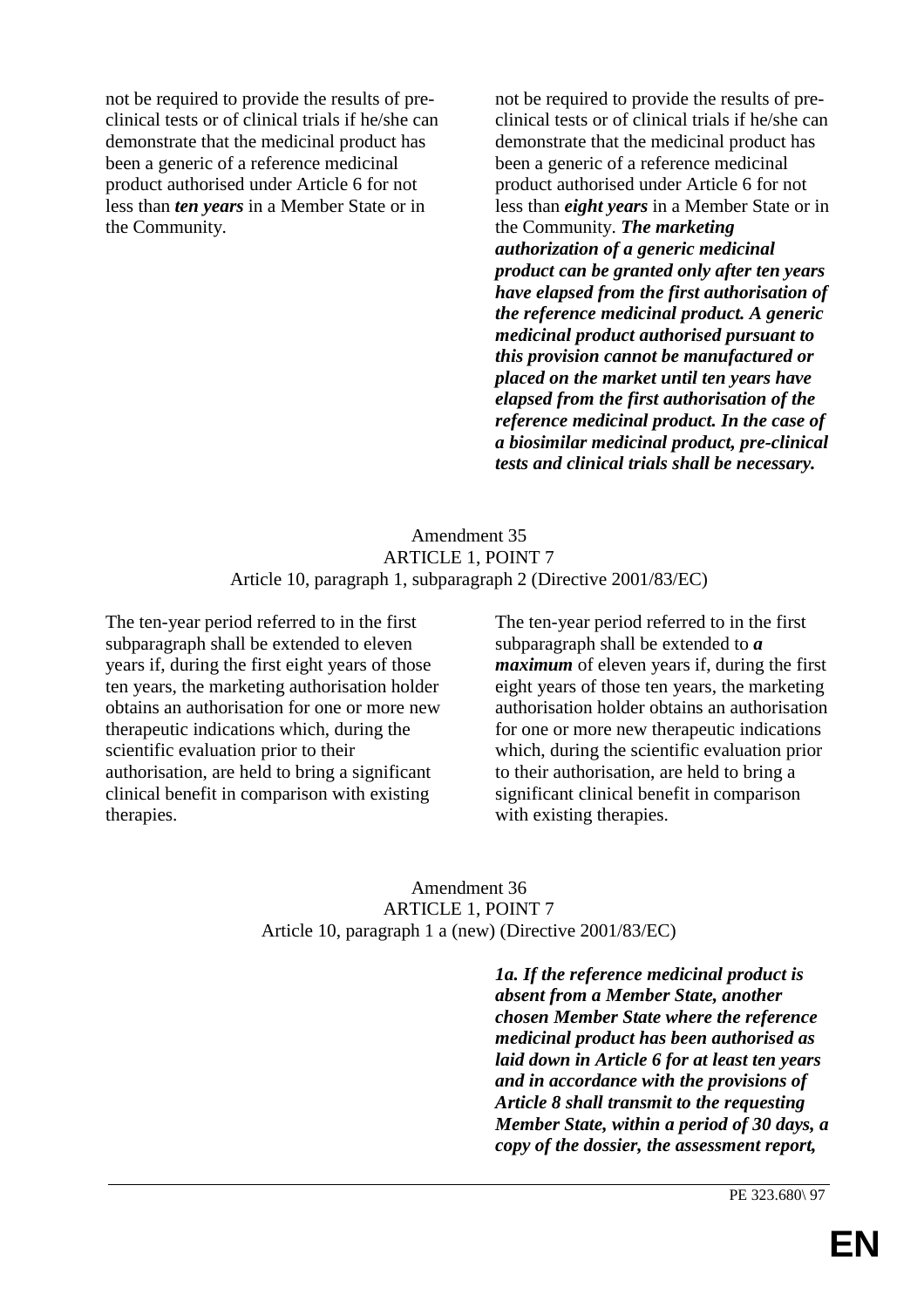*the summary of product characteristics and the marketing authorisation for the reference medicinal product.*

### Amendment 156 ARTICLE 1, POINT 7 Article 10, paragraph 2, point (b) (Directive 2001/83/EC)

(b) generic medicinal product shall mean a medicinal product which has the same qualitative and quantitative composition in active *principles* and the same pharmaceutical form, *and whose bio equivalence with the reference medicinal product has been demonstrated by appropriate bio availability tests. The various immediate-release oral pharmaceutical forms are deemed to be one and the same pharmaceutical form. Bioavailability studies may not be required of the applicant if he can demonstrate that the product meets the criteria of Annex I*.

(b) generic medicinal product shall mean a medicinal product which has the same qualitative and quantitative composition in active *substance(s) (chemically identical in terms of isomer, complex, crystal polymorphic form, simple ester or salt form of the active moiety) and the same pharmaceutical form, and is bio-equivalent to the reference medicinal product, unless it differs significantly from the original product as regards safety and efficacy.*

Amendment 168 ARTICLE 1, POINT 7 Article 10, paragraph 2, point (b a) (new) (Directive 2001/82/EC)

> *(ba) A biosimilar medicinal product shall mean a medicinal product which possesses similar physico-chemical and biological properties and the same pharmaceutical form and whose equivalence to the reference medicinal product in terms of safety and efficacy has been proven by means of appropriate preclinical tests and clinical trials.*

### Amendment 38 ARTICLE 1, POINT 7 Article 10, paragraph 3 (Directive 2001/83/EC)

3. The first subparagraph of paragraph 1 shall not apply to changes in *the active substance(s)*, therapeutic indications, strength, pharmaceutical form or route of administration vis-à-vis the reference

3. The first subparagraph of paragraph 1 shall not apply to changes in therapeutic indications, strength, pharmaceutical form or route of administration vis-à-vis the reference medicinal product, and the results

98 /PE 323.680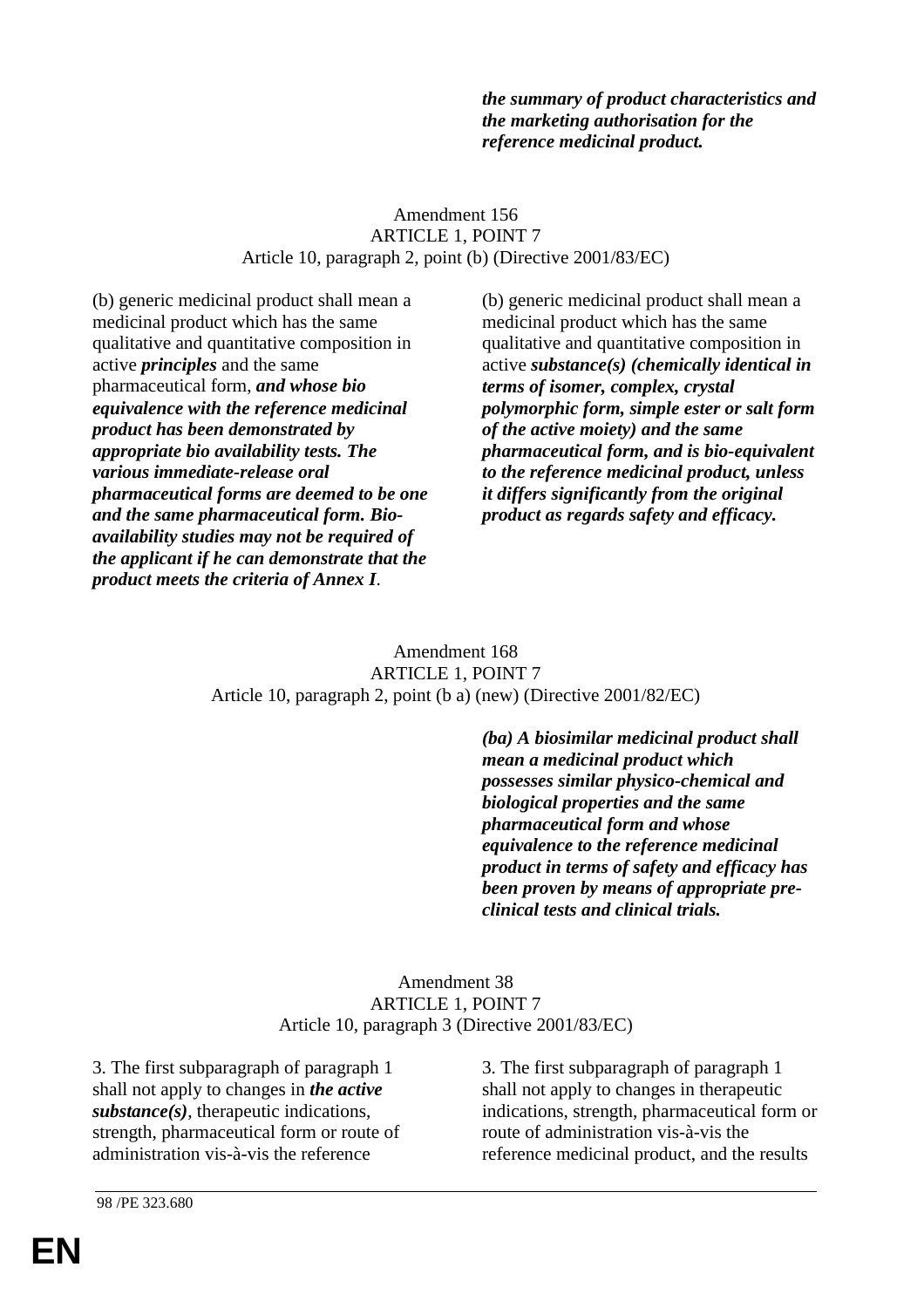medicinal product, and the results of preclinical tests *or* clinical trials shall be provided.

of pre-clinical tests *and/or* clinical trials shall be provided. *In the event of a change in the active substance(s), appropriate preclinical and clinical trials shall be conducted.*

# Amendment 134 ARTICLE 1, POINT 7 Article 10, paragraph 4 (Directive 2001/83/EC)

4. Conducting the necessary tests and trials with a view to application of paragraphs 1, 2 and 3 *to a generic medicinal product* shall not be regarded as contrary to patent rights or to complementary protection certificates for the medicinal products.

4. Conducting the necessary tests and trials, *the submission of an application, the submission of samples in accordance with Article 19, as well as the granting of a marketing authorisation for a generic medicinal product* with a view to application of paragraphs 1, 2 and 3 *as well as for export***,** shall not be regarded as contrary to patent rights or to complementary protection certificates for those *reference* medicinal products.

Amendment 196 ARTICLE 1, POINT 7 Article 10, paragraph 4, subparagraph 1 a (new) (Directive 2001/83/EC)

> *Manufacturing shall be allowed if the medicinal product is intended for export to a third country that has issued a compulsory licence for that product, or where a patent is not in force and if there is a request to that effect of the competent public health authorities of that third country.*

Amendment 40 ARTICLE 1, POINT 7 Article 10, paragraph 4 a (new) (Directive 2001/83/EC)

> *4a. In addition to the provisions laid down in paragraph 1, where an application is made for a new indication for a wellestablished substance, a period of three years of data exclusivity shall be granted, provided that significant pre-clinical or clinical studies were carried out in relation*

> > PE 323.680\ 99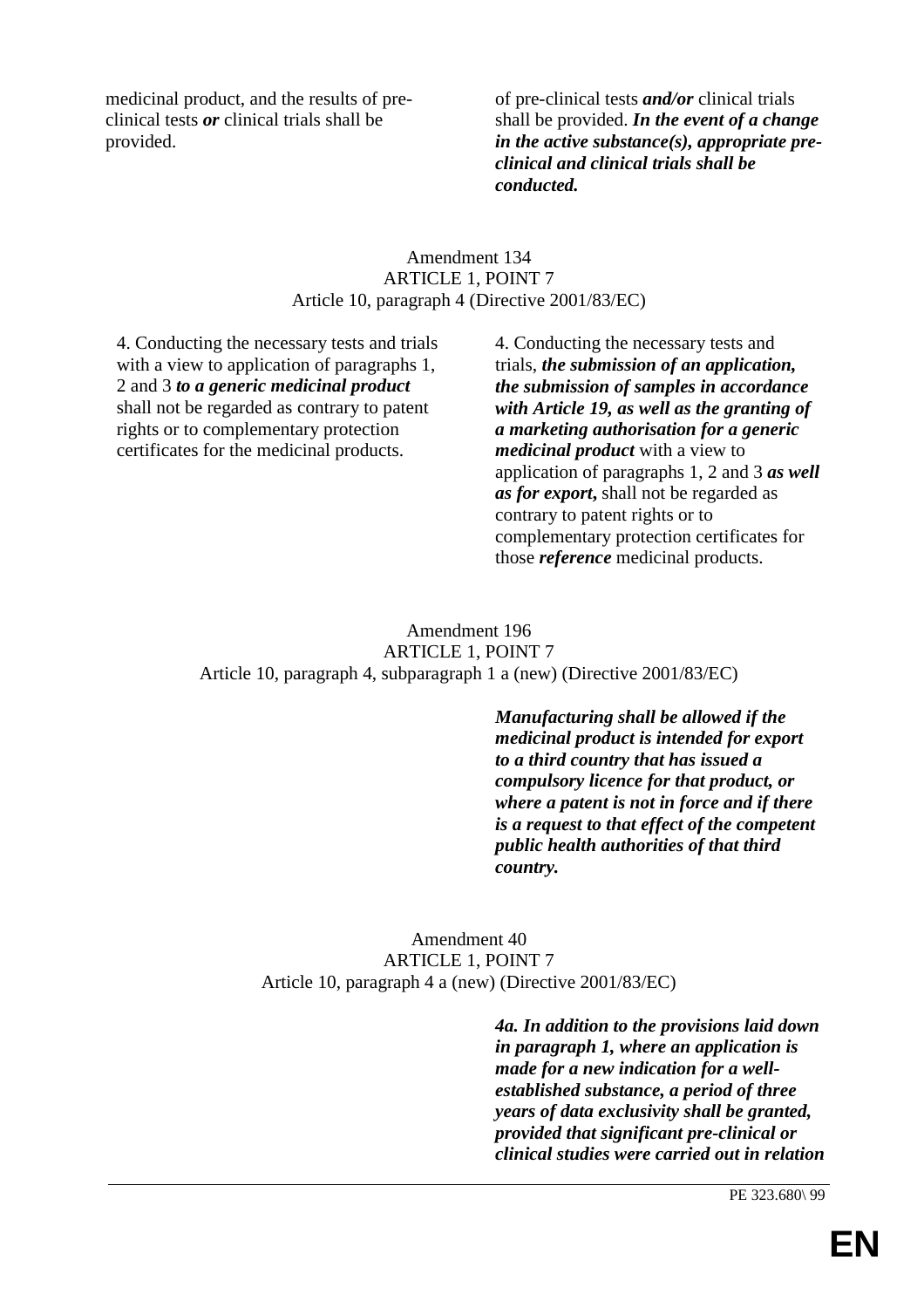### *to the new indication.*

Amendment 42 ARTICLE 1, POINT 9, POINT (-a) (new) Article 11 (Directive 2001/83/EC)

> *(-a) The introductory sentence is replaced by the following:*

*"The summary of the product characteristics shall contain, in the order indicated below, the following information:"*

Amendment 190 ARTICLE 1, POINT 9, POINT (a a) (new) Article 11, paragraph 5 (Directive 2001/83/EC)

> *(aa) The introductory wording of point 5 is replaced by the following:*

*"5. Clinical particulars using natural frequencies (number needed to treat/number needed to harm):"*

Amendment 189 ARTICLE 1, POINT 9, POINT (a b) (new) Article 11, paragraph 5, point 5.10 a (new) (Directive 2001/83/EC)

*(ab) The following point 5.10a is added:*

*"5.10a. Research designs (test plans) for clinical trials"*

Amendment 43 ARTICLE 1, POINT 9, POINT (b) Article 11, paragraph 6, point 6.-1 (Directive 2001/83/EC)

#### *6.-1. major incompatibilities,*

Amendment 151 ARTICLE 1, POINT 9, POINT (c) Article 11, point 10 (Directive 2001/83/EC)

(10) Classification in accordance with (10) Classification in accordance with

100 /PE 323.680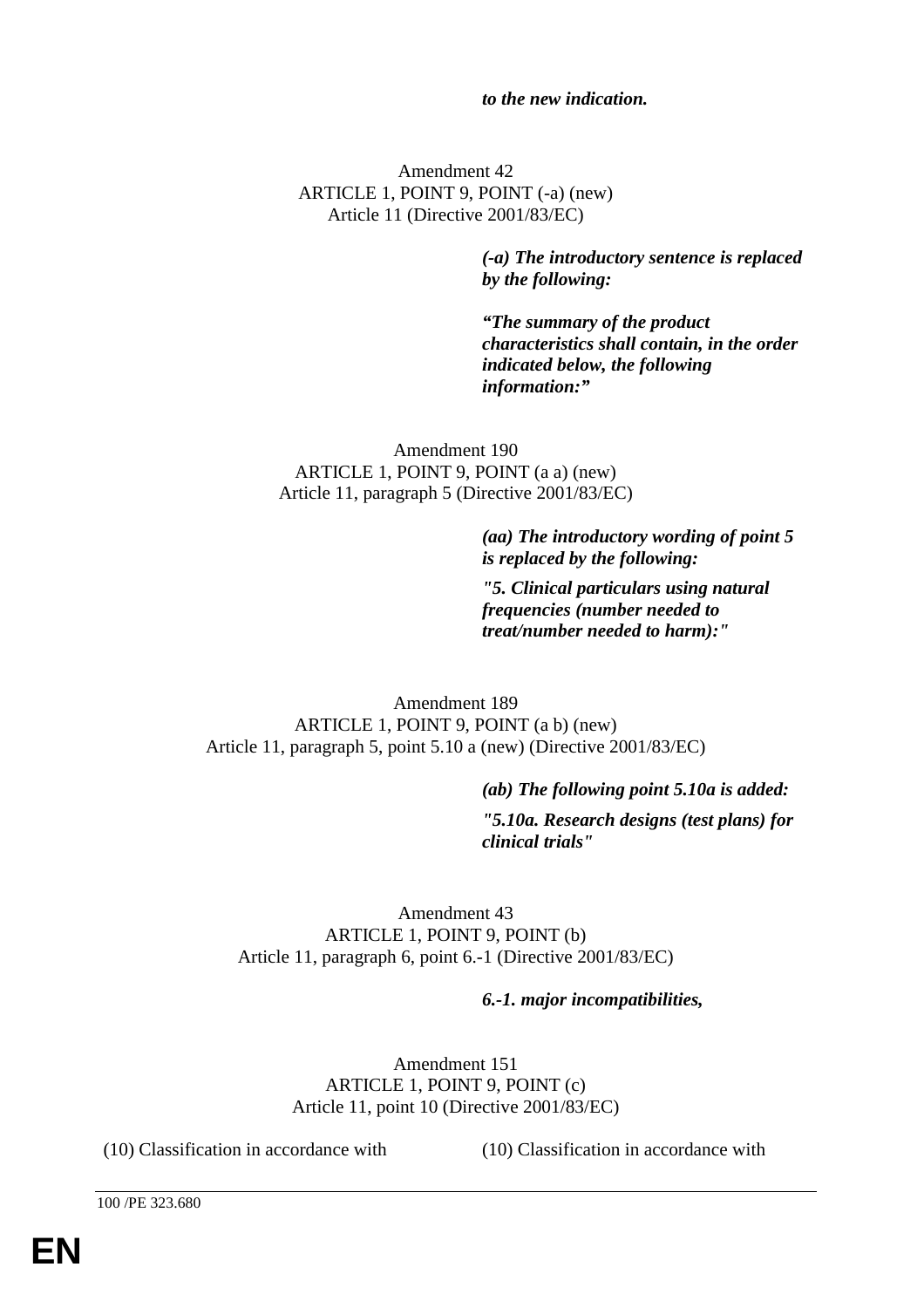*Article 70*. *Article 70(1) of the reference Member State shall be taken seriously into account when the mutual recognition procedure for gaining the marketing authorisation for a medicinal product (Title III, Chapter 4) is applied.*

# Amendment 44 ARTICLE 1, POINT 11 Article 13, paragraph 1 (Directive 2001/83/EC)

1. Member States shall ensure that homeopathic medicinal products manufactured and placed on the market within the Community are registered or authorised in accordance with Articles 14, 15 and 16, except where such medicinal products are covered by a registration or authorisation issued in accordance with national legislation up to 31 December 1993.

1. Member States shall ensure that homeopathic medicinal products manufactured and placed on the market within the Community are registered or authorised in accordance with Articles 14, 15 and 16, except where such medicinal products are covered by a registration or authorisation issued in accordance with national legislation up to 31 December 1993. *Each Member State shall take due account of the registrations effected and of the authorisations issued by other Member States.*

Amendment 45 ARTICLE 1, POINT 12, POINT (-a) (new) Article 14, paragraph 1, indent 1 (Directive 2001/83/EC)

> *(-a) In Article 14, paragraph 1, the first indent is replaced by the following:*

*"- they are administered by a route of administration described in the European Pharmacopoeia or, in absence thereof, in a Pharmacopoeia currently used in a Member State,"*

Amendment 46 ARTICLE 1, POINT 12, POINT (-aa) (new) Article 14, paragraph 1, indent 3 (Directive 2001/83/EC)

> *(-a) In paragraph 1, the third indent is replaced by the following:*

*"- there is a sufficient degree of potentisation, which involves a sequential series of dilutions and succussions, to*

PE 323.680\ 101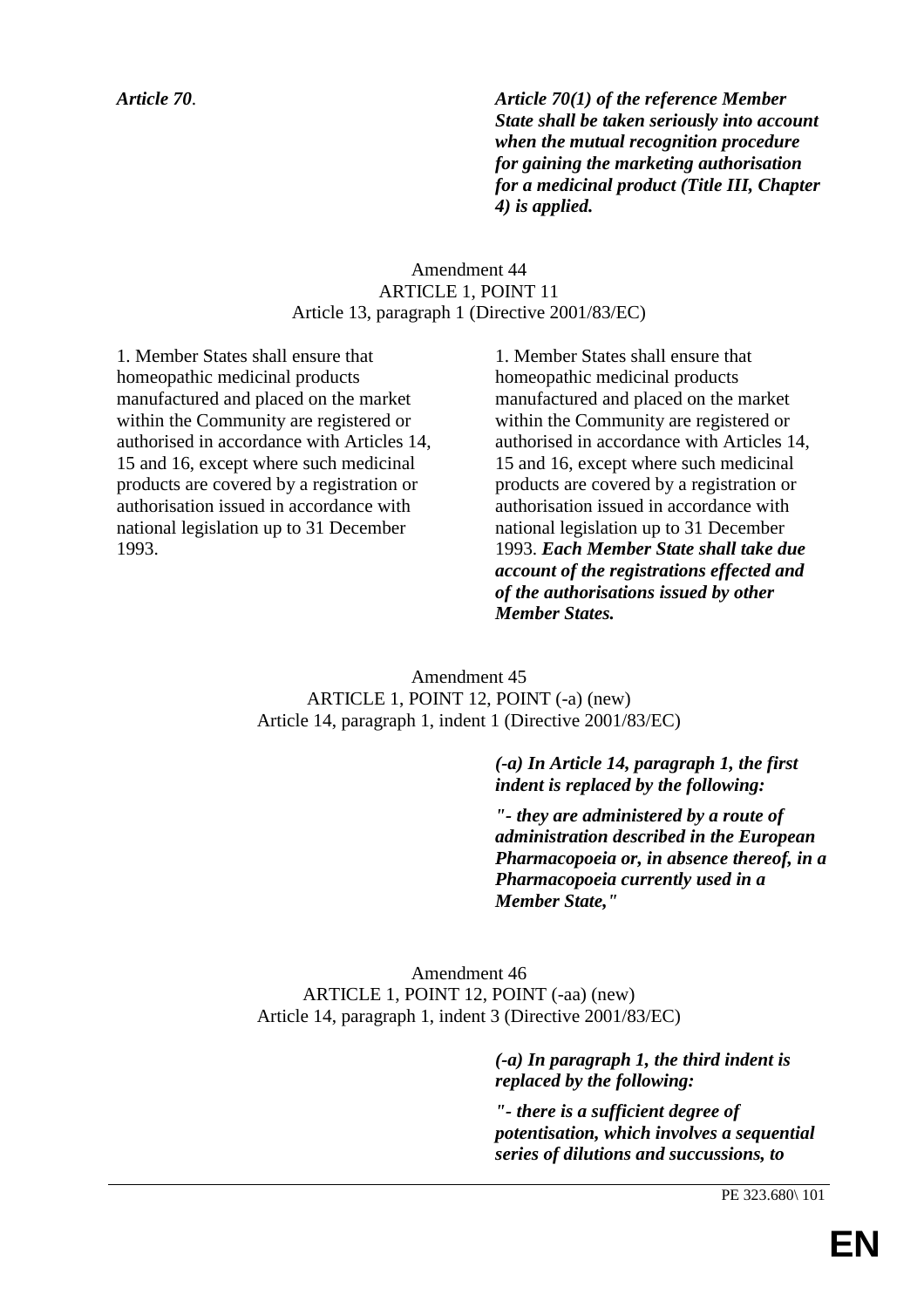*guarantee the safety of the medicinal product; in particular, the medicinal product may not contain either more than one part per 10 000 of the mother tincture or more than 1/100th of the smallest dose used in allopathy with regard to active principles whose presence in an allopathic medicinal product results in the obligation to submit a doctor's prescription; if new scientific evidence so warrants, the Commission may amend this indent by the procedure referred to in Article 121(2)."*

Amendment 47 ARTICLE 1, POINT 12 a (new) Article 15, indent 2 (Directive 2001/83/EC)

> *(12a) In Article 15, the second indent is replaced by the following:*

*"- dossier describing how the homeopathic stock or stocks is/are obtained and controlled, and justifying its/their homeopathic use, on the basis of an adequate bibliography,"*

Amendment 48 ARTICLE 1, POINT 12 b (new) Article 15, indent 3 (Directive 2001/83/EC)

> *(12b) In Article 15, the third indent is replaced by the following:*

*"- manufacturing and control file for each pharmaceutical form and a description of the method of potentisation,"*

Amendment 179 ARTICLE 1, POINT 14, POINT (b) Article 16, paragraph 2 (Directive 2001/83/EC)

(b) *In* paragraph 2, *"toxicological" and pharmacological"* is replaced by *"preclinical"*

(b) Paragraph 2 is replaced by *the following:*

*"Member States shall introduce or retain in their territory specific rules for the*

102 /PE 323.680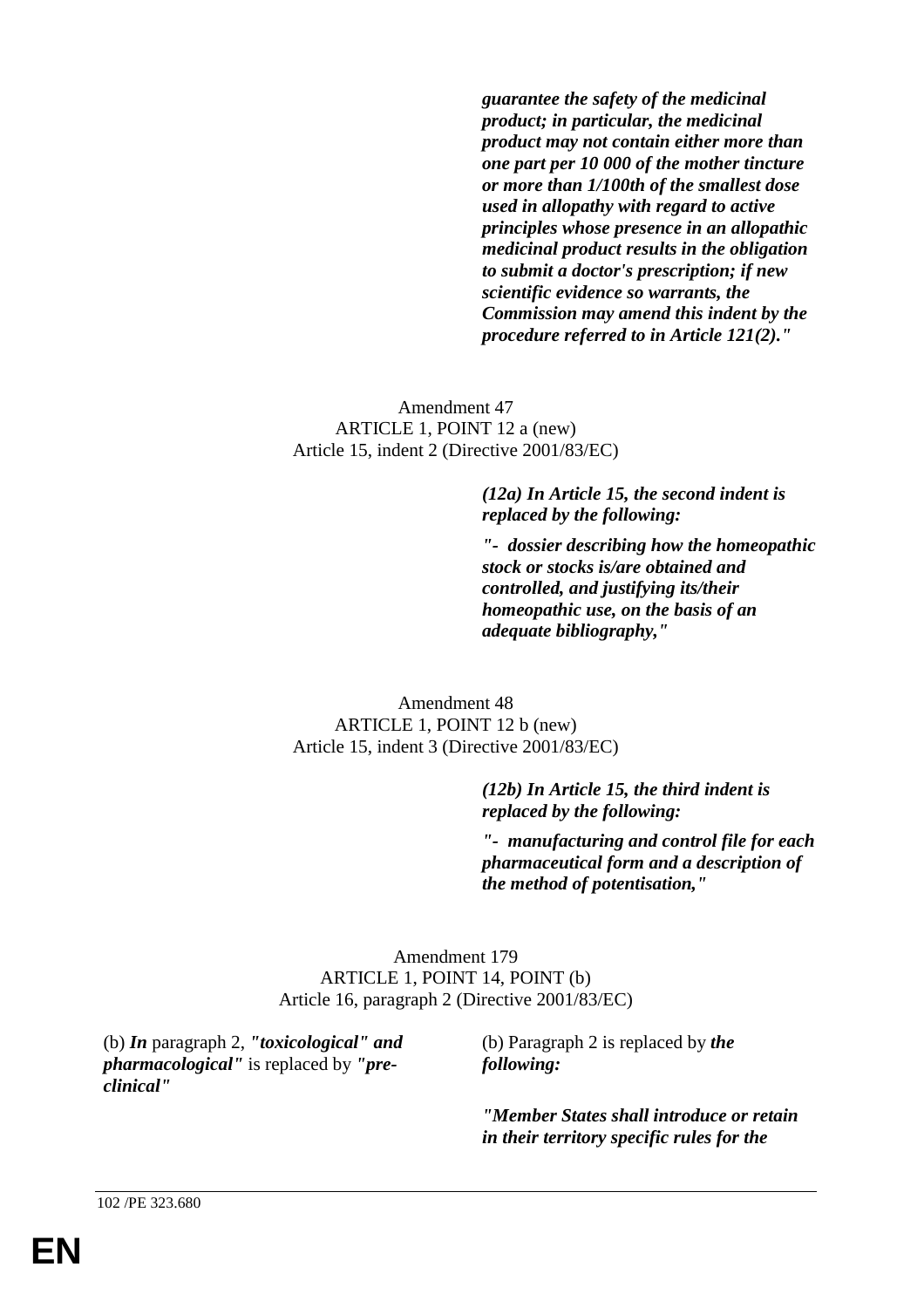*proof of quality, safety and efficacy of homeopathic medicinal products other than those referred to in Article 14(1), taking into account the provisions of paragraph 1 and in accordance with the criteria laid down for homeopathic medicinal products in Annex I.*

*Member States shall notify the Commission of the specific rules in force."*

#### Amendment 49 ARTICLE 1, POINT 15 Article 17, paragraph 1, subparagraph 1 (Directive 2001/83/EC)

1. Member States shall take all appropriate measures to ensure that the procedure for granting an authorisation to place a medicinal product on the market is completed within 150 days of a valid application, including *120 days* for *drawing up* the *assessment* report *and the summary of the product characteristics.*

1. Member States shall take all appropriate measures to ensure that the procedure for granting an authorisation to place a medicinal product on the market is completed within 150 days of a valid application, including *80 days* for *scientific data analysis and preparation of* the report *by the rapporteur.*

### Amendment 50 ARTICLE 1, POINT 15 Article 18 (Directive 2001/83/EC)

Where a Member State is informed in accordance with *point (m)* of Article 8(3) that another Member State has authorised a medicinal product which is the subject of a marketing authorisation application in the Member State concerned, it shall reject the application unless it has been submitted in compliance with Articles 27 to 39.

Where a Member State is informed in accordance with *point (l)* of Article 8(3) that another Member State has authorised a medicinal product which is the subject of a marketing authorisation application in the Member State concerned, it shall reject the application unless it has been submitted in compliance with Articles 27 to 39.

### Amendment 51 ARTICLE 1, POINT 18 Article 21, paragraph 3 (Directive 2001/83/EC)

3. The competent authorities shall *make available to any interested party* a copy of the authorisation together with the summary of the product characteristics*.*

3. The competent authorities shall *set up a register making publicly accessible without delay* a copy of the authorisation *for any authorised medicinal product (through the centralised and decentralised procedure),*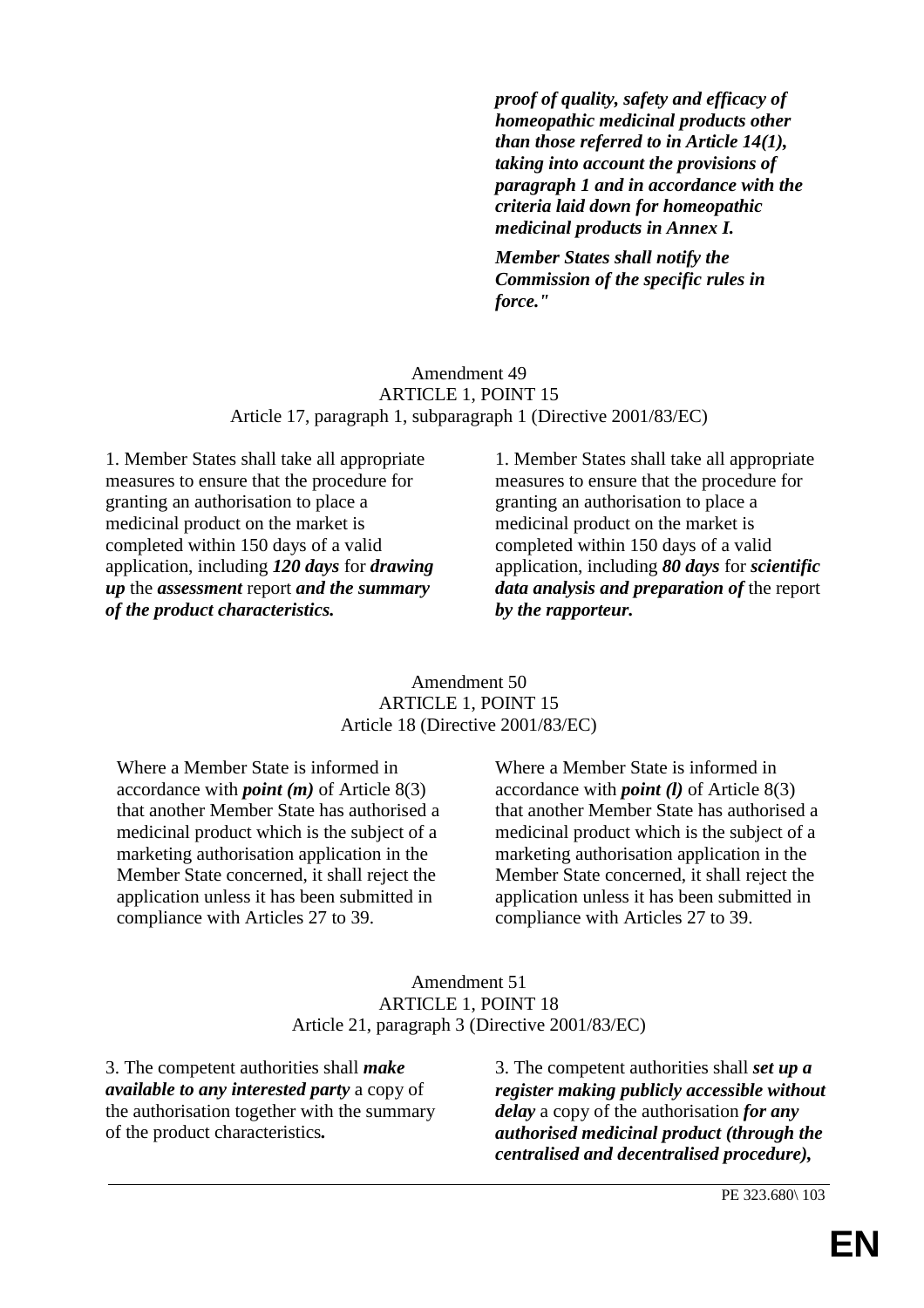together with the summary of product characteristics*, after deletion of information of a commercially confidential nature.*

## Amendment 52 ARTICLE 1, POINT 18 Article 21, paragraph 4, subparagraph 1 a (new) (Directive 2001/83/EC)

*The competent authorities shall make publicly accessible without delay, in the register referred to in paragraph 3, the assessment report together with the reasons for their opinion, after deletion of information of a commercially confidential nature.*

### Amendment 53 ARTICLE 1, POINT 18 Article 21, paragraph 4, subparagraph 2 (Directive 2001/83/EC)

*At the request of any interested party,* the competent authorities shall *make available* the assessment report, together with the reasons for their opinion, after deletion of information of a commercially confidential nature.

The competent authorities shall *publish* the assessment report, together with the reasons for their opinion, after deletion of information of a commercially confidential nature.

*The justification shall be provided separately for each indication applied for.*

Amendment 54 ARTICLE 1, POINT 18 Article 21, paragraph 4 a (new) (Directive 2001/83/EC)

> *4a. The marketing authorisation, the summary of product characteristics, the assessment report and the comments on this report shall be made accessible to the public on the Agency's website.*

Amendment 55 ARTICLE 1, POINT 19 Article 22, paragraph 1, subparagraph 1 (Directive 2001/83/EC)

In exceptional circumstances, and following In exceptional circumstances, and following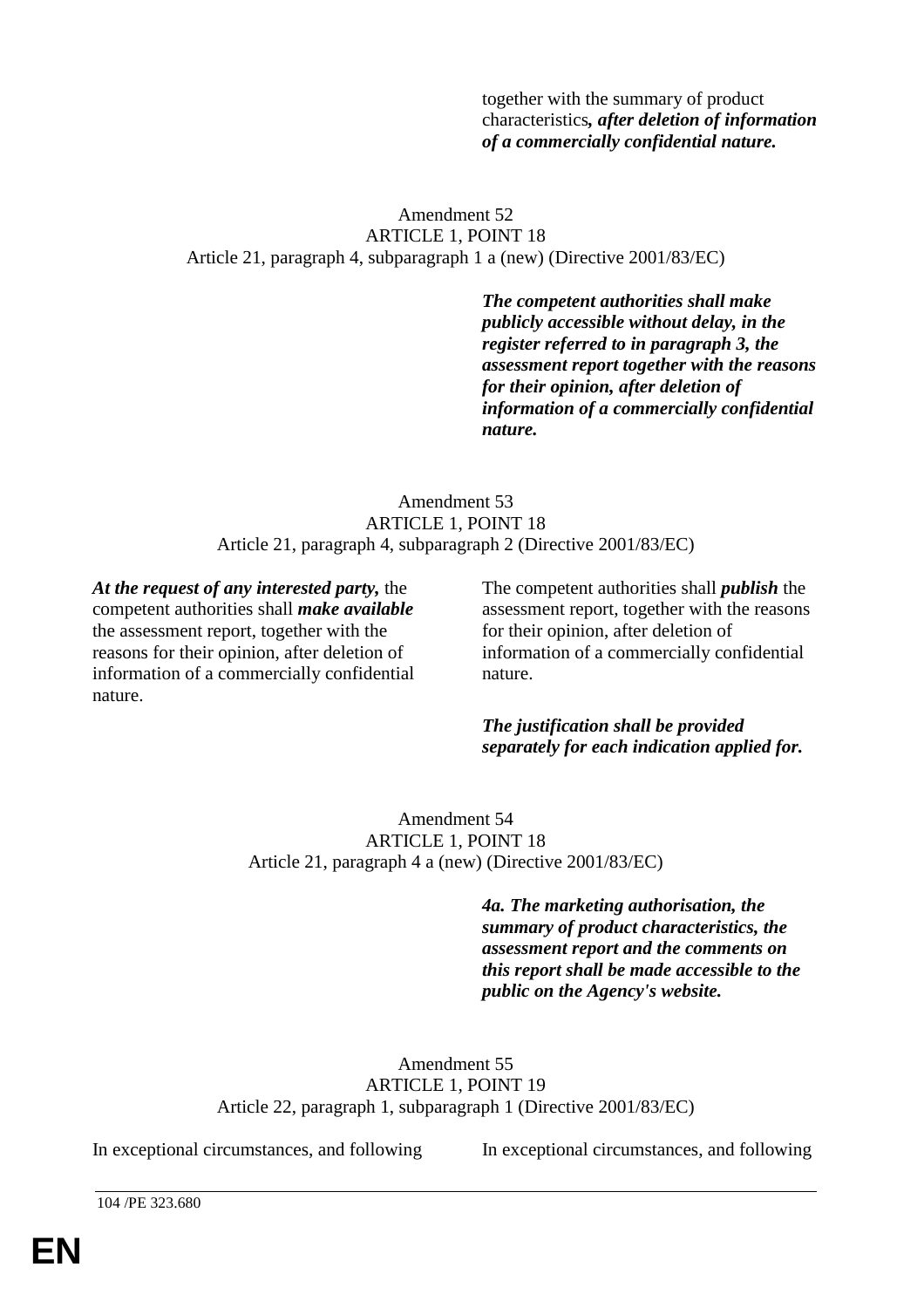consultation with the applicant, an authorisation may be granted subject to certain specific obligations to carry out further studies following the granting of authorisation.

consultation with the applicant, an authorisation *may be granted subject to an obligation to establish special mechanisms for assessing the safety of the medicinal product, informing the competent authorities of any incident and taking all necessary measures immediately. The list of these obligations shall be made publicly accessible, without delay in the register referred to in Article 21(3), together with deadlines and date of fulfilment.*

## Amendment 56 ARTICLE 1, POINT 19 a (new) Article 23, paragraph 1 (Directive 2001/83/EC)

# *(19a) In Article 23, the first paragraph is replaced by the following:*

*"After a marketing authorisation has been issued, the holder must, in respect of the methods of manufacture and control provided for in Article 8(3)(d) and (h), take account of scientific and technical progress and introduce any changes that may be required to enable the medicinal product to be manufactured and checked by means of generally accepted scientific methods, with due regard for Community law."*

### Amendment 186 ARTICLE 1, POINT 21 Article 24, paragraph 1 (Directive 2001/83/EC)

1. Without prejudice to paragraphs 2 and 3, a marketing authorisation shall be valid indefinitely.

1. Without prejudice to paragraphs 2 and 3, a marketing authorisation *for new medicines* shall *initially* be valid *for five years. This authorisation shall be renewed five years after the marketing authorisation on the basis of a comparative re-evaluation by the competent authorities of the updated risk/ benefit balance. After this renewal, the marketing authorisation shall be valid* indefinitely*.*

*When the marketing authorisation is*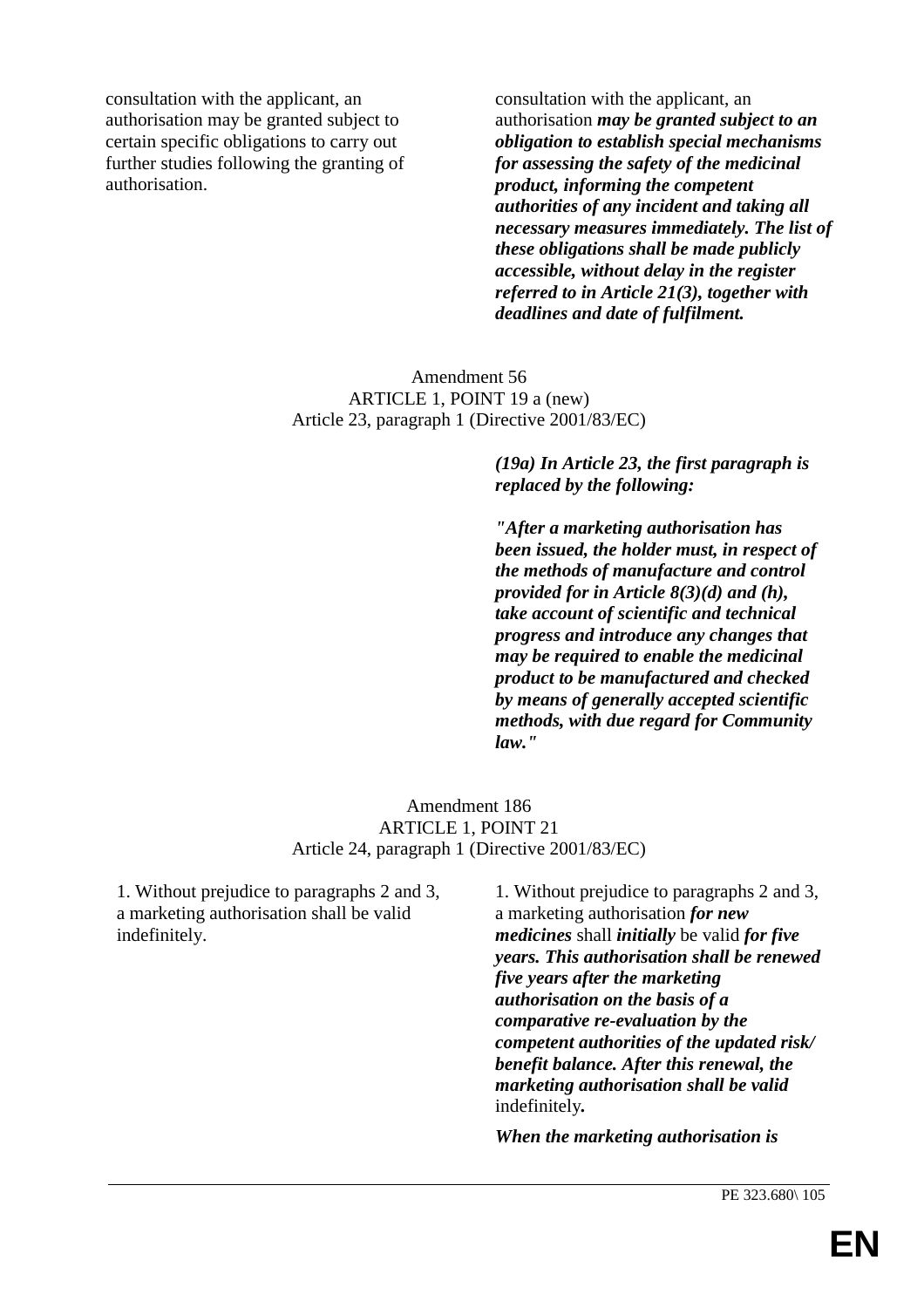*renewed after five years, its Annexes I to III shall compulsorily be updated.*

*The re-assessment procedure must be completed no later than thirty days before the initial marketing authorisation expires. The Agency shall inform the authorisation holder as soon as possible of the results of the assessment.*

### Amendment 57 ARTICLE 1, POINT 21 Article 24, paragraph 2 (Directive 2001/83/EC)

2. Any authorisation which is not followed within *two years* of its issue by the actual placing on the market of the authorised product in the authorising Member State shall cease to be valid.

2. Any authorisation which is not followed within *three years* of its issue by the actual placing on the market of the authorised product in the authorising Member State shall cease to be valid.

#### Amendment 58 ARTICLE 1, POINT 21 Article 24, paragraph 2, subparagraph 1 a (new) (Directive 2001/83/EC)

*The competent authority may, in exceptional circumstances, grant a derogation from the provisions of subparagraph 1. The derogation shall be duly justified.*

#### Amendment 157 ARTICLE 1, POINT 21 Article 24, paragraph 3, subparagraph 1 a (new) (Directive 2001/83/EC)

*The competent authority may, in exceptional circumstances and on public health grounds, grant a derogation from the provisions of the previous subparagraph. The derogation shall be duly justified.*

Amendment 59 ARTICLE 1, POINT 21 Article 24, paragraph 3 a (new) (Directive 2001/83/EC)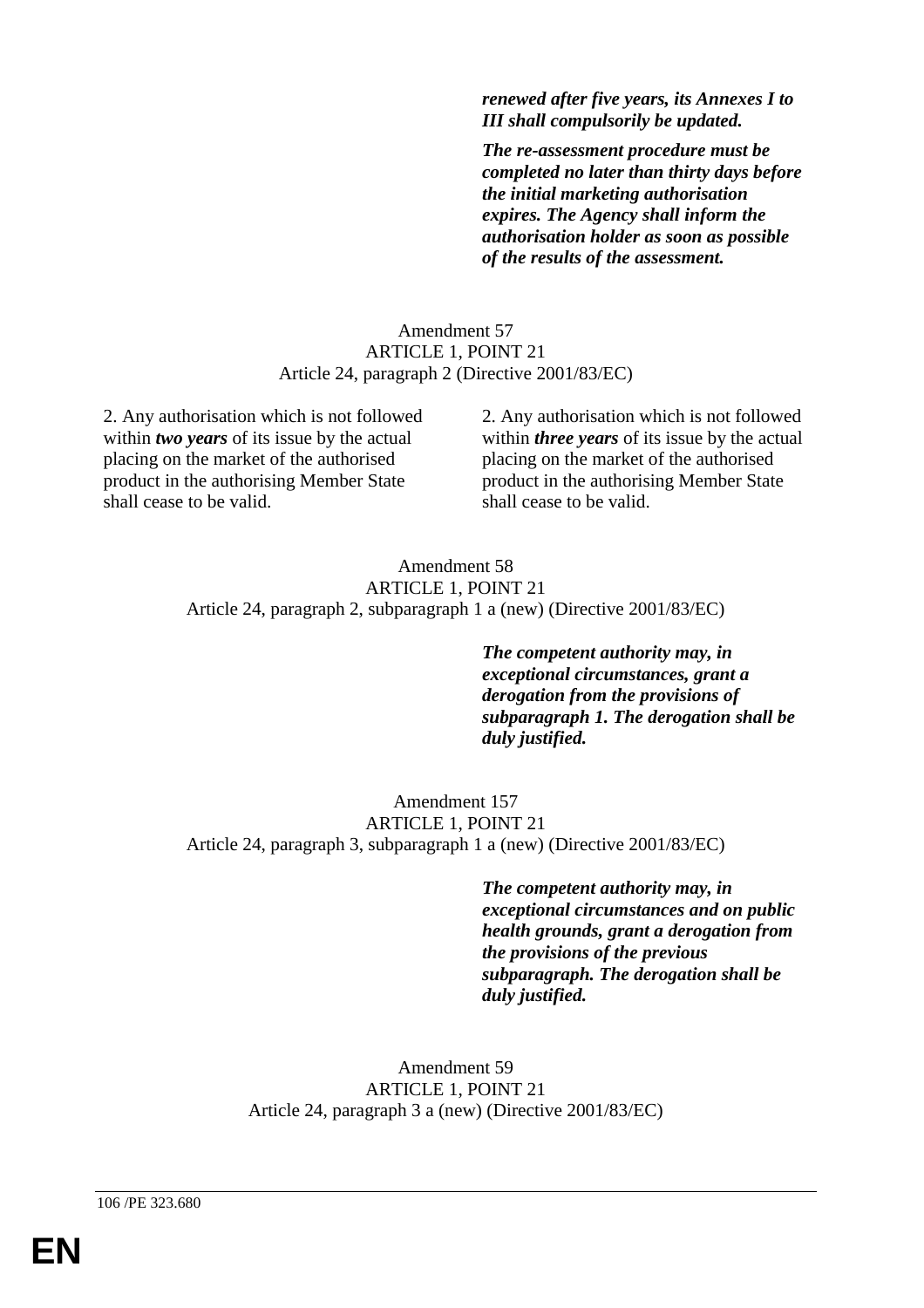*3a. The Commission shall carry out a detailed study of the practical and effective application of Council Directive 89/105/EEC of 21 December 1988 relating to the transparency of measures regulating the prices of medicinal products for human use and their inclusion in the scope of national health insurance systems***<sup>1</sup>** *in all Member States and in the candidate countries and, on the basis of the findings, the European Parliament may call on the Commission to reconsider the principles underlying that Directive and, if appropriate, consider reviewing it.*

*( 1 ) OJ L 40, 11.2.1989, p. 8.*

*\_\_\_\_\_\_\_\_\_\_\_\_*

Amendment 60 ARTICLE 1, POINT 22 Article 26, paragraph 2 a (new) (Directive 2001/83/EC)

> *Where a competent authority finds that the documents or data submitted are false, it shall demand that the applicant make the necessary corrections without delay, and within a time limit of two months. If the time limit is not adhered to, the authority shall reject the application. If the authority finds that data has been falsified, it shall inform the prosecuting authorities without delay.*

#### Amendment 61 ARTICLE 1, POINT 24 Article 27, paragraph 3 (Directive 2001/83/EC)

3. The coordination group shall draw up, its own Rules of Procedure, which shall enter into force after a favourable opinion of the Commission.

3. The coordination group shall draw up, its own Rules of Procedure, which shall enter into force after a favourable opinion of the Commission. *These Rules of Procedure shall be made public.*

Amendment 62 ARTICLE 1, POINT 24 Article 28, paragraph 1, subparagraph 1 (Directive 2001/83/EC)

1. With a view towards the grant of a 1. With a view towards the grant of a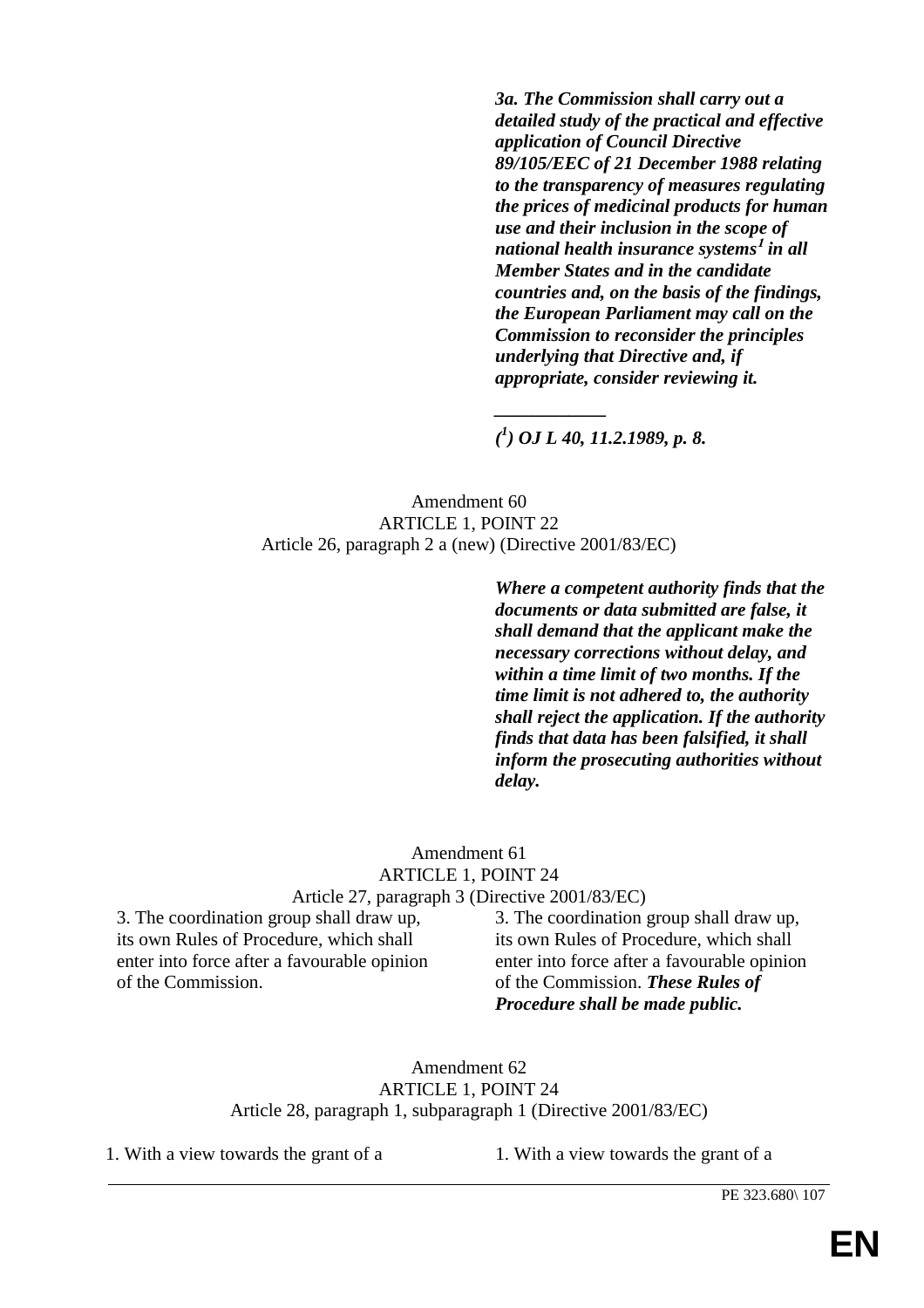marketing authorisation for a medicinal product in more than one Member State, an applicant shall submit an application based on an identical dossier in these Member States. The dossier shall contain the information and documents referred to in Articles 8 and Articles 10 to 11. The documents submitted shall include a list of Member States concerned by the application. marketing authorisation *or registration* for a medicinal product in more than one Member State, an applicant shall submit an application based on an identical dossier in these Member States. The dossier shall contain the information and documents referred to in Articles 8 and Articles 10 to 11. The documents submitted shall include a list of Member States concerned by the application.

*A dossier for homeopathic medicinal products shall contain the specific information and documents referred to in Articles 14, 15 and 16.*

### Amendment 63 ARTICLE 1, POINT 24 Article 29, paragraph 1 a (new) (Directive 2001/83/EC)

*1a. Member States shall only be allowed to refuse to recognise an authorisation granted by another Member State if there is a serious potential risk to public health.*

*What constitutes a serious risk to public health shall be defined in guidelines.*

### Amendment 64 ARTICLE 1, POINT 24 Article 30, paragraph 1 (Directive 2001/83/EC)

1. If two or more applications submitted in accordance with Article 8 and Articles 10 to 11 have been made for marketing authorisation for a particular medicinal product, and if Member States have adopted divergent decisions concerning the authorisation of the medicinal product or its suspension or withdrawal, a Member State, the Commission or the applicant or the marketing authorisation holder *may* refer the matter to the Committee on Human Medicinal Products, hereinafter referred to as "the Committee", for application of the procedure laid down in Article 32.

1. If two or more applications submitted in accordance with Article 8 and Articles 10 to 11 have been made for marketing authorisation for a particular medicinal product, and if Member States have adopted divergent decisions concerning the authorisation of the medicinal product or its suspension or withdrawal, a Member State, the Commission or the applicant or the marketing authorisation holder *shall* refer the matter to the Committee on Human Medicinal Products, hereinafter referred to as "the Committee", for application of the procedure laid down in Article 32.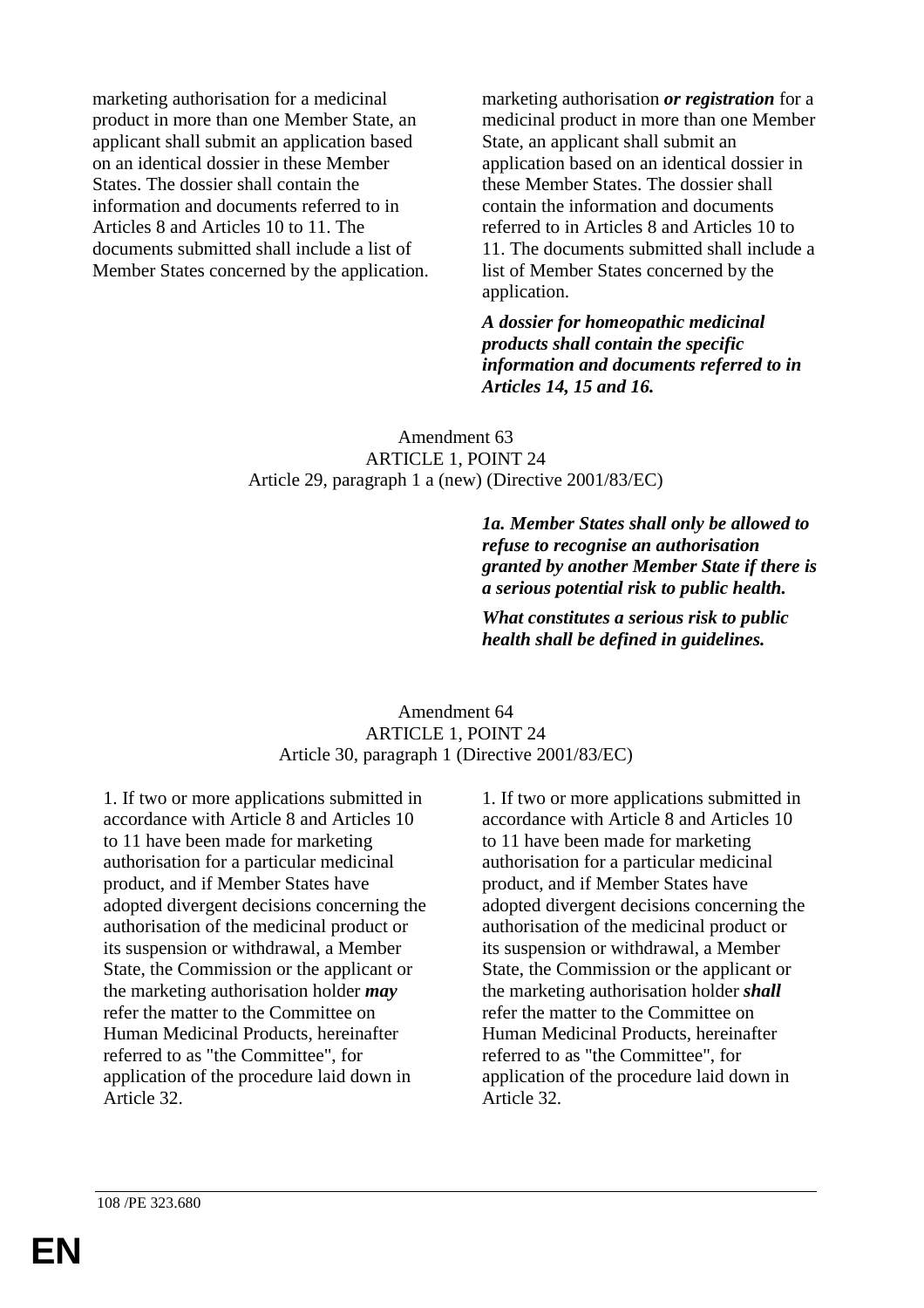# Amendment 65 ARTICLE 1, POINT 24 Article 30, paragraph 2, subparagraph 3 (Directive 2001/83/EC)

The Commission or a Member State, in agreement with the Agency *and taking into account the views of interested parties, may refer these products in accordance with paragraph 1.*

The Commission or a Member State, in agreement with the Agency*, shall submit an application for harmonisation of the summary of product characteristics to the Committee, which shall advise on the changes to be made in the summary of product characteristics in accordance with the procedure laid down in Article 32.*

# Amendment 66 ARTICLE 1, POINT 24 Article 31, paragraph 1, subparagraph 1 (Directive 2001/83/EC)

1. The Member States or the Commission or the applicant or the marketing authorisation holder *may*, in specific cases where the interests of the Community are involved, refer the matter to the Committee for application of the procedure laid down in Article 32 before any decision is reached on a request for a marketing authorisation or on the suspension or withdrawal of an authorisation, or on any other variation to the terms of a marketing authorisation which appears necessary, in particular to take account of the information collected in accordance with Title IX.

1. The Member States or the Commission or the applicant or the marketing authorisation holder *shall*, in specific cases where the interests of the Community are involved, refer the matter to the Committee for application of the procedure laid down in Article 32 before any decision is reached on a request for a marketing authorisation or on the suspension or withdrawal of an authorisation, or on any other variation to the terms of a marketing authorisation which appears necessary, in particular to take account of the information collected in accordance with Title IX.

### Amendment 67 ARTICLE 1, POINT 24 Article 32, paragraph 2 (Directive 2001/83/EC)

2. In order to consider the matter, the Committee *may* appoint one of its members to act as rapporteur. The Committee may also appoint individual experts to advise it on specific questions. When appointing experts, the Committee shall define their tasks and specify the time-limit for the completion of these tasks.

2. In order to consider the matter, the Committee *shall* appoint one of its members to act as rapporteur. The Committee may also appoint individual experts to advise it on specific questions. When appointing experts, the Committee shall define their tasks and specify the time-limit for the completion of these tasks.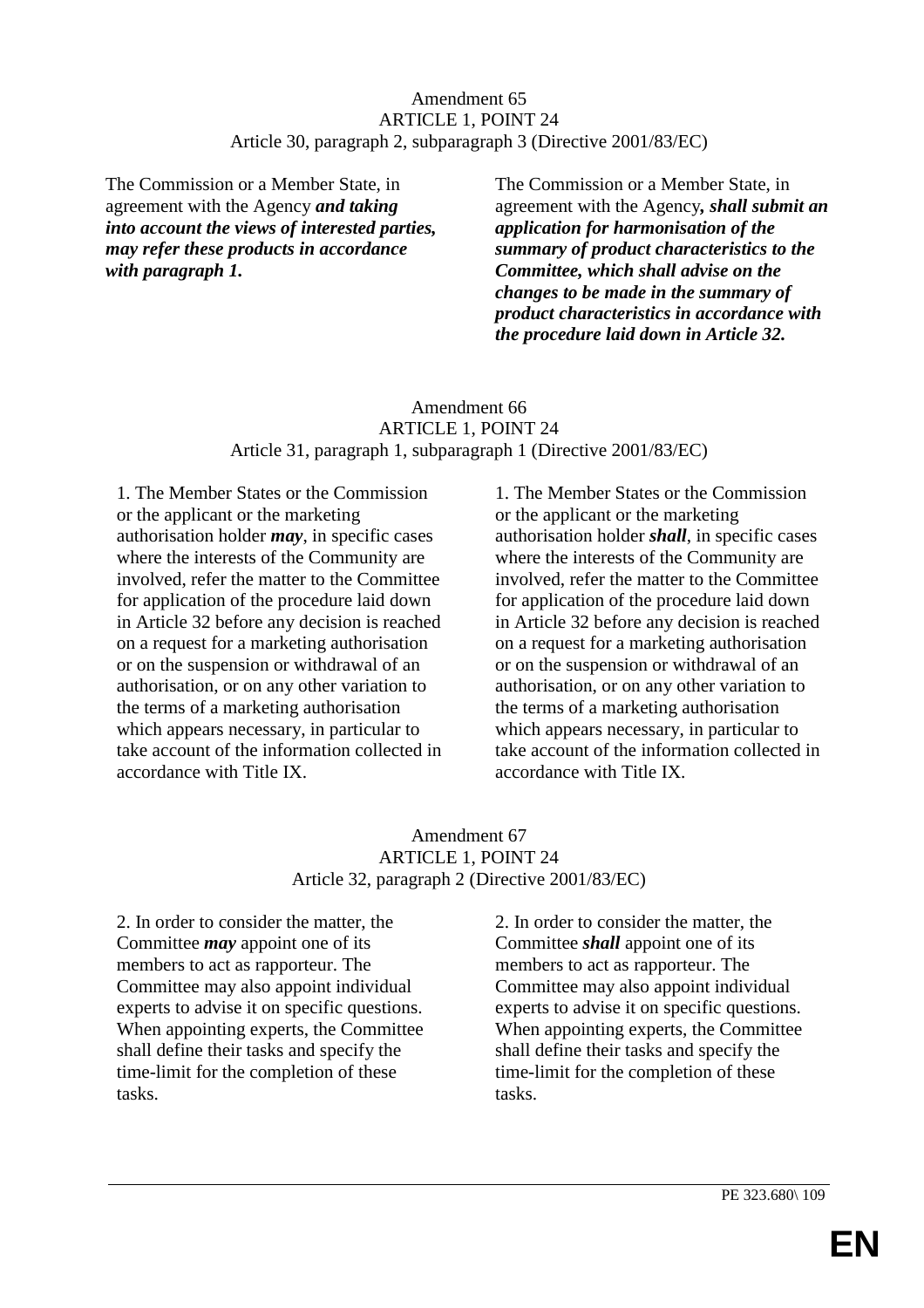## Amendment 68 ARTICLE 1, POINT 24 Article 32, paragraph 3, subparagraph 1 (Directive 2001/83/EC)

3. Before issuing its opinion, the Committee shall provide the applicant or the marketing authorisation holder with an opportunity to present written or oral explanations.

3. Before issuing its opinion, the Committee shall provide the applicant or the marketing authorisation holder with an opportunity to present written or oral explanations *within a time limit which it shall specify*.

### Amendment 69 ARTICLE 1, POINT 24 Article 32, paragraph 5, subparagraph 1 (Directive 2001/83/EC)

5. Within *30 days* of its adoption, the Agency shall forward the final opinion of the Committee to the Member States, to the Commission and to the *applicant or* the marketing authorisation *holder*, together with a report describing the assessment of the medicinal product and stating the reasons for its conclusions.

5. Within *15 days* of its adoption, the Agency shall forward the final opinion of the Committee to the Member States, to the Commission and to the *person applying for* the marketing authorisation, together with a report describing the assessment of the medicinal product and stating the reasons for its conclusions.

Amendment 70 ARTICLE 1, POINT 25, POINT (-a) (new) Article 33, paragraph 1 (Directive 2001/83/EC)

# *(-a) The first paragraph is replaced by the following:*

*"Within 15 days of the receipt of the opinion the Commission shall prepare a draft of the decision to be taken in respect of the application, taking into account Community law."*

# Amendment 71 ARTICLE 1, POINT 28 Article 38, paragraph 2 (Directive 2001/83/EC)

2. No later than [date], the Commission shall publish a report on the experience acquired on the basis of the procedures described in this Chapter and shall propose any amendments which may be necessary to improve those procedures.

2. No later than [date], the Commission shall publish a report on the experience acquired on the basis of the procedures described in this Chapter and shall propose any amendments which may be necessary to improve those procedures. *This report*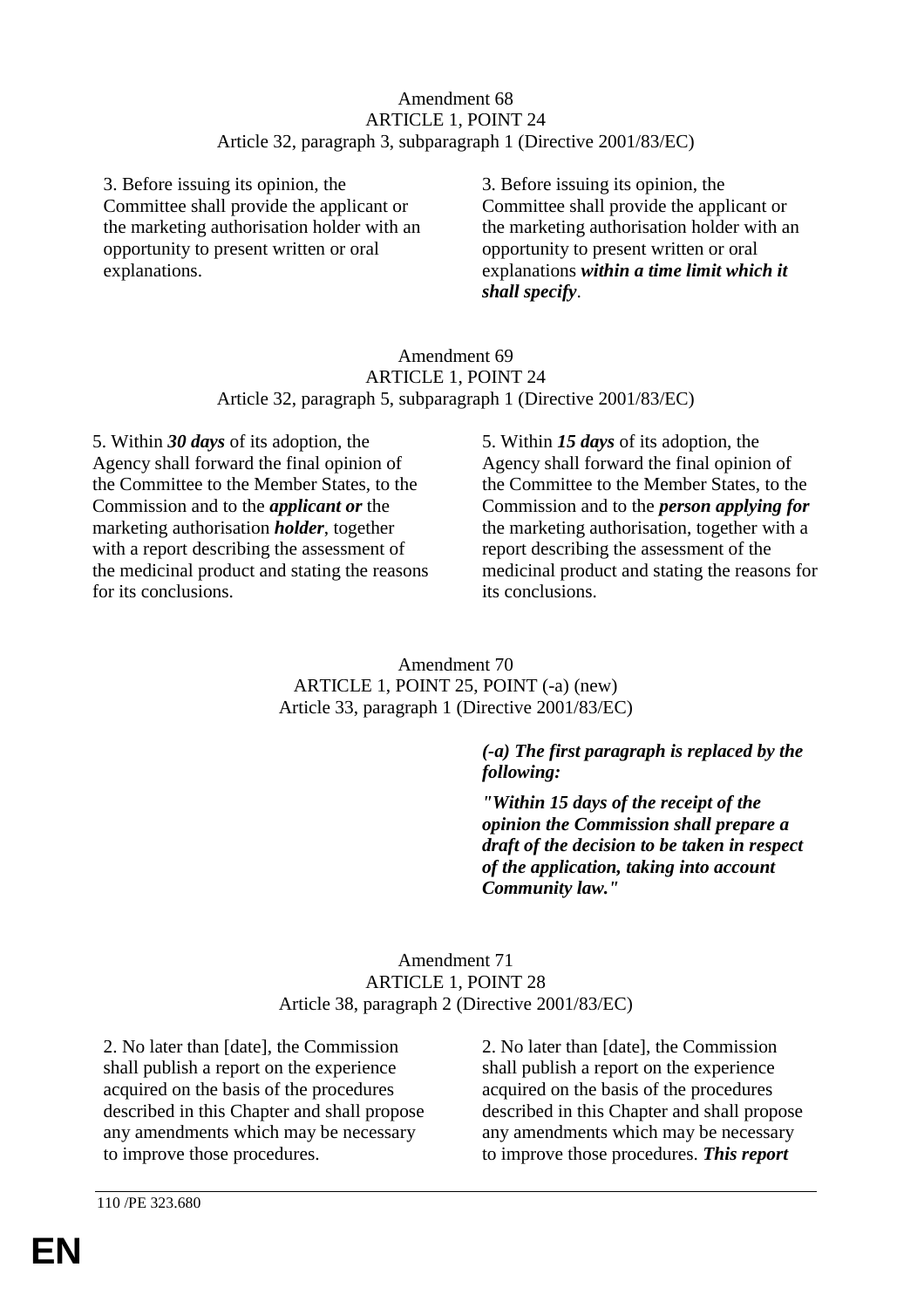*shall in particular take account of the need to standardise procedures applicable to pre-clinical tests and clinical trials. This report shall be forwarded to the European Parliament.*

# Amendment 72 ARTICLE 1, POINT 37, POINT (a) Article 54, point (a) (Directive 2001/83/EC)

(a) the name of the medicinal product followed by its strength and pharmaceutical form (baby, child or adult as appropriate); the common name shall be included *where the product contains only one active substance and if its name is an invented name;*

(a) the name of the medicinal product followed by its strength and pharmaceutical form (baby, child or adult as appropriate); *the international non-proprietary name or, if one does not exist,* the common name*,* shall be included;

Amendment 73 ARTICLE 1, POINT 37, POINT (aa) (new) Article 54, point (aa) (new) (Directive 2001/83/EC)

*(aa) The following point (aa) is inserted:*

*"(aa) in the case of generic medicinal products, the same denomination of the internationally approved chemical name of the active substances and the name of the producer;"*

Amendment 74 ARTICLE 1, POINT 37, POINT (b a) (new) Article 54, point (e) (Directive 2001/83/EC)

*(ba) Point (e) is replaced by the following:*

*"(e) the method and, if necessary, the route of administration. Space must be provided for a pharmacist to indicate the prescribed dose for the patient concerned;"*

Amendment 75 ARTICLE 1, POINT 37, POINT (c a) (new) Article 54, point (f a) (new) (Directive 2001/83/EC)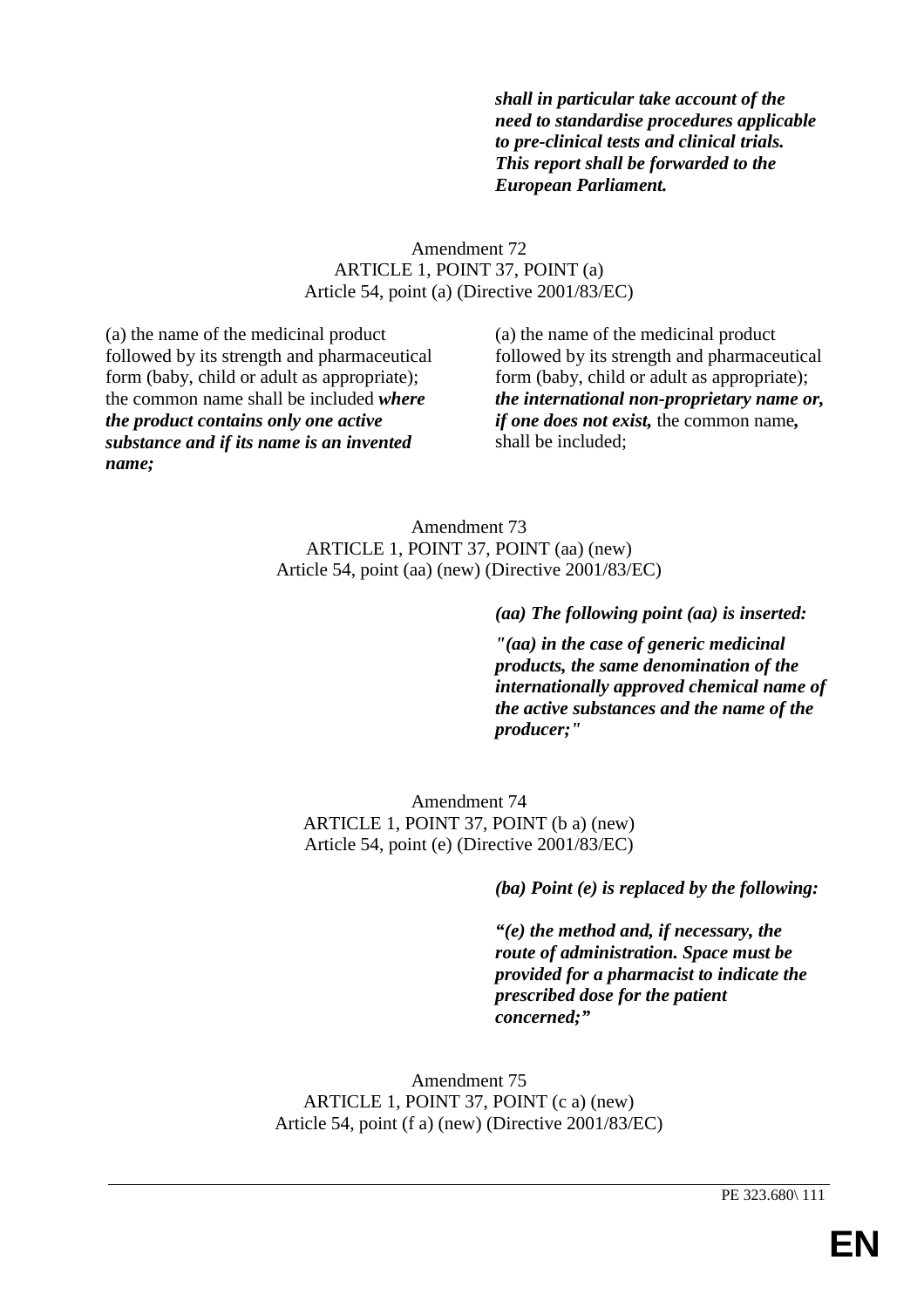### *(ca) The following point (fa) is added:*

*"(fa) the address of the competent national authority's website on which information concerning the medicinal product is available;"*

### Amendment 76 ARTICLE 1, POINT 37, POINT (c b) (new) Article 54, point (h a) (new) (Directive 2001/83/EC)

*(cb) The following point (ha) is added:*

*"(ha) the address of the competent national authority's website on which information concerning the medicinal product is available shall be indicated on the package leaflet;"*

Amendment 77 ARTICLE 1, POINT 37, POINT (c c) (new) Article 54, point (j) (Directive 2001/83/EC)

#### *(cc) Point (j) is replaced by the following:*

*"(j) a statement that unused medicinal products or waste materials from medicinal products should be returned to the pharmacy. A statement that unused medicinal products should not be discharged into the sewer;"*

Amendment 78 ARTICLE 1, POINT 38 a (new) Article 56 (Directive 2001/83/EC)

> *(38a) Article 56 is replaced by the following:*

*"Article 56*

*The particulars referred to in Articles 54, 55 and 62 shall be easily legible, clearly comprehensible and indelible. The references made in Article 54(a) must be also expressed in Braille format on the packaging or in the Patient Information Leaflet (PIL) provided inside so that blind and partially-sighted people also have*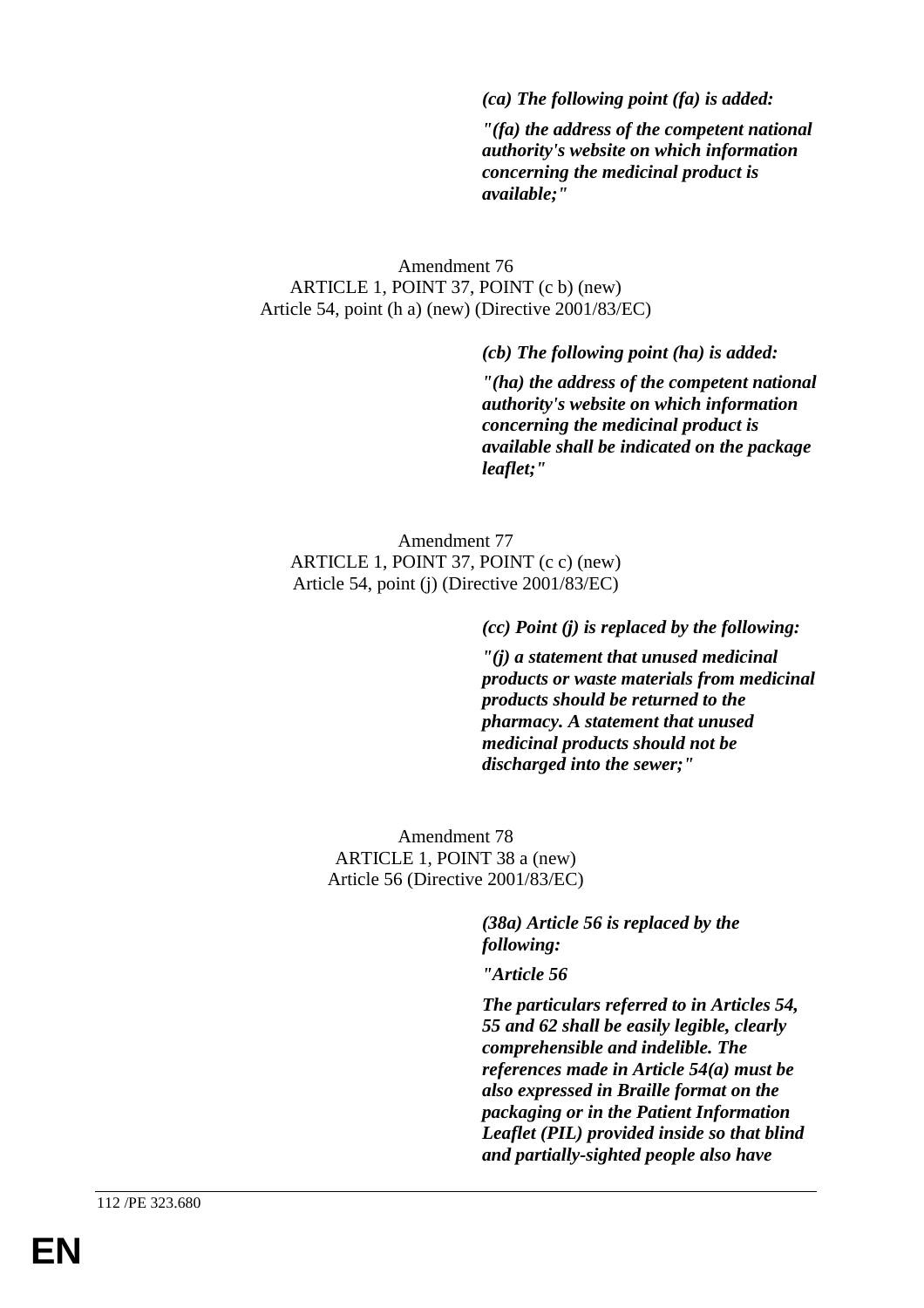*access to this vital information. Basic information such as product name, dosage, helpline telephone number and web site address must be included on the packaging or on the PIL, in large print (minimum font size 16). The full text of the PIL shall be available, free of charge, in other formats on request, (such as large print, braille, audio tape and electronic format)."*

### Amendment 79 ARTICLE 1, POINT 38 b (new) Article 56 a (new)(Directive 2001/83/EEC)

*(38 b) The following Article 56a is inserted:*

*"Article 56 a*

*The competent national authority shall establish a database, accessible free of charge through the internet, in which upto-date content information for all pharmaceutical products licensed for sale or dispensing within the territory of that Member State is available. This database shall be fully accessible to all citizens in such a way that disabled people can easily access pharmaceutical product information. For those without access to the internet, a telephone helpline service shall be established to ensure as wide a dissemination of information as possible. Complete product information shall be made available on request on the web site and helpline, in the following alternative formats: large print (minimum font size 16), braille, audio tape and electronic format."*

### Amendment 80 ARTICLE 1, POINT 40 Article 59, paragraph 1, point (d) (Directive 2001/83/EC)

(d) a description of the adverse reactions which may occur under normal use of the medicinal product and, if necessary, the action to be taken in such a case; the patient (d) a description of the adverse reactions which may occur under normal use of the medicinal product and, if necessary, the action to be taken in such a case; the patient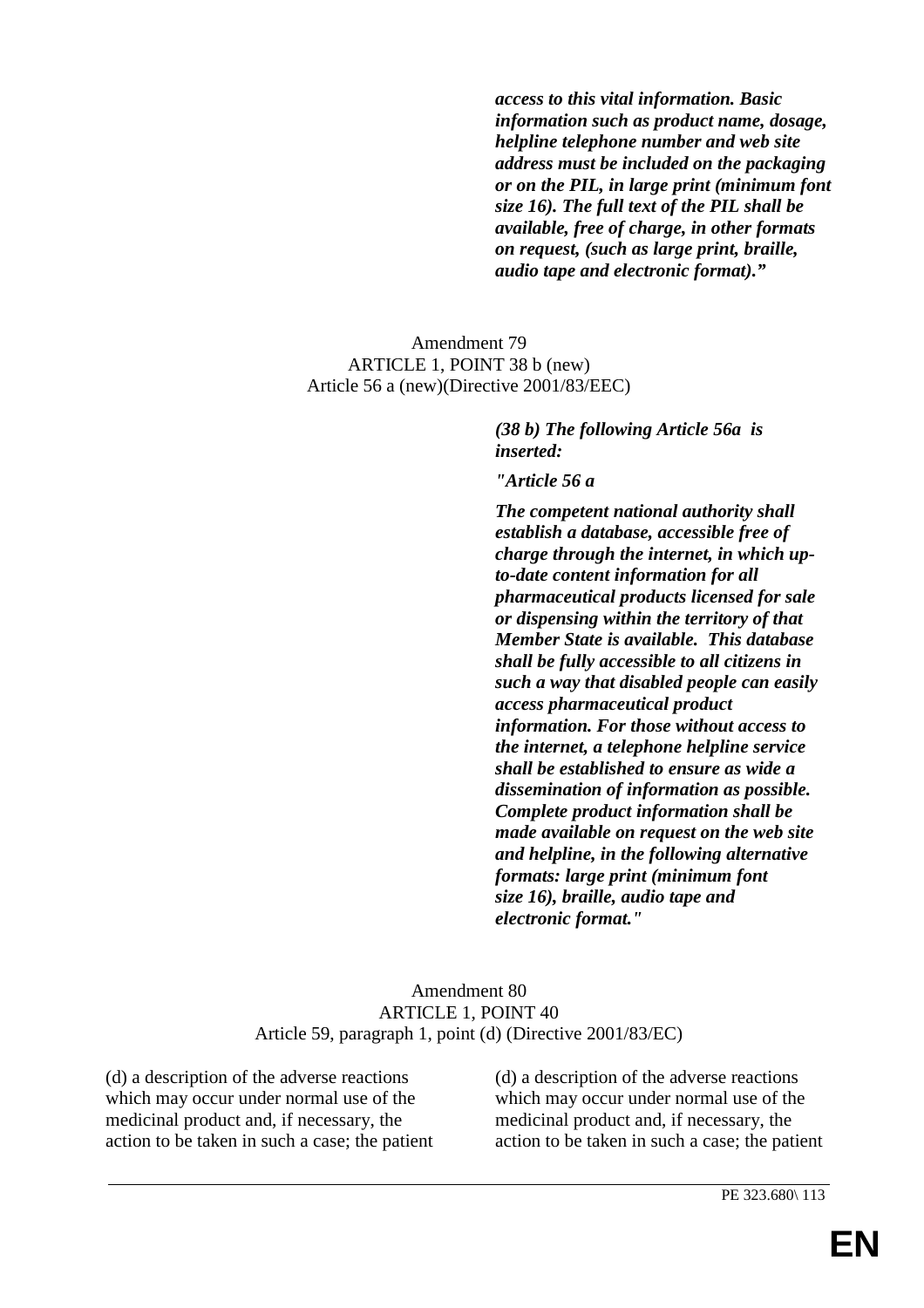should be expressly asked to communicate any adverse reaction which is not mentioned in the package leaflet to his doctor or pharmacist;

should be expressly asked to communicate any adverse reaction which is not mentioned in the package leaflet to his doctor or pharmacist *and the competent authority*;

### Amendment 81 ARTICLE 1, POINT 40 (new) Article 59, paragraph 1, point (d a) (new) (Directive 2001/83/EC)

*(da) for every new medicinal product during the first five years after it is placed on the market, the indication 'newly authorised medicinal product, please report adverse reactions'.*

Amendment 82 ARTICLE 1, POINT 40 Article 59, paragraph 1, point (e), point (vii a) (new) (Directive 2001/83/EC)

> *(vii a) a specific invitation to consult the doctor or the pharmacist, as appropriate, for any clarification on the use of the product;*

Amendment 83 ARTICLE 1, POINT 40 Article 59, paragraph 1, point (f), point (vi a) (new) (Directive 2001/83/EC)

### *(vi a) the name and address of the manufacturer;*

Amendment 84 ARTICLE 1, POINT 40 Article 59, paragraph 2 a (new) (Directive 2001/83/EC)

> *2a. The legibility, clarity and ease of use for patients of the package leaflet shall be assessed in consultation with target patient groups.*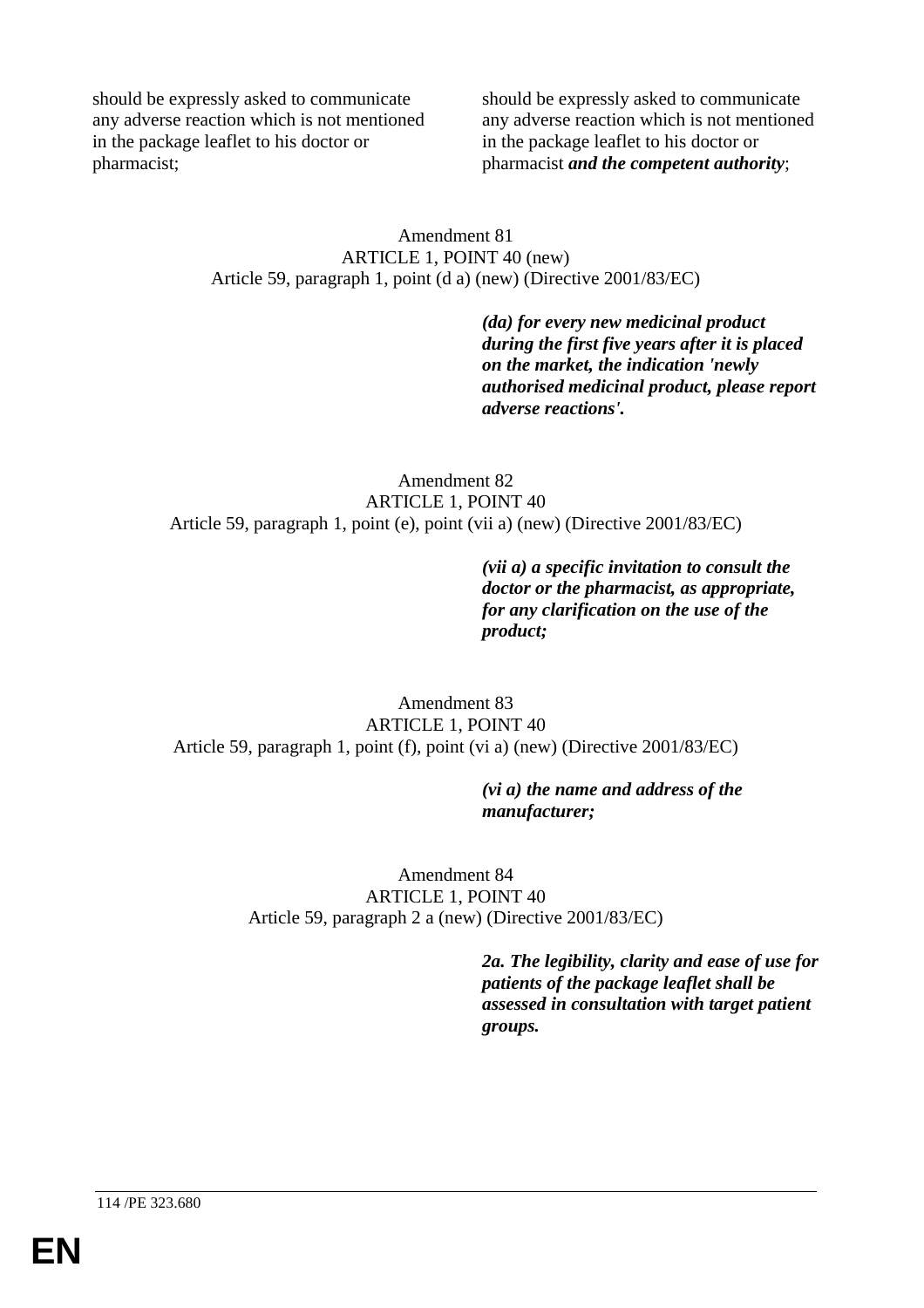# Amendment 85 ARTICLE 1, POINT 40 a (new) Article 61, paragraph 1 (Directive 2001/83/EC)

*(40a) Article 61(1) is replaced by the following:*

*"1. One or more specimens or mock-ups of the outer packaging and the immediate packaging of a medicinal product, together with a draft package leaflet, shall be submitted to the authorities competent for authorising marketing when the marketing authorisation is requested. The results of assessments carried out in cooperation with target patient groups shall also be provided to the competent authority."*

Amendment 86 ARTICLE 1, POINT 43, POINT (a a) (new) Article 63, paragraph 2 (Directive 2001/83/EC)

> *(aa) Paragraph 2 is replaced by the following:*

*"2. The package leaflet must be written and designed to be clear and understandable enabling the users to act appropriately, when necessary with the help of health professionals. The package leaflet must be clearly legible in the official language or languages of the Member State where the medicinal product is placed on the market."*

Amendment 87 ARTICLE 1, POINT 44 Article 65, point (c) (Directive 2001/83/EC)

(c) *the legibility of particulars on the labelling and package leaflet;*

(c) *the design, writing and testing of effective labels and leaflets;*

Amendment 88 ARTICLE 1, POINT 44 a (new) Article 66, paragraph 3, indent 4 (Directive 2001/83/EC)

> *(44a) The fourth indent in Article 66(3) is replaced by the following:*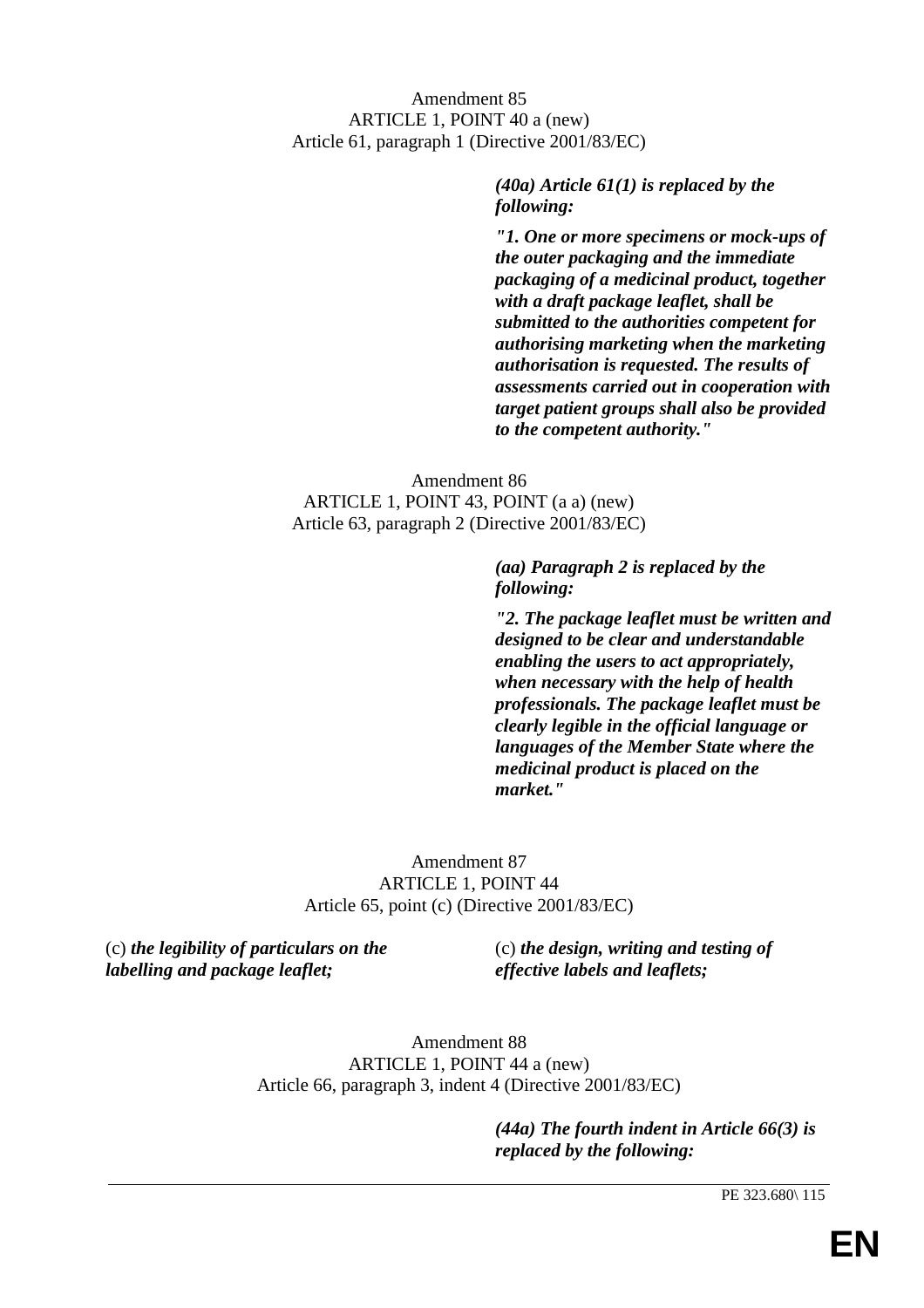### *"- the name and address of the manufacturer,"*

Amendment 89 ARTICLE 1, POINT 44 b (new) Article 68 (Directive 2001/83/EEC)

> *(44b) Article 68 is replaced by the following:*

*"Without prejudice to the provisions of Article 69, homeopathic medicinal products shall be labelled in accordance with the provisions of this title and shall be identified by a reference on their labels, in clear and legible form, to their potentised nature."*

Amendment 158 ARTICLE 1, POINT 45, POINT (a) Article 69, paragraph 1, indent 1 (Directive 2001/83/EC)

the scientific name of the stock or stocks followed by the degree of dilution, making use of the symbols of the pharmacopoeia used in accordance with Article 1(5); if the homeopathic medicinal product is composed of two or more stocks, the scientific names of the stocks on the labelling may be *replaced* by an invented name,

the scientific name of the stock or stocks followed by the degree of dilution, making use of the symbols of the pharmacopoeia used in accordance with Article 1(5); if the homeopathic medicinal product is composed of two or more stocks, the scientific names of the stocks on the labelling may be *supplemented* by an invented name,

Amendment 91 ARTICLE 1, POINT 45, POINT (a a) (new) Article 69, paragraph 1, indent 11 (Directive 2001/83/EC)

> *(aa) The eleventh indent is replaced by the following:*

*"- homeopathic medicinal product without specific therapeutic indications,"*

Amendment 92 ARTICLE 1, POINT 47 a (new) Articles 74 a and 74 b (new) (Directive 2001/83/EC)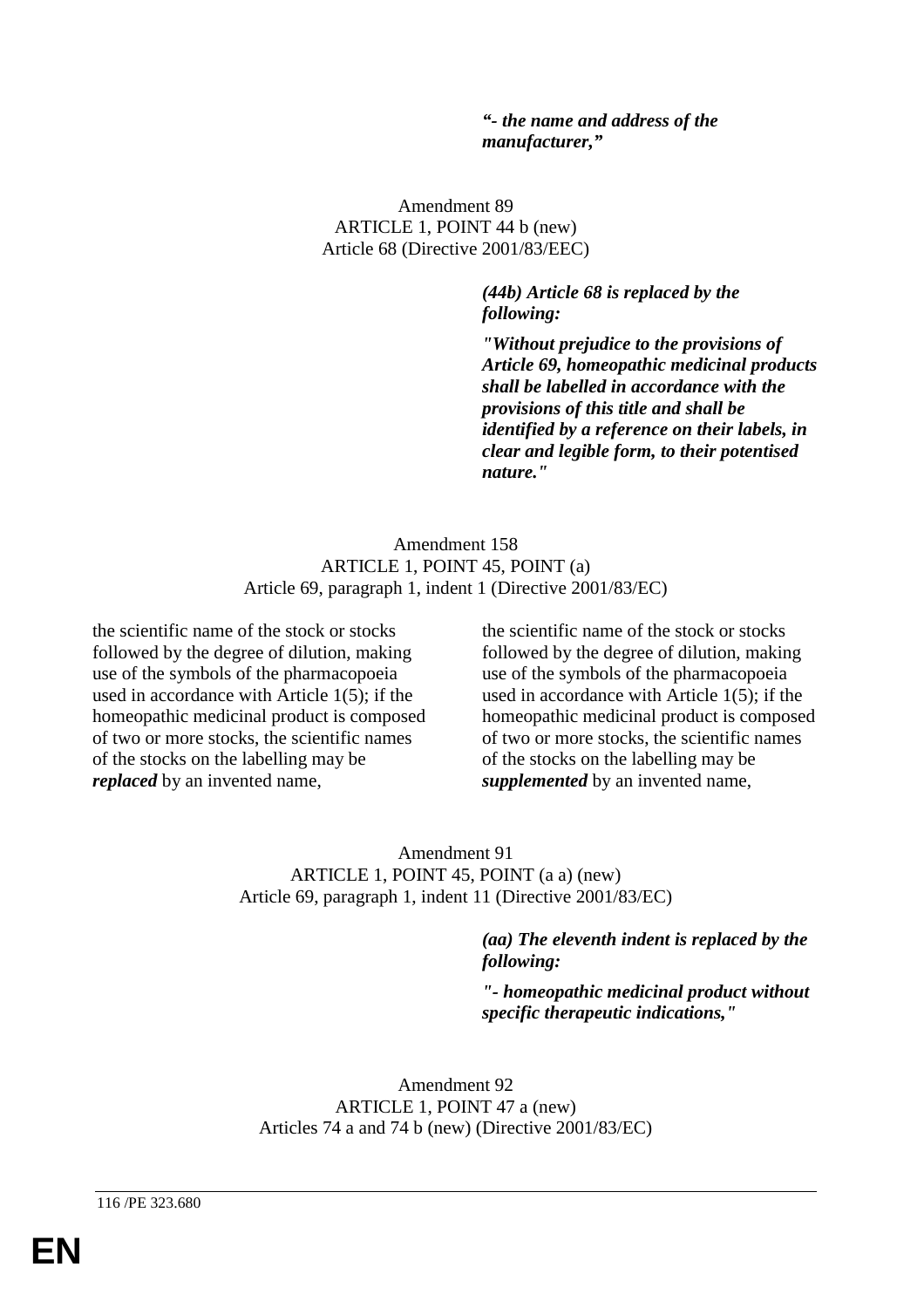*(47a) The following Articles 74a and 74b are inserted:*

*"Article 74a*

*When an application is made by a marketing authorisation holder, the competent authorities shall examine and, as appropriate, amend the classification of a medicinal product by applying the criteria listed in Article 71.*

#### *Article 74b*

*When an application includes significant pre-clinical tests or significant clinical trials, significant new analyses or significant new data generated at the request of the competent authority and considered essential to the approval of the application, the competent authority shall not refer to those tests, trials, analyses or data in the examination of an application by another marketing authorisation holder for a change of classification of the same substance during a period of 3 years after the authorisation."*

Amendment 93 ARTICLE 1, POINT 48 Title VII, heading (Directive 2001/83/EC)

### Title VII

Title VII

Distribution of medicinal products

*Wholesale* distribution of medicinal products

Amendment 94 ARTICLE 1, POINT 49, POINT (b a) (new) Article 76, paragraph 2 a (new) (Directive 2001/83/EC)

*(ba) The following paragraph 2a is added:*

*"2a. Any distributor, not being the marketing authorisation holder, who imports a product from another Member State shall notify the marketing authorisation holder of his intention to submit to a competent authority an application for a parallel import licence."*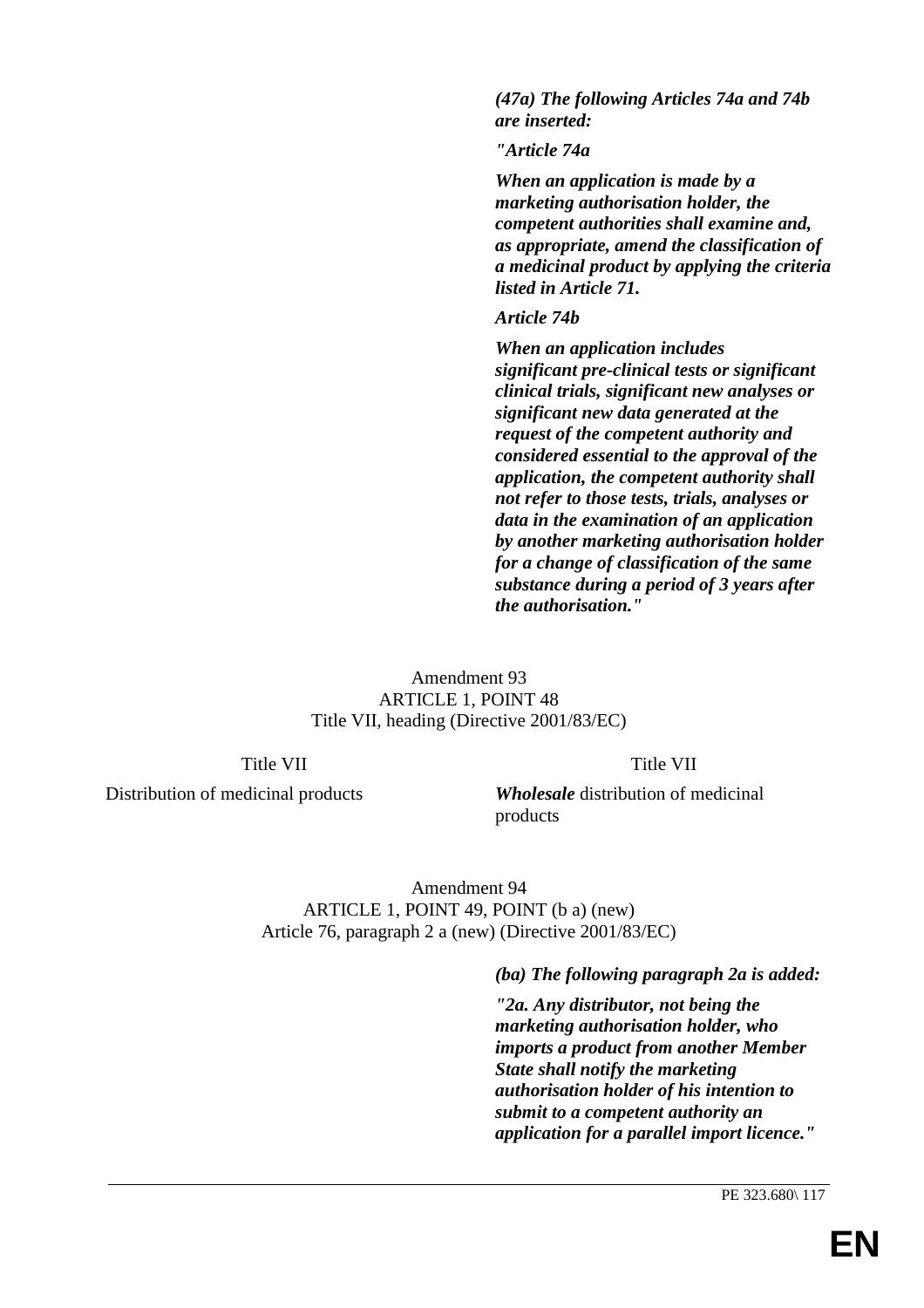### Amendment 95 ARTICLE 1, POINT 49 a (new) Article 77, paragraph 3 a (new) (Directive 2001/83/EC)

*(49a) In Article 77, the following paragraph 3a is added:*

*"The holder of a marketing authorisation for a medicinal product shall provide an uninterrupted supply of that medicinal product on the market of the Member State concerned to wholesale distributors registered in those Member States, so that the provision of the medicinal product to patients through pharmacies and hospitals is ensured.*

*Within the limits of their respective responsibilities, wholesale distributors and manufacturing authorisation holders engaging in the wholesale distribution of their products pursuant to paragraph 3 shall provide an uninterrupted supply of such medicinal products to pharmacies and persons authorised to supply medicinal products to the public in the Member State concerned.*

*Pharmacies and persons authorised to supply medicinal products to the public shall also provide an uninterrupted supply of such medicinal products to the public in the Member State concerned."*

Amendment 96 ARTICLE 1, POINT 50 a (new) Article 81, paragraphs 2 a, 2 b, 2 c and 2d (new) (Directive 2001/83/EC)

> *(50a) In Article 81, the following paragraphs 2a, 2b, 2c and 2d are inserted:*

*"2a. The pharmacist shall be present at the pharmacy and shall always be contactable.*

*2b. The pharmacist shall manage the pharmacy in such a way as to guarantee the continuity and quality of service.*

*2c. The pharmacist shall supervise all work performed in the context of producing and*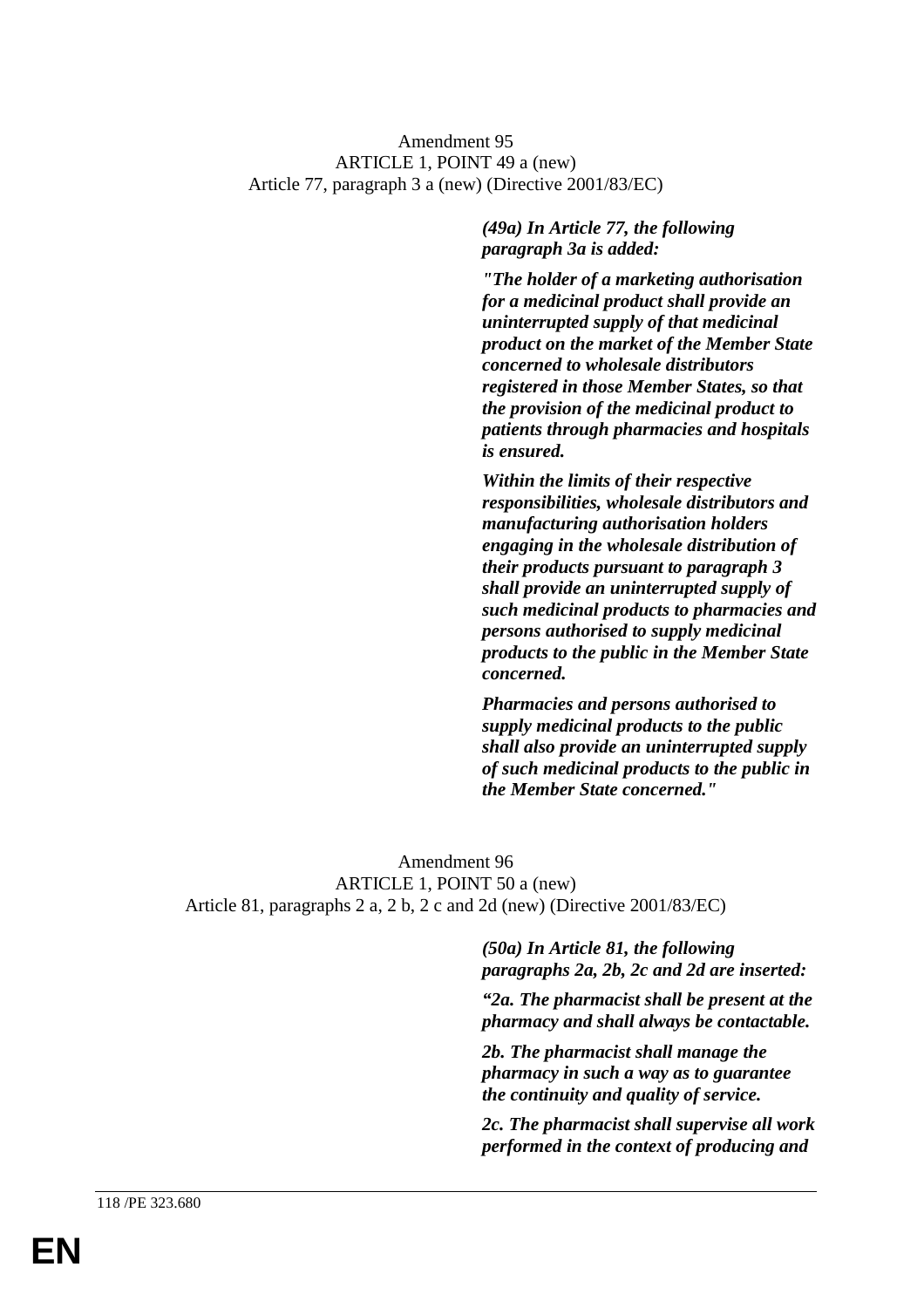*providing pharmaceutical care.*

*2d. Medicinal products may be supplied only by a pharmacist who possesses a diploma or certificate as referred to in Council Directive 85/432/EEC of 16 September 1985 concerning the coordination of provisions laid down by Law, Regulation or Administrative Action in respect of certain activities in the field of pharmacy***( <sup>1</sup> )** *."*

*( 1 ) OJ L 253, 24.9.1985, p. 34.*

*\_\_\_\_\_\_\_\_\_\_\_\_*

Amendment 97 ARTICLE 1, POINT 52 a (new) Article 85 (Directive 2001/83/EC)

> *(52a) Article 85 is replaced by the following: "Article 85 The provision of this Title shall apply to homeopathic medicinal products."*

Amendment 182 ARTICLE 1, POINT 52 b (new) Title VIIa (new) (Directive 2001/83/EC)

> *(52b) The following Title VIIa is inserted: "TITLE VIIa*

*INFORMATION*

*Article 85a*

*The provision of reliable comparative information on diseases, therapeutic strategies and medicinal products shall be authorised in the interest of patients in order to respond to their legitimate needs. For the purposes of this Title, 'information on medicinal products' shall include objective reports on the composition, action, quality, indication, contra-indication and adverse reactions as well as the results of canvassing activity."*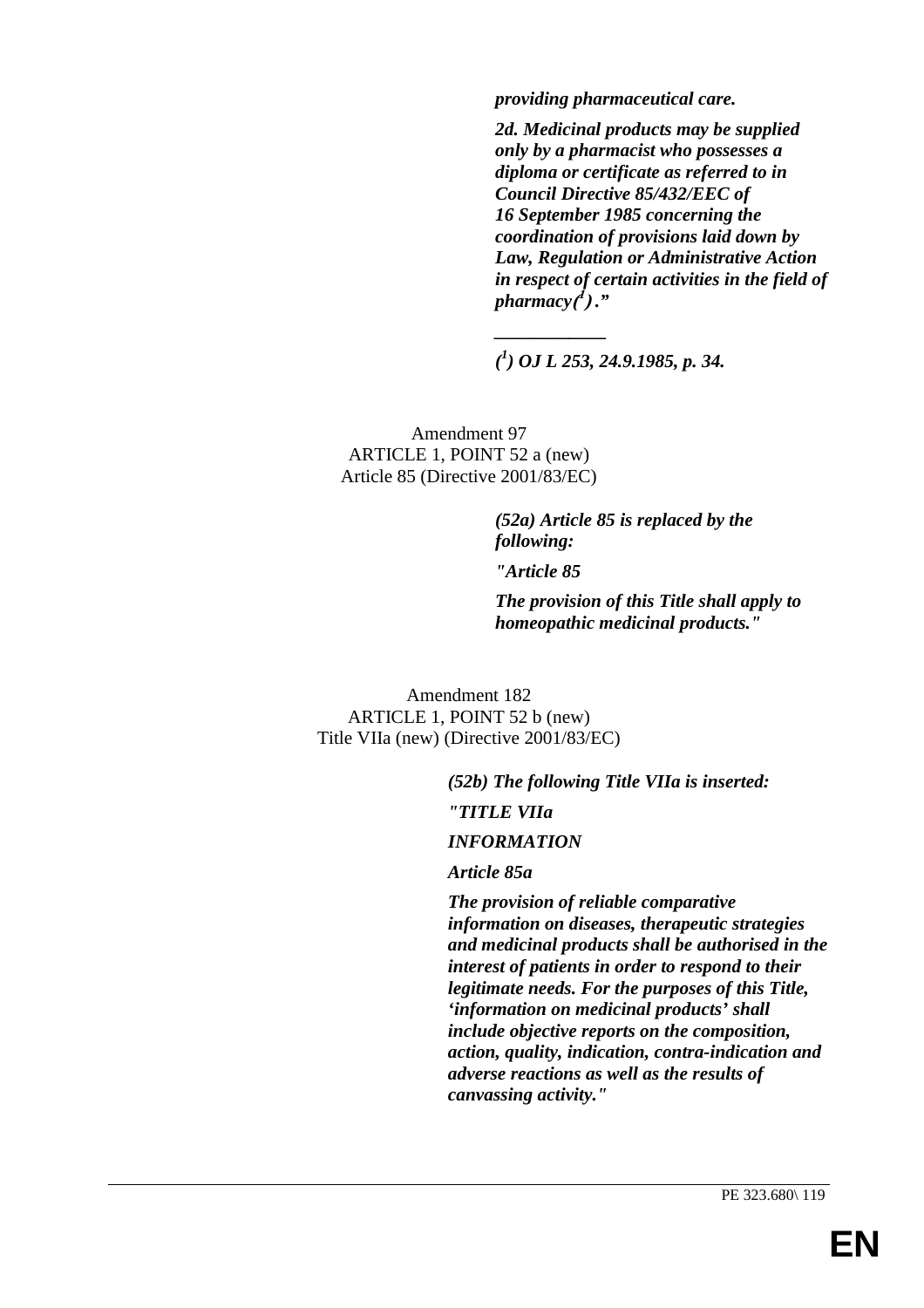Amendment 98 ARTICLE 1, POINT 52 c (new) Title VIII, title (Directive 2001/83/EC)

> *(52c) The title of TITLE VIII is replaced by the following:*

## *"TITLE VIII*

### *ADVERTISING AND COMMUNCATION OF INFORMATION"*

### Amendment 99 ARTICLE 1, POINT 53 Article 86, paragraph 1, introductory sentence (Directive 2001/83/EC)

For the purposes of this Title, "advertising of medicinal products" shall include any form of door-to-door *information*, canvassing activity or inducement designed to promote the prescription, supply, sale, consumption or awareness of the availability of medicinal products; *it* shall include in particular:

For the purposes of this Title, '*information on medicinal products' shall include objective reports on the composition, action, quality, indication, contraindication and adverse reactions as well as the results of marketing, and* "advertising of medicinal products" shall include any form of door-to-door *marketing*, canvassing activity or inducement designed to promote the prescription, supply, sale, consumption or awareness of the availability of medicinal products; *advertising* shall include in particular:

### Amendment 198 ARTICLE 1, POINT 53, POINT (b) Article 86, paragraph 2, indent 4 (Directive 2001/83/EC)

- information relating to human health or diseases, provided that there is no reference, even indirect, to medicinal products*, and without prejudice to Article 88(2) of this Directive.*

- information relating to human health or diseases, provided that there is no reference, even indirect, to medicinal products.

Amendment 100 ARTICLE 1, POINT 53 a (new) Article 87, paragraph 2 (Directive 2001/837EC)

*(53a) In Article 87, paragraph 2 is replaced*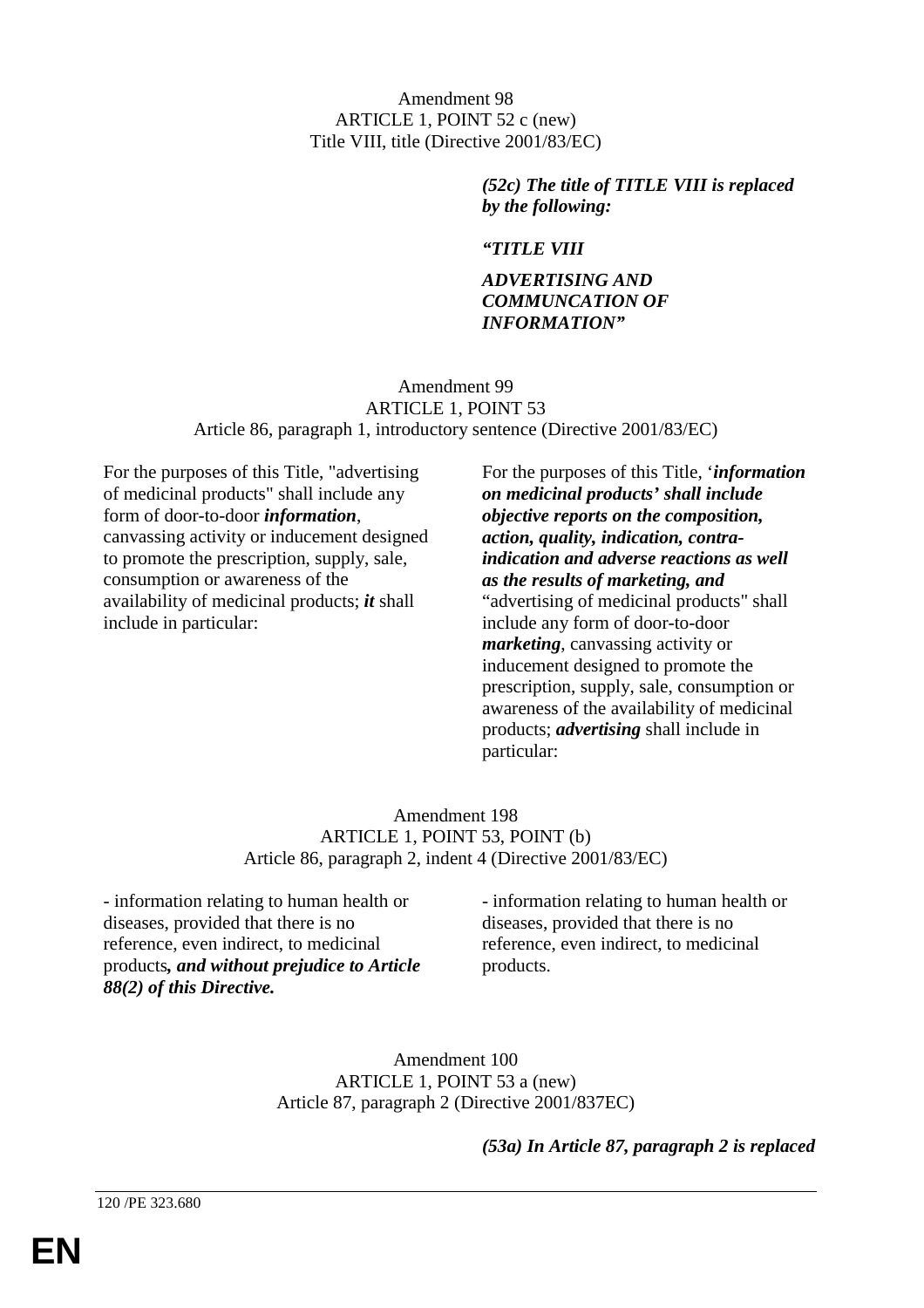# *by the following:*

*"2. All parts of the advertising of a medicinal product must be consistent with the product information appended to the marketing authorisation as well as additional related information."*

# Amendment 101 ARTICLE 1, POINT 54 Article 88, paragraph 2 (Directive 2001/83/EC)

*Deleted*

*2. The communication of information on certain medicinal products is authorised under strict conditions in the interest of patients in order to respond to their legitimate needs. This provision applies to product information appended to the marketing authorisation as well as to additional related information.*

*By way of derogation from the prohibition in paragraph 1(a), Member States shall authorise the dissemination of information relating to certain medicinal products authorised in the framework of the affections set out below, in order to respond to the expectations expressed by the patients' groups:*

*This dissemination of information shall be is carried out on the following conditions:*

*(a) the medicinal product shall be authorised and prescribed for the treatment of any of the following conditions:*

*– acquired immune deficiency syndrome;*

*– asthma and chronic broncopulmonary disorders;*

*– diabetes;*

*(b) the information disseminated complies with the principles set out in this Title;*

*(c) implementation of this paragraph shall be conditioned by the setting-up of selfregulatory procedures by the pharmaceutical industry at Member State level;*

*(d) the information and its dissemination*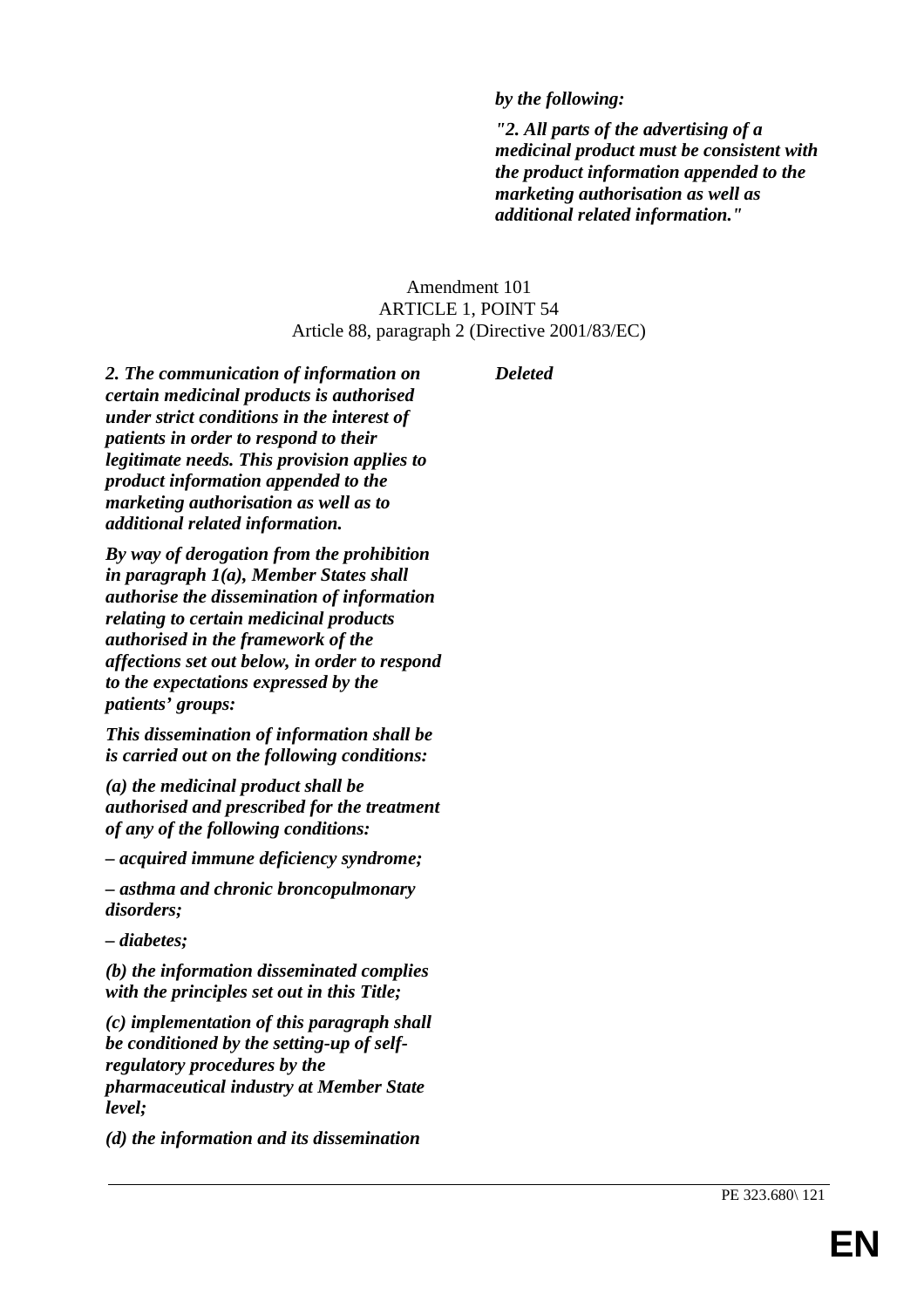*shall be in conformity with the principles of good practice which are adopted, after consultation with interested parties, in conformity with the procedure set out in Article 121(2).*

*(e) in order to monitor the implementation of the principles of good practice referred to above:*

*– the additional information related to the medicinal products shall be notified to the Agency. If the Agency does not object within thirty days following this notification, the information shall be deemed to be accepted;*

*– the Agency shall coordinate of the monitoring of the information on the medicinal products authorised in conformity with this Directive, in particular through the setting-up of a data base;*

*– on a yearly basis, the Agency shall prepare a report on the application of these principles of good practice;*

*(f) implementation of this paragraph shall be the subject of an evaluation and a detailed report no later than [date]. The Commission shall propose any changes required to improve its implementation.*

> Amendment 102 ARTICLE 1, POINT 54 Article 88, paragraph 6 a (new) (Directive 2001/83/EC)

> > *6a. By (date) the Commission shall, following consultations with consumer and patient organisations and other interested parties, present a report outlining a comprehensive consumer/patient information strategy to ensure good quality, objective, reliable and non-promotional information on medicinal products and other treatments.*

> > *It shall look specifically at ways in which websites and telephone helplines are or can be used to provide information on a range of treatments, including medicinal products, and, where official approval is*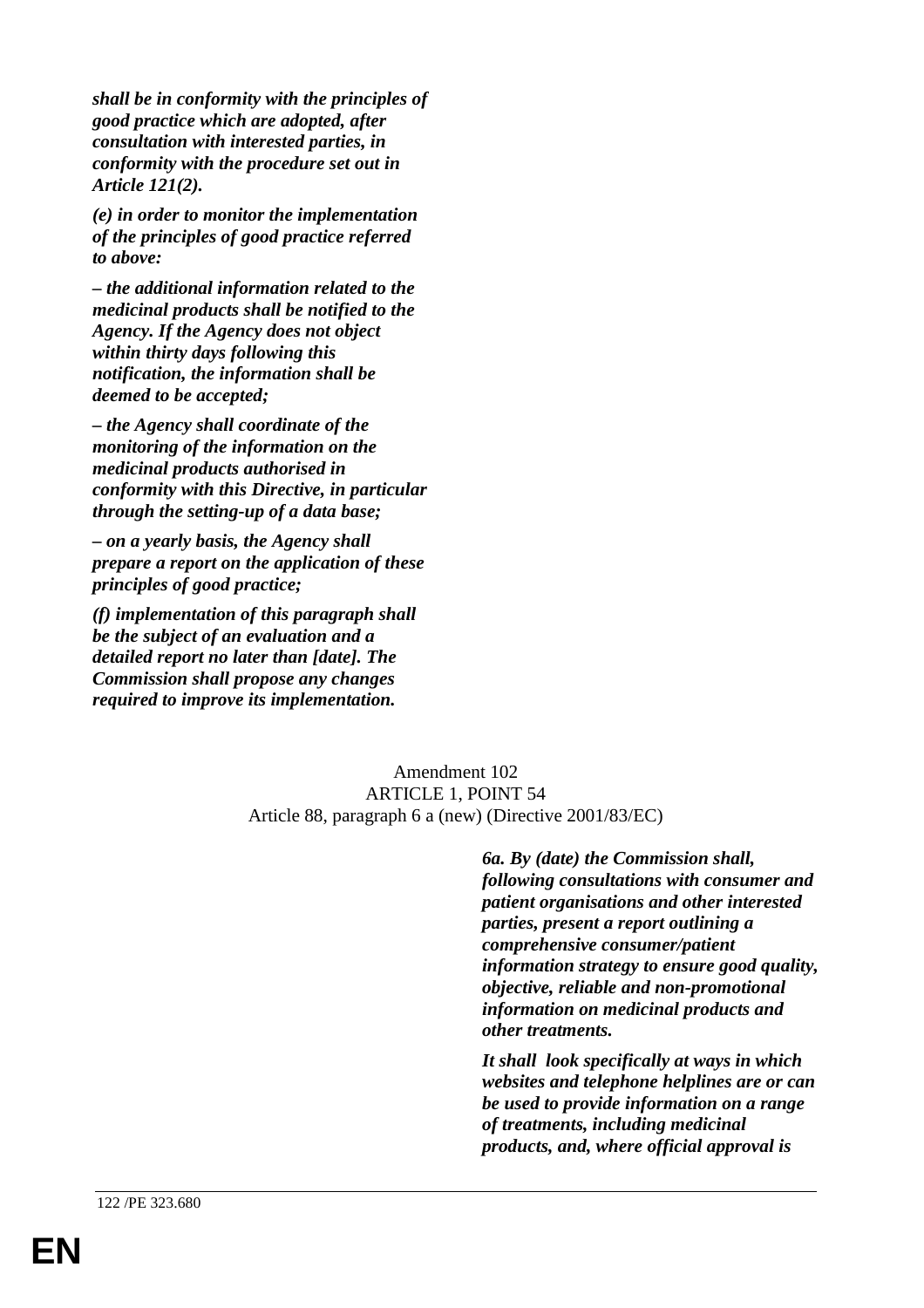*given to this information source, addressing the question of liability.*

*The Commission shall propose any changes to this Article, which could enhance the extent and quality of information available to patients, paying particular attention to solutions that would ensure that this information is available in formats which are accessible to patients with disabilities.*

*The report shall notify the European Parliament of the findings of the Pharmaceutical Committee on how to enhance the extent and quality of information available to patients.*

### Amendment 103 ARTICLE 1, POINT 54 Article 88, paragraph 7 a (new) (Directive 2001/83/EEC)

*7a. The Commission shall examine the possibility of encouraging every national authority to have a website that functions as a portal and provides objective information on medicinal products and health issues in general.*

### Amendment 104 ARTICLE 1, POINT 54 Article 88, paragraph 7b (new) (Directive 2001/83/EC)

*7b. The evaluation of the information pilot project shall include:*

*- overall quality of information presented,*

*- accuracy, as assessed by independent scientific and medical experts,*

*- dissemination, including the methods used and what proportion of the potential patient population received the information,*

*- accessibility of the information for patients with different communication needs, e.g. blind or visually impaired people,*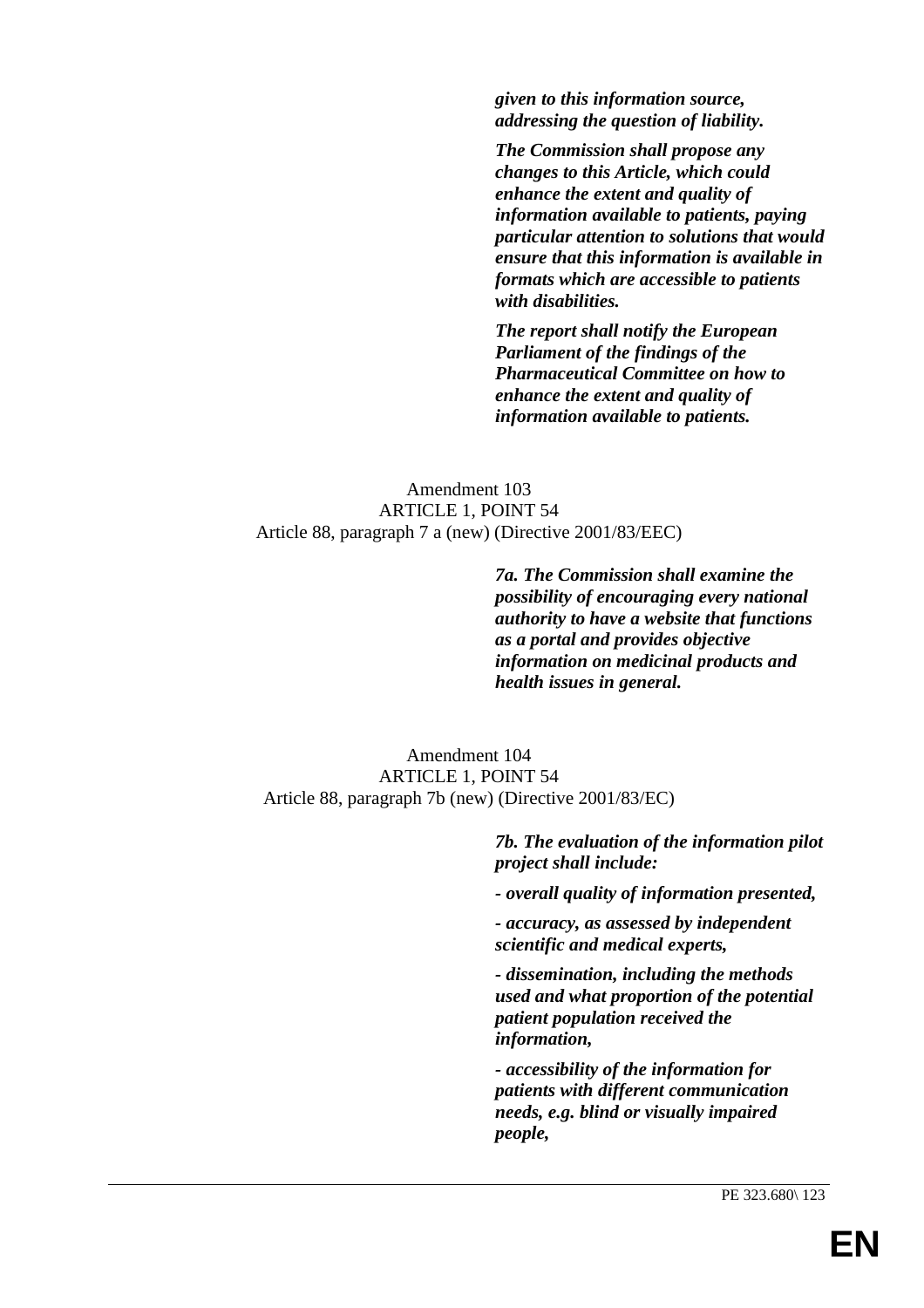*- involvement of key stakeholders in the development and assessment of the information.*

### Amendment 105 ARTICLE 1, POINT 55, POINT (a a) (new) Article 89, paragraph 1, point (b), indent 3 (Directive 2001/83/EC)

*(aa) In paragraph 1, the third indent of point (b) is replaced by the following:*

*"- an express and legible invitation to read carefully the instructions on the package leaflet or on the outer packaging, as the case may be, and a warning specifying that the product is a medicinal product which is to be used on the advice of a medical practitioner."*

### Amendments 106 and 191 ARTICLE 1, POINT 55, POINT (b) Article 89, paragraph 2 (Directive 2001/83/EC)

2. Member States may decide that the advertising of a medicinal product to the general public may, notwithstanding paragraph 1, include only the name of the medicinal product if it is intended solely as a reminder.

2. Member States may decide that the advertising of a medicinal product to the general public may, notwithstanding paragraph 1, include only the name of the medicinal product *and its international non-proprietary name, where this exists, or the trademark* if it is intended solely as a reminder.

### Amendment 107 ARTICLE 1, POINT 56, POINT (a) Article 90, point (c) (Directive 2001/83/EC)

(c) suggests that the subject's *state of* health can be *immediately* improved by taking the medicinal product;

(c) suggests that the subject's health can be improved by taking the medicinal product;

#### Amendment 108 ARTICLE 1, POINT 57 Article 91, paragraph 2 (Directive 2001/83/EC)

2. Member States may decide that the 2. Member States may decide that the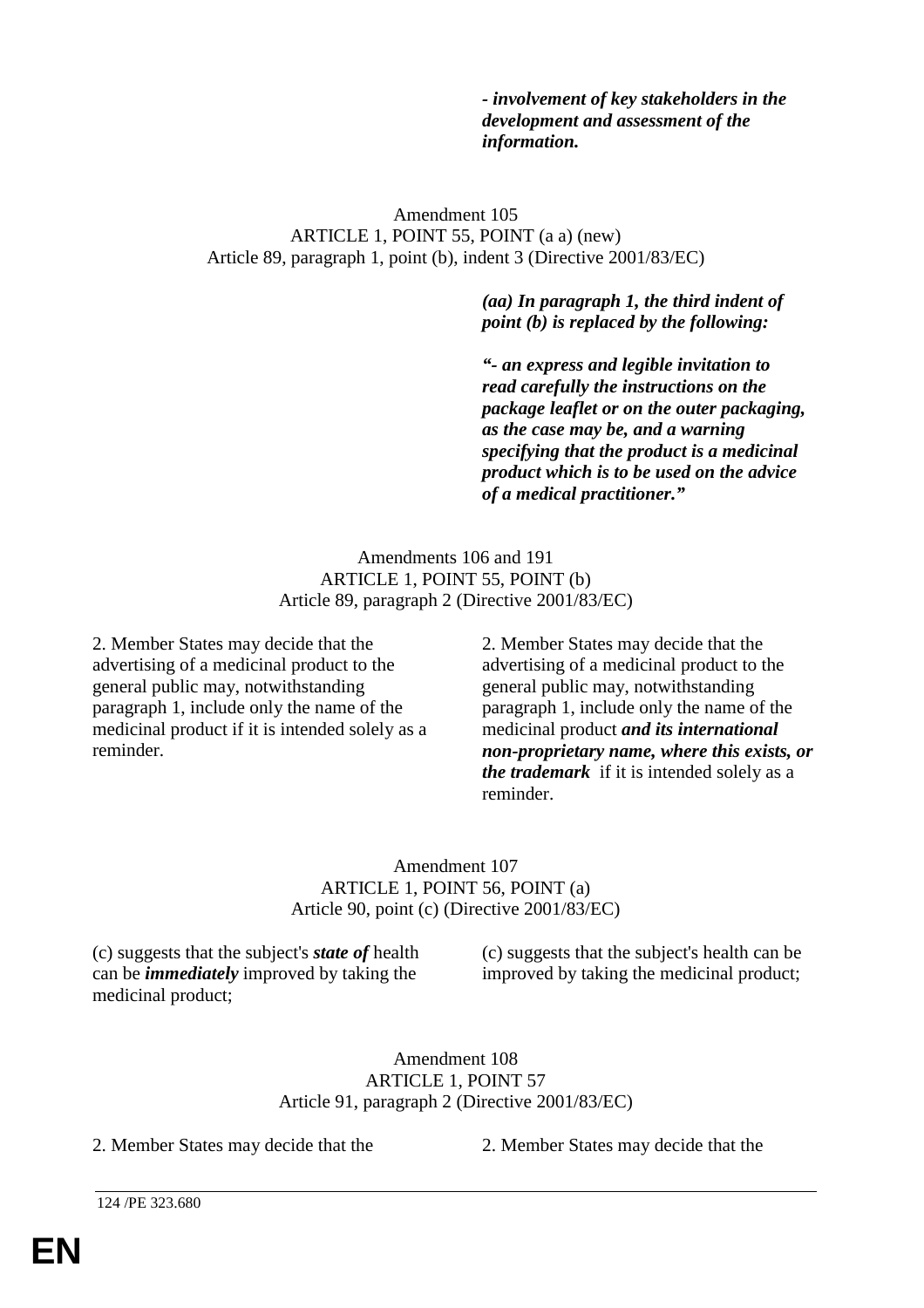advertising of a medicinal product to persons qualified to prescribe or supply such products may, notwithstanding paragraph 1, include only the name of the medicinal product, if it is intended solely as a reminder.

advertising of a medicinal product to persons qualified to prescribe or supply such products may, notwithstanding paragraph 1, include only the name of the medicinal product *or the trademark*, if it is intended solely as a reminder.

### Amendment 181 ARTICLE 1, POINT 57a (new) Article 94 (Directive 2001/83/EC)

*(57a) Article 94 is replaced by the following:*

*"Article 94*

*1. Where medicinal products are being promoted to persons qualified to prescribe or supply them, no gifts, pecuniary advantages or benefits in kind may be supplied, offered or promised to such persons*

*2. Hospitality at sales promotion shall be strictly limited to the main purpose of the meeting and must not be extended to persons other than health professionals.*

*3. Persons qualified to prescribe or supply medicinal products shall not solicit or accept any inducement prohibited under paragraph 1 or contrary to paragraph 2. Medical sales representatives may not offer any inducement prohibited under paragraph 1 or contrary to paragraph 2."*

Amendment 110 ARTICLE 1, POINT 57 b (new) Article 95 (Directive 2001/83/EC)

> *(57b) Article 95 is replaced by the following:*

*"Article 95*

*The provisions of Article 94(1) shall not prevent hospitality being offered, directly or indirectly, at events for purely professional and scientific purposes; such hospitality shall always be strictly limited to the main scientific objective of the meeting; it must*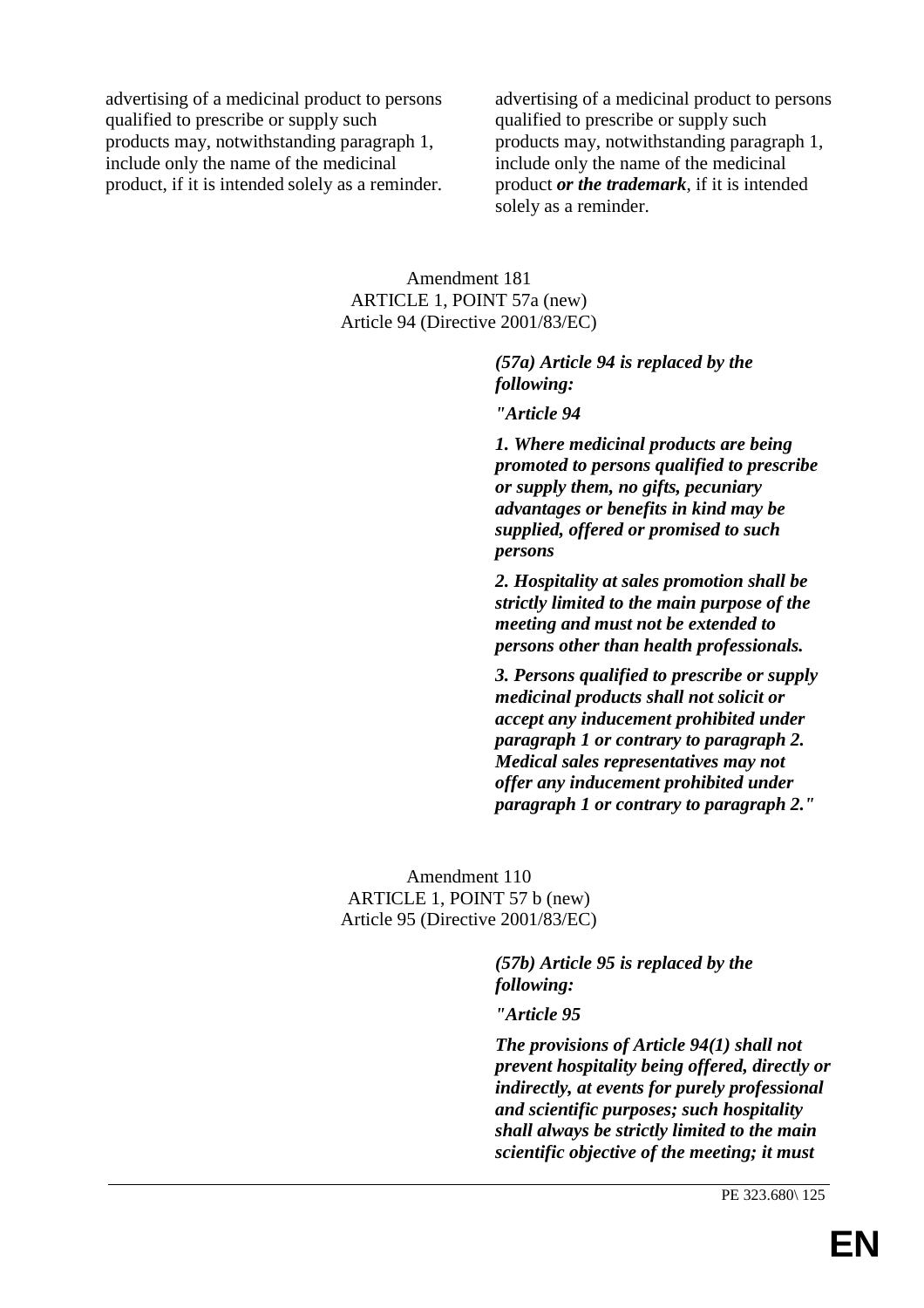*not be extended to persons other than health professionals."*

Amendment 111 ARTICLE 1, POINT 59 Article 98, paragraph 3 (Directive 2001/83/EC)

3. *The Member States shall authorise the co-promotion of a medicinal product by the holder of the marketing authorisation and one or more companies nominated by him/her.*

3. *The provisions of this Directive are without prejudice to the activities of copromotion and co-marketing performed by the holder of the marketing authorisation, and one or more companies appointed by him/her. The details of the co-promoting and co-marketing companies may appear on the outer packaging of medicinal products.*

Amendment 113 ARTICLE 1, POINT 60 a (new) Title VIII a (new) (Directive 2001/83/EC)

> *(60a) The following Title VIIIa is added: "TITLE VIIIa INFORMATION*

*Article 100a*

*The provision of reliable comparative information on diseases, therapeutic strategies and medicinal products is authorised in the interest of patients in order to respond to their legitimate needs."*

#### Amendment 114 ARTICLE 1, POINT 61 Article 101, paragraph 2 (Directive 2001/83/EC)

The Member States *may impose specific requirements on* doctors and other health care professionals *in respect of the reporting of* suspected serious or unexpected adverse reactions.

The Member States *shall require* doctors and other health care professionals *to report* suspected serious or unexpected adverse reactions.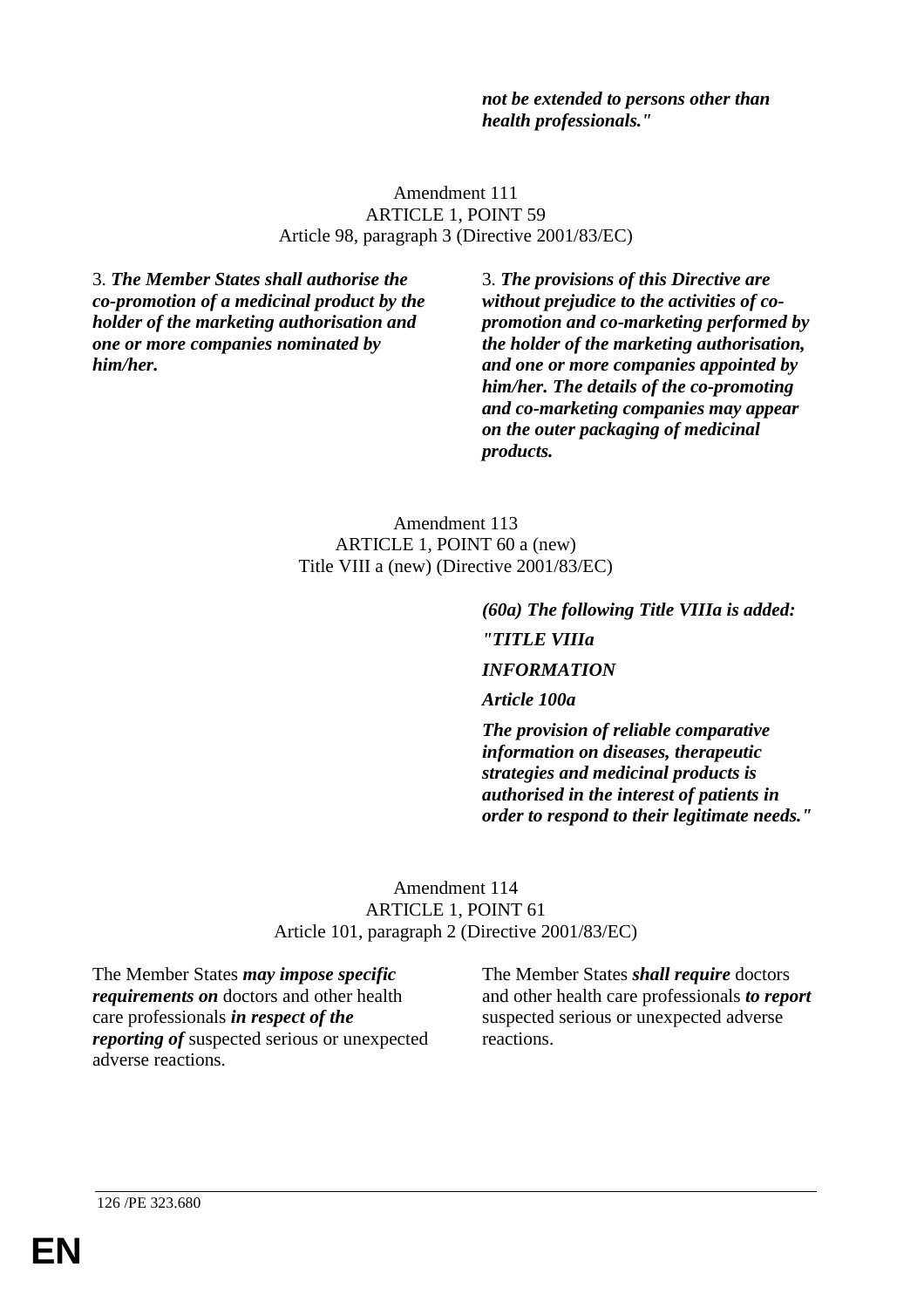# Amendment 115/rev. ARTICLE 1, POINT 61 a (new) Article 101, paragraph 2 a (new) (Directive 2001/83/EC)

# *(61a) In Article 101, the following paragraph 2a is added:*

*"The Commission's Directorate-General for Health and Consumer Protection shall bring forward proposals for improving the amount and quality of pharmacovigilance data in Europe, in particular during the first five years of marketing of a newly authorised medicinal product, considering enhanced roles for patients and health professionals to ensure a more efficient and effective response to potential problems."*

# Amendment 116 ARTICLE 1, POINT 62 Article 102, paragraph 2 (Directive 2001/83/EC)

Member States shall ensure that suitable information collected within this system is communicated to the other Member States and the Agency. This information shall be recorded in the database referred to in point (j) of the second paragraph of Article 51 of Regulation (EEC) 2309/93 and shall be permanently accessible to *all Member States.*

Member States shall ensure that suitable information collected within this system is communicated to the other Member States and the Agency. This information shall be recorded in the database referred to in point (j) of the second paragraph of Article 51 of Regulation (EEC) 2309/93 and shall be permanently *and immediately* accessible to *the public in the register referred to in Article 21(3), in accordance with European Parliament and Council Regulation (EC) No 1049/2001 of 30 May 2001 regarding public access to European Parliament, Council and Commission documents.***( 1 )**

*In addition***,** *marketing authorisation holders shall have selected read and print access to data on their own medicinal products.*

*( 1 ) OJ L 145, 31.5.2001, p. 43.*

*\_\_\_\_\_\_\_\_\_\_\_\_*

Amendment 117 ARTICLE 1, POINT 62 a (new) Article 102 a (new) (Directive 2001/83/EC)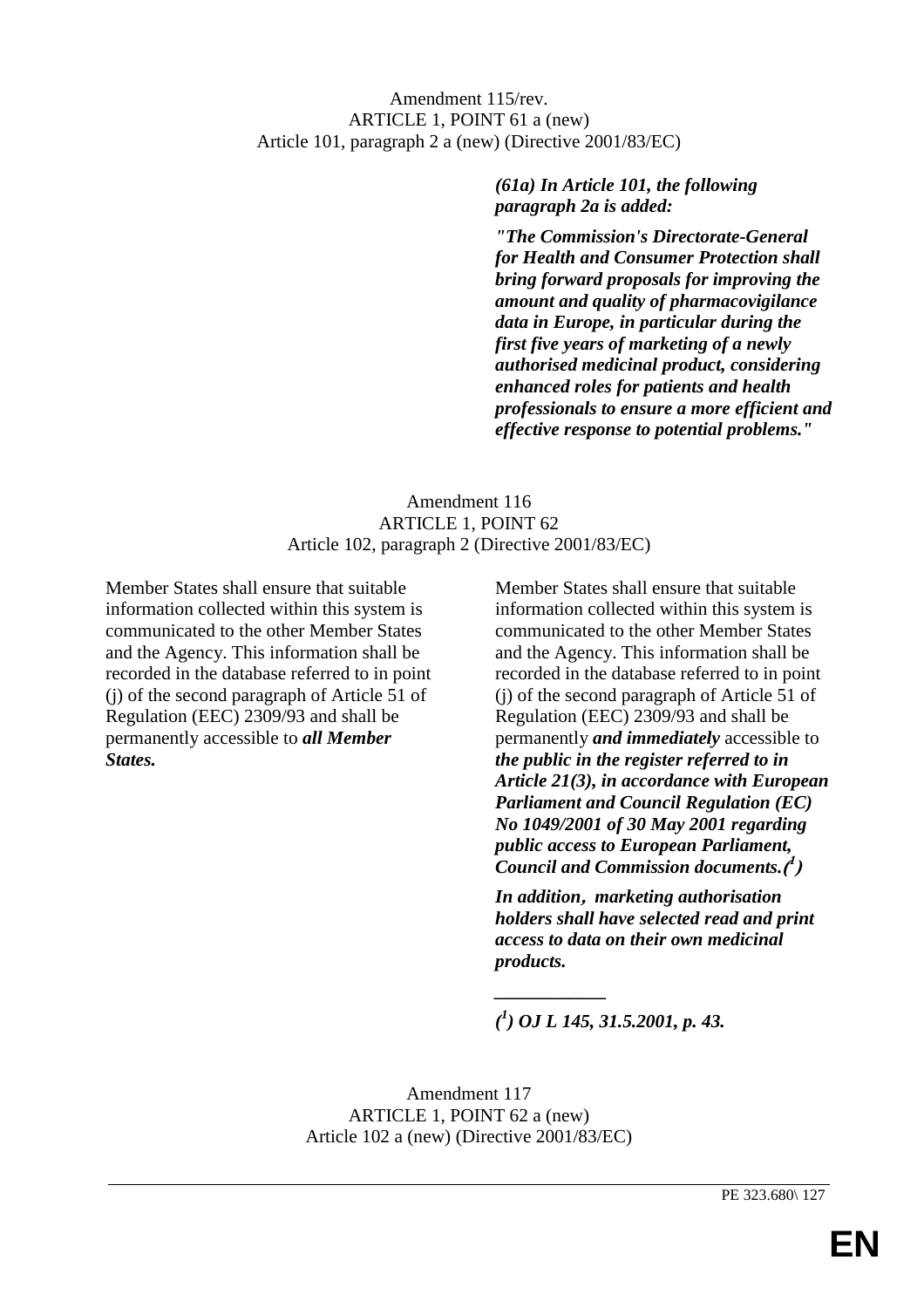*62a. The following Article 102a is inserted:*

*"Article 102a*

*In order to ensure the total independence of the competent authorities, at least the activities connected with pharmacovigilance, the operation of communication networks and market surveillance shall receive public funding commensurate with the tasks conferred upon such authorities."*

### Amendment 118 ARTICLE 1, POINT 64 Article 104, paragraph 1, subparagraph 2 (Directive 2001/83/EC)

*Save in exceptional circumstances,* these reactions shall be communicated electronically in the form of a report according to the guidelines referred to in Article 106(1).

These reactions shall be communicated electronically in the form of a report according to the guidelines referred to in Article 106(1).

### Amendment 119 ARTICLE 1, POINT 64 Article 104, paragraph 2 (Directive 2001/83/EC)

2. The marketing authorisation holder shall be required to record all suspected serious adverse reactions which are brought to his attention by a health care professional and to report them immediately to the competent authority of the Member State on whose territory the incident occurred, and in no case later than 15 calendar days following the receipt of the information.

2. The marketing authorisation holder shall be required to record all suspected serious adverse reactions which are brought to his attention by a health care professional *or patients* and to report them immediately to the competent authority of the Member State on whose territory the incident occurred, and in no case later than 15 calendar days following the receipt of the information.

### Amendment 120 ARTICLE 1, POINT 64 Article 104, paragraph 6 (Directive 2001/83/EC)

6. Unless other requirements have been laid down as a condition of the granting of authorisation, or subsequently as indicated in the guidelines referred to in Article 106(1),

6. Unless other requirements have been laid down as a condition of the granting of authorisation, or subsequently as indicated in the guidelines referred to in Article 106(1),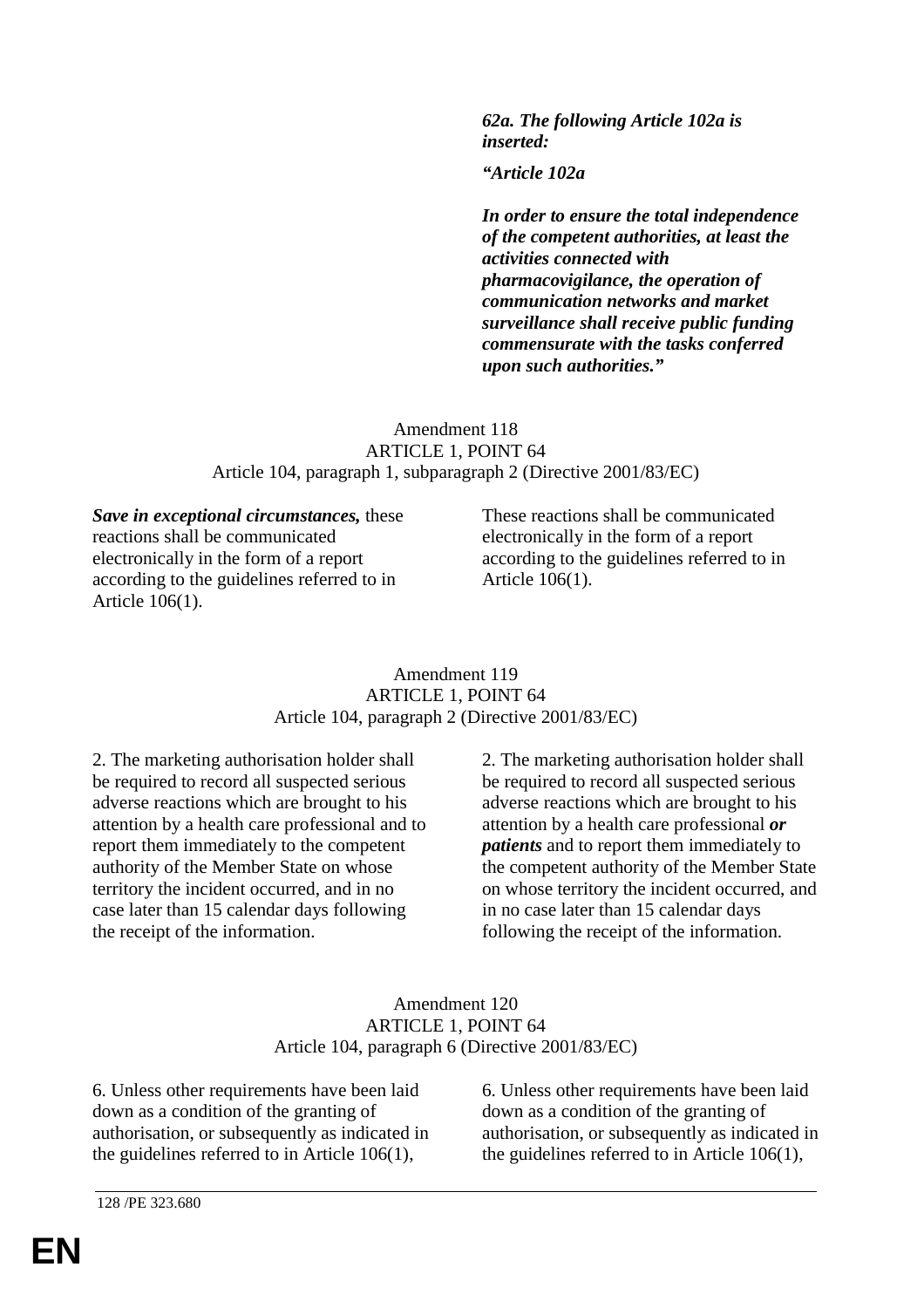reports of all adverse reactions shall be submitted to the competent authorities in the form of a periodic safety update report, either immediately upon request or periodically as follows: six monthly for the first two years after *authorisation*, annually for the subsequent two years, and thereafter at three-yearly intervals. The periodic safety update reports shall include a scientific evaluation of the benefits and risks of the medicinal product.

reports of all adverse reactions shall be submitted to the competent authorities in the form of a periodic safety update report, either immediately upon request or periodically as follows: six monthly for the first two years after *it was first placed on the market*, annually for the subsequent two years, and thereafter at three-yearly intervals. The periodic safety update reports shall include a scientific evaluation of the benefits and risks of the medicinal product.

*This evaluation shall be reviewed by the the Agency's pharmacovigilance working group. Both the periodic safety update reports and the scientific evaluations must be publicly accessible in the register referred to in Article 21(3).*

# Amendment 121 ARTICLE 1, POINT 64 Article 104, paragraph 7 a (new) (Directive 2001/83/EC)

*7a. The marketing authorisation holder shall not be authorised to communicate information on pharmacovigilance issues to the public without the consent of the Agency.*

Amendments 159 and 122 ARTICLE 1, POINT 64 (new) Article 104 a (new) (Directive 2001/83/EC)

### *Article 104a*

*The marketing authorisation holder shall ensure that the competent authorities are the first to be informed of an imminent cessation of sales and withdrawal of a medicinal product from the market, and only then shall the public or shareholders be informed.*

Amendment 123 ARTICLE 1, POINT 64 Article 105, paragraph 1 (Directive 2001/83/EC)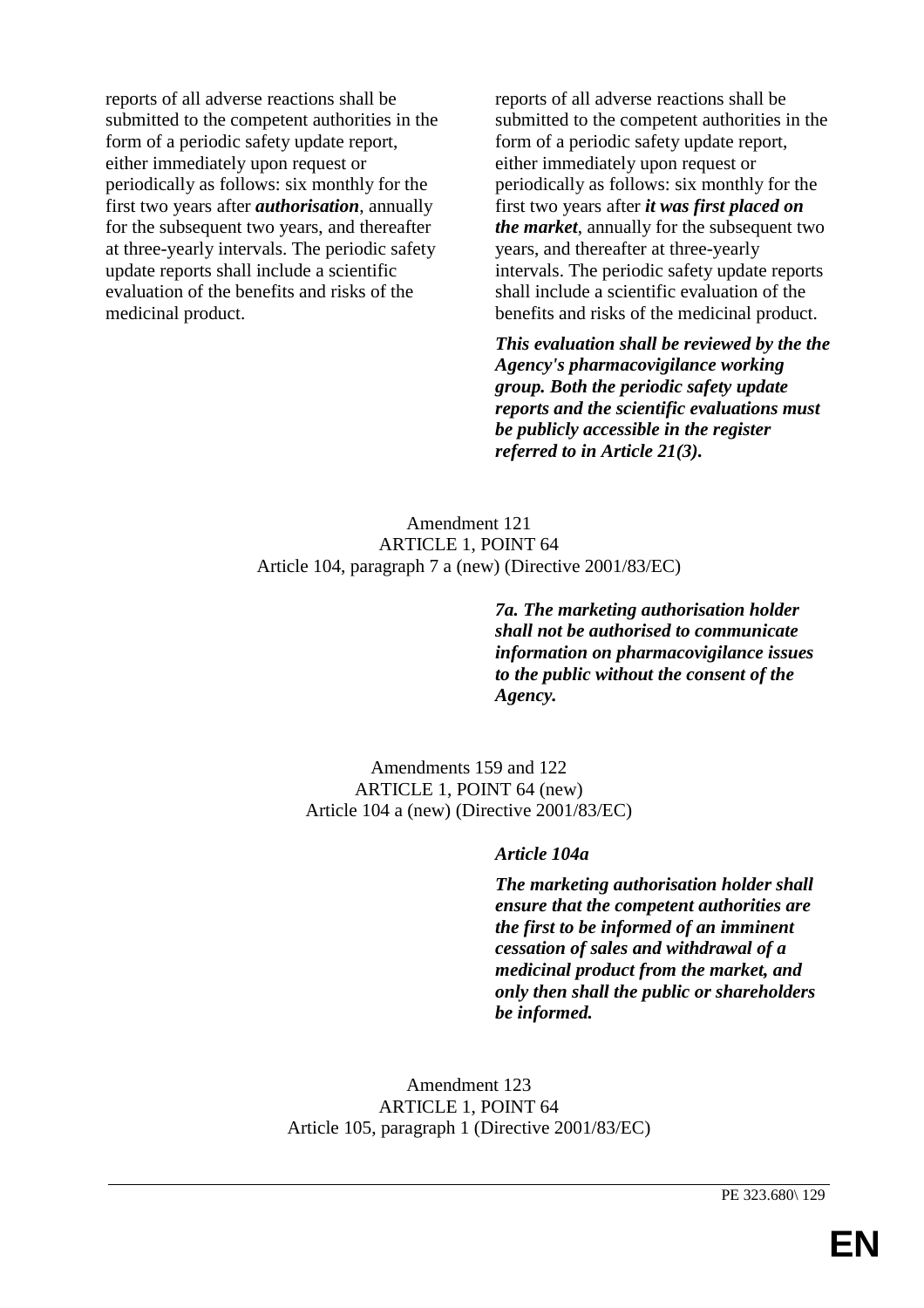1. The Agency, in collaboration with the Member States and the Commission, shall set up a data-processing network to facilitate the exchange of pharmacovigilance information regarding medicinal products marketed in the Community intended to allow all competent authorities to share the information at the same time.

1. The Agency, in collaboration with the Member States and the Commission, shall set up a data-processing network to facilitate the exchange of pharmacovigilance information regarding medicinal products marketed in the Community intended to allow all competent authorities to share the information at the same time. *This information shall also be made available to interested persons in an appropriate form and free of charge in public databases.*

### Amendment 124 ARTICLE 1, POINT 64 Article 107, paragraph 2 a (new) (Directive 2001/83/EC)

*2a. Evaluation reports of pharmacovigilance data, together with related Committee opinions and final measures taken, shall be made publicly accessible in the register referred to in Article 21(3).*

### Amendment 125 ARTICLE 1, POINT 65, POINT (a) Article 111, paragraph 1, subparagraph 2 (Directive 2001/83/EC)

The competent authority may carry out inspections at the premises of manufacturers of active substances used as starting materials, or of the premises of marketing authorisation holders whenever it considers that there are serious grounds for suspecting non-compliance with the principles and guidelines of good management practice referred to in Article 47. These inspections may also be carried out at the request of a Member State, the Commission or the Agency.

The competent authority may *also* carry out *unannounced* inspections at the premises of manufacturers of active substances used as starting materials, or of the premises of marketing authorisation holders whenever it considers that there are serious grounds for suspecting noncompliance with the principles and guidelines of good management practice referred to in Article 47. These inspections may also be carried out at the request of a Member State, the Commission or the Agency.

Amendment 126 ARTICLE 1, POINT 66 Article 116, paragraph 1 a (new) (Directive 2001/83/EC)

*The analysis of the risk/benefit balance*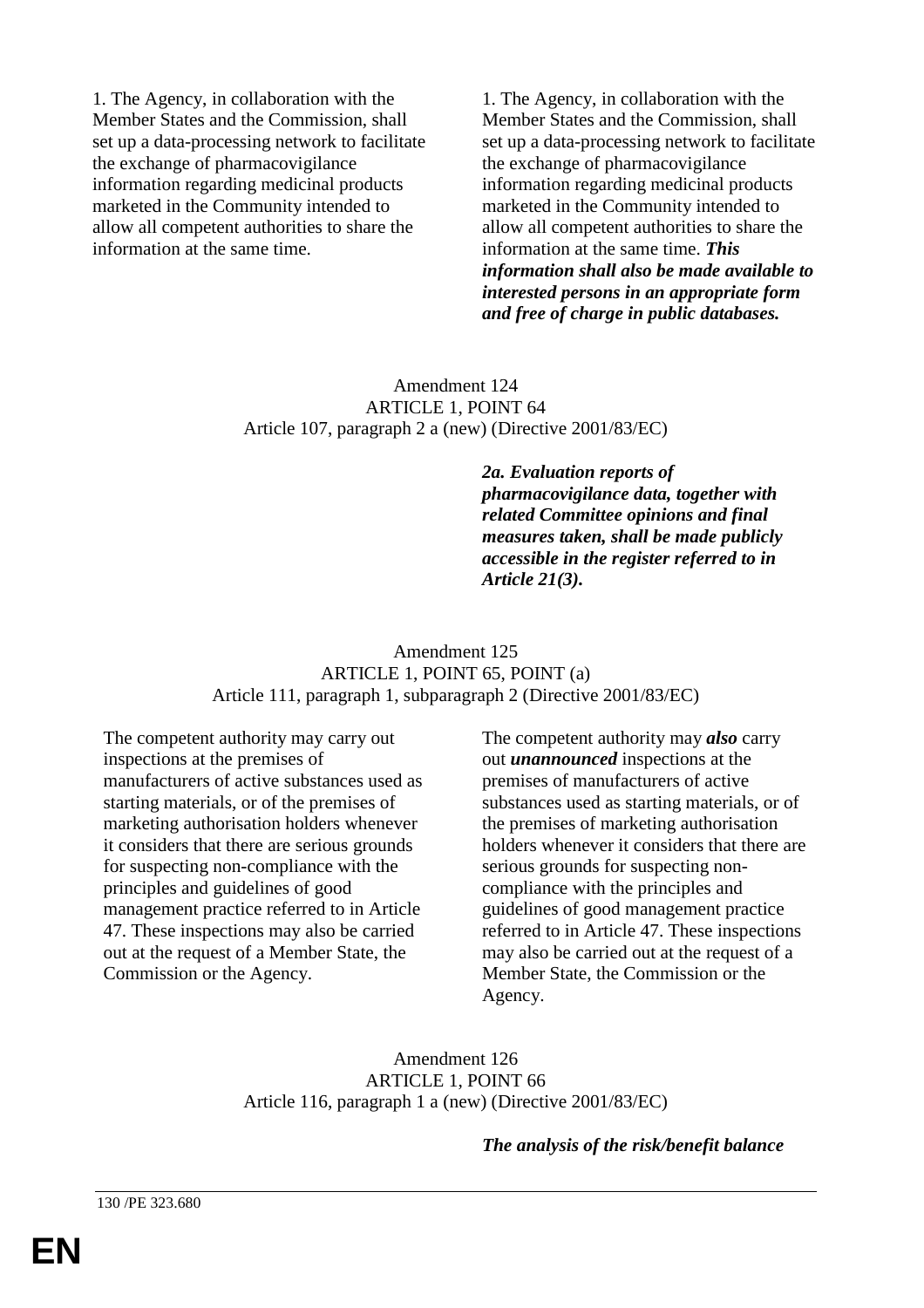*must be considered a first stage in the study of the medicinal product's relative and/or actual efficacity.*

### Amendment 127 ARTICLE 1, POINT 66 Article 116, subparagraph 2 a (new) (Directive 2001/83/EC)

*Where the authority finds that data have been falsified, it shall inform the prosecuting authorities without delay.*

Amendment 129 ARTICLE 1, POINT 68 a (new) Title XI a (Directive 2001/83/EC)

> *(68a) After Article 119, the following new Title XIa is inserted:*

*"Title XIa*

*Transparency*

*Article 119a*

*The Member States shall ensure that staff in their authorisation authorities, rapporteurs and experts concerned with the authorisation and surveillance of medicinal products have no financial or other interests in the pharmaceutical industry which could influence their impartiality. They shall require these persons to act independently and in the interest of the common good and to make an annual declaration of their financial interests.*

#### *Article 119b*

*In order to guarantee a high degree of transparency, the Member State authorities shall issue rules under which nonconfidential regulatory, scientific or technical information on the authorisation and surveillance of medicinal products shall be made available to the public.*

*Copies of all scientific information, with the exception of confidential information of a commercial nature, shall be sent to interested persons upon written request and against payment of the cost incurred in*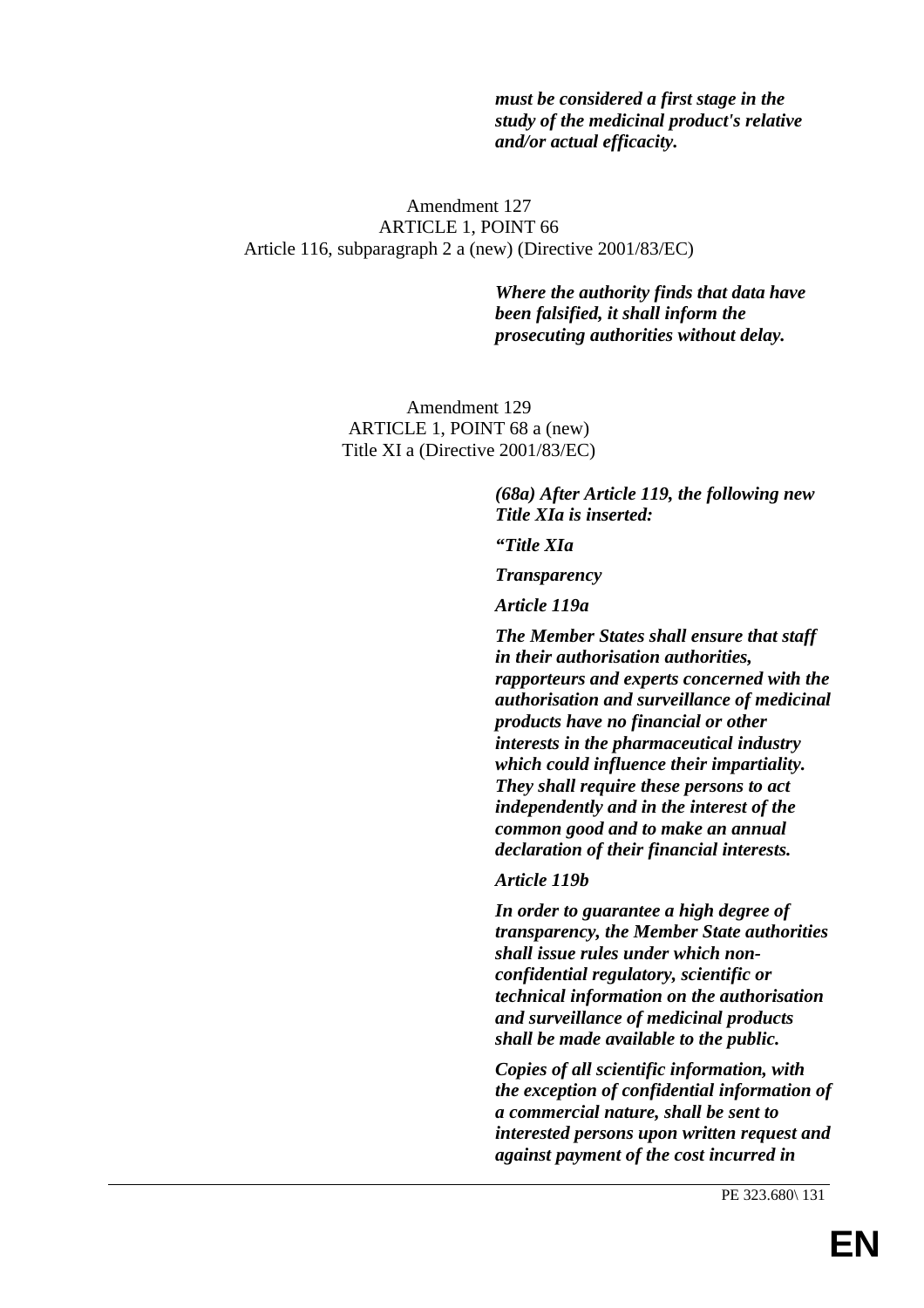*sending them. Applications for authorisation submitted, the stage reached in the procedure, interim decisions, authorisations and conditions shall be published in a clear form on the Internet. The model shall be Regulation (EC) No 1049/2001.*

#### *Article 119c*

*The authority of each Member State shall maintain a database on the medicinal products whose marketing it has authorised, which may be used free of charge. Health professionals, firms and the public shall be granted access rights to the database. The protection of business secrets and personal data shall be guaranteed. The database shall include a section on medicinal products authorised for children. Information for the public shall be worded in an appropriate and comprehensible manner.*

#### *Article 119d*

*The database shall make it possible to compare different medicinal products as to their efficacity, adverse reactions and contra-indications on the basis of the information already approved for the package leaflet."*

Amendment 130 ARTICLE 1, POINT 69 Article 121, paragraph 5 (Directive 2001/83/EC)

5. The Standing Committee shall adopt its own rules of procedure.

5. The Standing Committee shall adopt its own rules of procedure*, which shall be made public*.

Amendment 131 ARTICLE 1, POINT 69 Article 122 a (new) (Directive 2001/83/EEC)

### *Article 122a*

*The Commission shall undertake a benchmarking study into the comparison of new medicinal products that are evaluated*